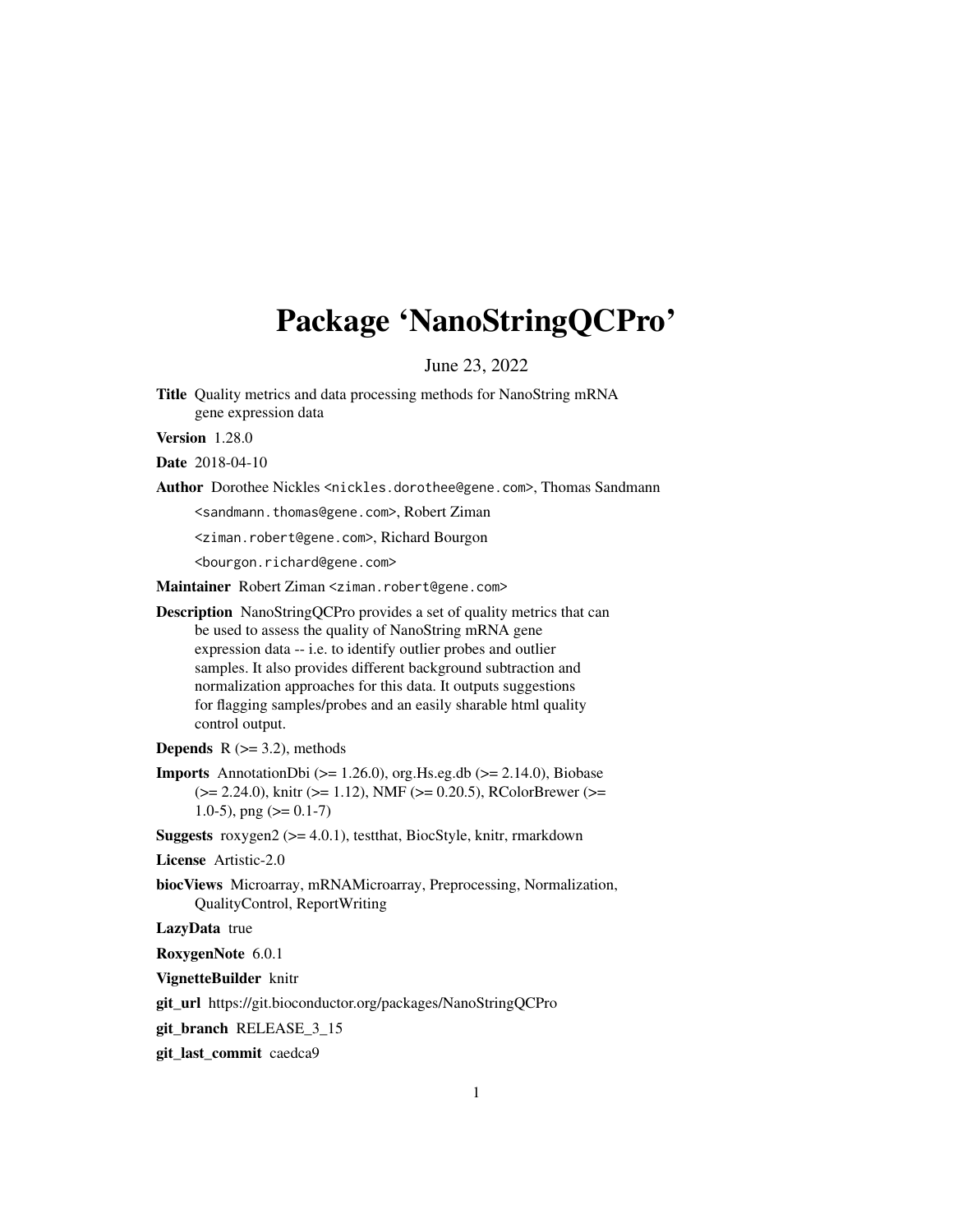git\_last\_commit\_date 2022-04-26 Date/Publication 2022-06-23

# R topics documented:

| 3              |
|----------------|
| $\overline{4}$ |
| 5              |
| 6              |
| 7              |
| $\overline{7}$ |
| 8              |
| 9              |
| 10             |
| 10             |
| 12             |
| 12             |
| 13             |
| 14             |
| 14             |
| 15             |
| 16             |
| 16             |
| 17             |
| 17             |
| 18             |
| 19             |
| 20             |
| 20             |
| 21             |
| 22             |
| 23             |
| 24             |
| 25             |
| 25             |
| 26             |
| 27             |
| 28             |
| 28             |
| 29             |
| 29             |
| 30             |
| 31             |
|                |
| 33<br>34       |
| 35             |
|                |
| 35             |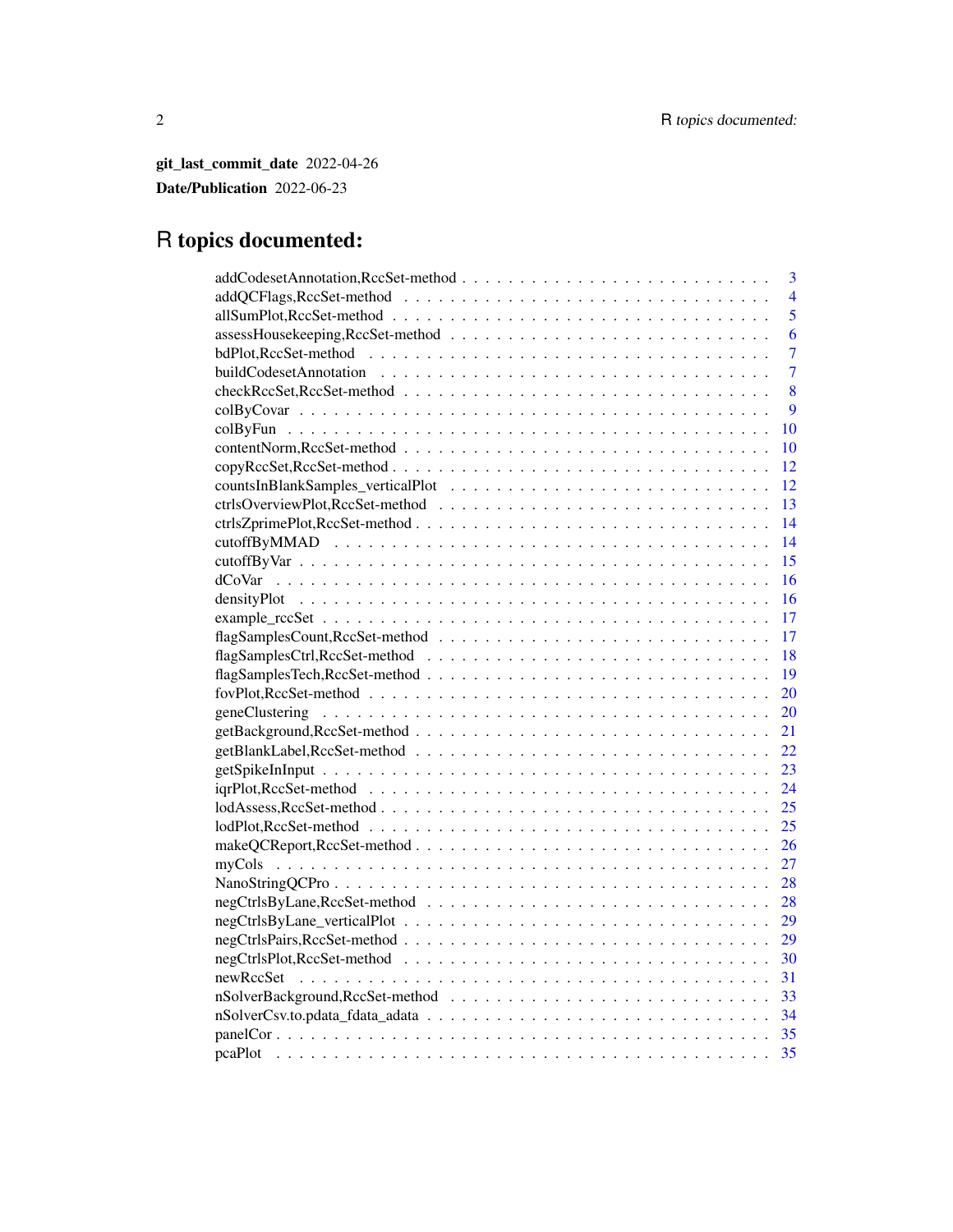<span id="page-2-0"></span>

| Index | 55 |
|-------|----|

addCodesetAnnotation,RccSet-method *Add NanoString codeset annotation to an RccSet*

### Description

Returns a copy of the input RccSet where the codeset annotation has been merged into its fData slot. The merge key for each is a string formed from the concatenation of their CodeClass, GeneName, and Accession columns ("<CodeClass>\_<GeneName>\_<Accession>"). For creating the codeset annotation object, see buildCodesetAnnotation().

#### Usage

```
## S4 method for signature 'RccSet'
addCodesetAnnotation(rccSet, annot, reorder = TRUE,
  showWarnings = TRUE)
```
#### Arguments

| rccSet | An RecSet object.                             |
|--------|-----------------------------------------------|
| annot  | Data frame containing the codeset annotation. |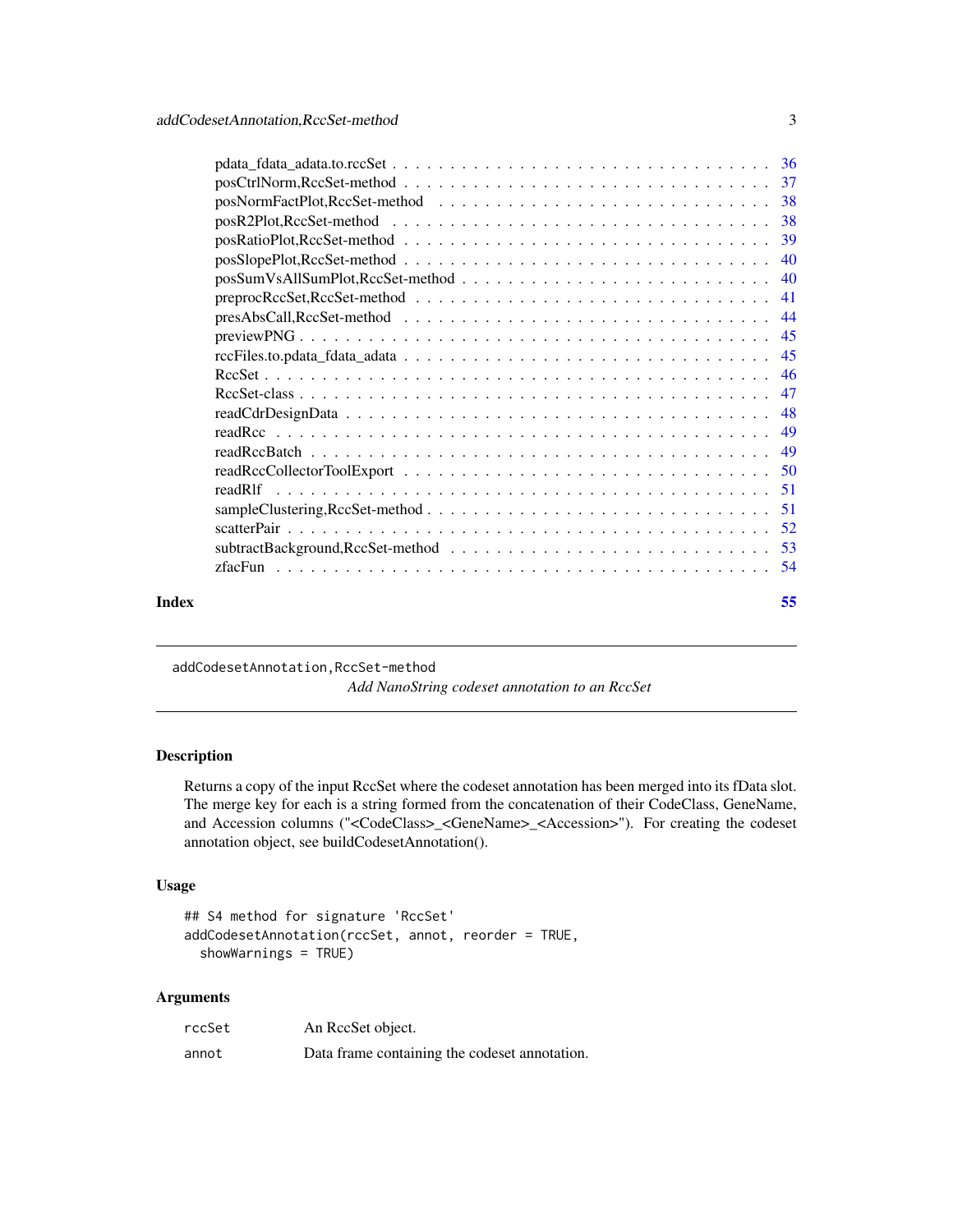<span id="page-3-0"></span>

| reorder      | Logical indicating whether the probes should be reordered according to their     |
|--------------|----------------------------------------------------------------------------------|
|              | barcodes (this can help in identifying barcode-specific artifacts $-$ i.e. back- |
|              | ground noise).                                                                   |
| showWarnings | Logical indicating whether or not warnings should be shown, if any.              |

### Value

A copy of the input RccSet where the codeset annotation has been merged into its fData slot.

### Author(s)

Dorothee Nickles, Robert Ziman

### Examples

```
rccDir <- system.file("extdata", "RCC", package="NanoStringQCPro")
rccSet <- newRccSet(rccFiles = dir(rccDir, full.names=TRUE))
rlf <- system.file("extdata", "RLF", "NQCP_example.rlf", package="NanoStringQCPro")
annot <- buildCodesetAnnotation(rlf)
rccSet.annotated <- addCodesetAnnotation(rccSet, annot)
```
addQCFlags,RccSet-method

*Add sample QC flags to an rccSet*

#### Description

Returns a copy of the input RccSet with columns added to pData from the provided sample QC flag annotation file. (That file is produced by makeQCReport(); see its help page for more details.)

### Usage

```
## S4 method for signature 'RccSet'
addQCFlags(rccSet, flagFile)
```
#### Arguments

| rccSet   | An RecSet object                                                                                    |
|----------|-----------------------------------------------------------------------------------------------------|
| flagFile | Path to a sample QC flag file as generated by the NanoStringQCPro QC report<br>(see makeOCReport()) |

#### Value

A copy of the input RccSet with columns added to pData from the QC flag file.

#### Author(s)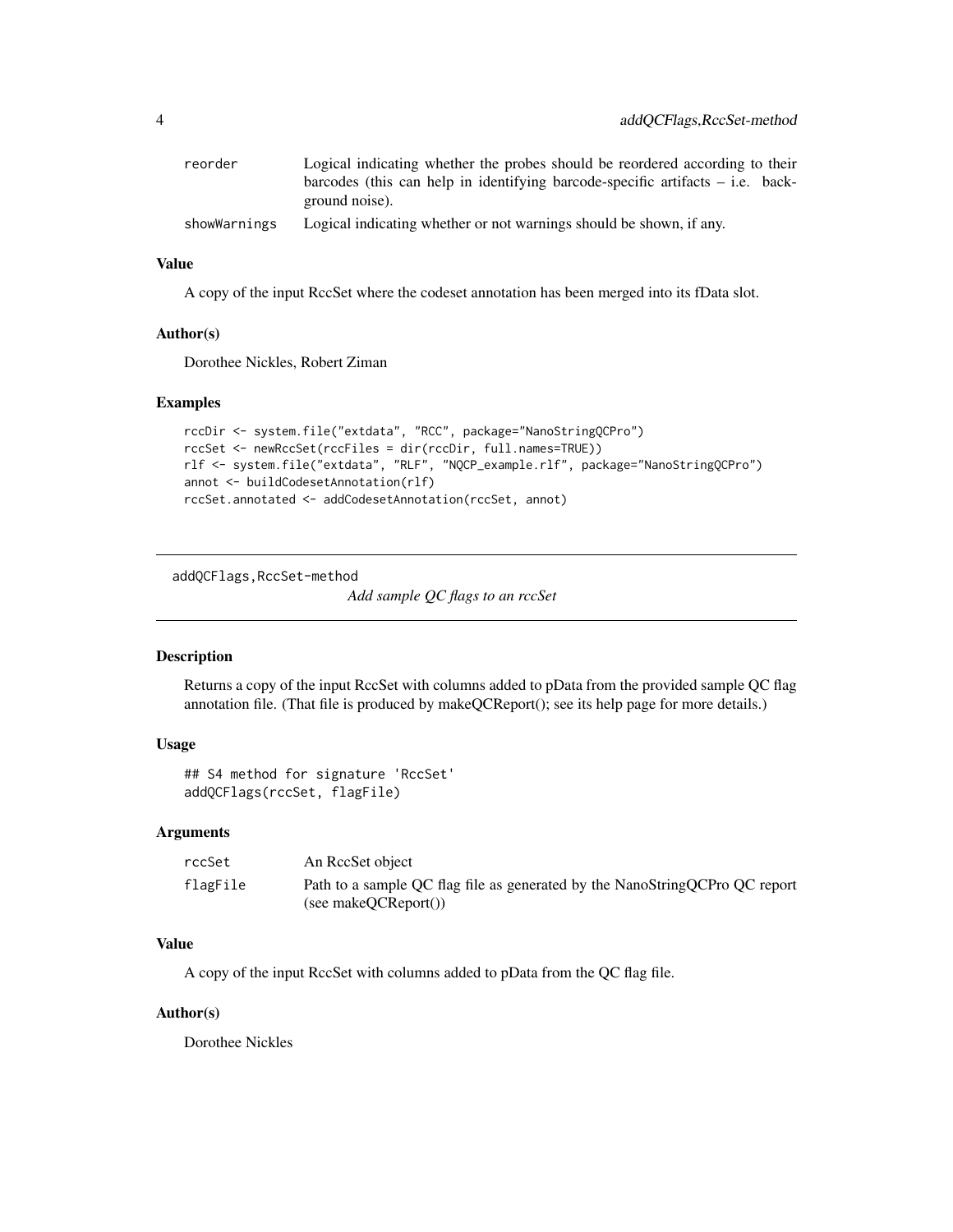<span id="page-4-0"></span>allSumPlot,RccSet-method

*allSumPlot*

### Description

Plot the sum of all counts (endogenous and housekeeping genes only) for each sample in an RccSet object.

### Usage

```
## S4 method for signature 'RccSet'
allSumPlot(rccSet, method = c("cutoffByMMAD",
  "cutoffByVar"), stringency = 4)
```
### Arguments

| rccSet     | An RecSet object                                                                                                                        |
|------------|-----------------------------------------------------------------------------------------------------------------------------------------|
| method     | Character string specifying the method for outlier detection: either "cutoffByM-<br>MAD" or "cutoffByVar".                              |
| stringency | Numeric value passed to the cutoff function specified by the method argument<br>(see the 'd' argument of cutoffByMMAD and cutoffByVar). |

### Details

The sum of counts for each sample in the RccSet are plotted and and outliers (as determined the cutoff function specified by the method argument) are marked in red (thresholds for outlier definition are plotted as red dashed lines).

### Value

A plot

### Author(s)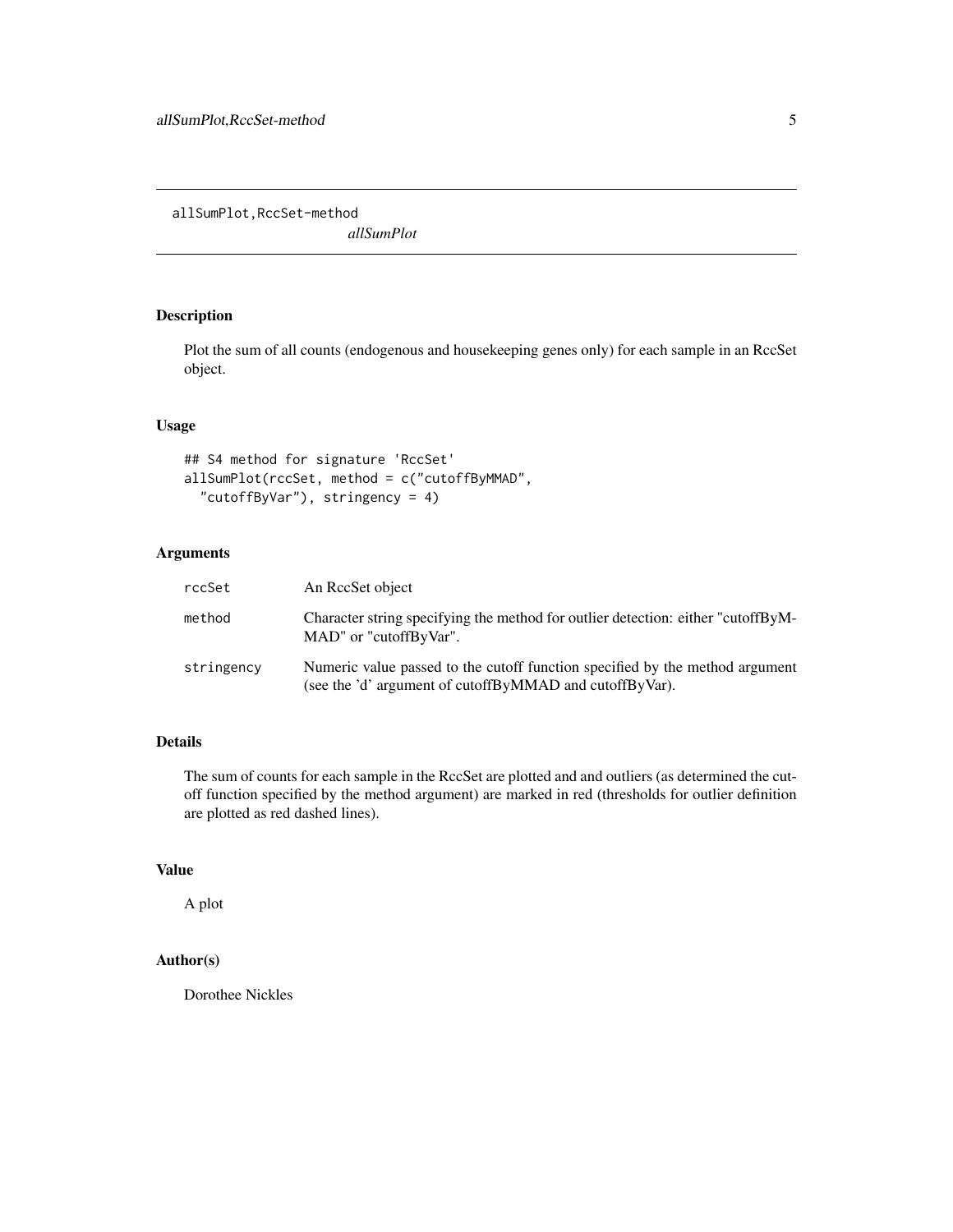<span id="page-5-0"></span>assessHousekeeping,RccSet-method

*assessHousekeeping*

### Description

Assess correlation and variance/variability of housekeeping genes

### Usage

```
## S4 method for signature 'RccSet'
assessHousekeeping(rccSet, hk, covar, annotate = TRUE,
 plot = TRUE, digits = 2)
```
### Arguments

| rccSet   | An RecSet object                                                                                                                            |
|----------|---------------------------------------------------------------------------------------------------------------------------------------------|
| hk       | Either a boolean vector of length nrow(exprs(rccSet)) or a numeric vector of<br>indices which genes in exprs(rccSet) are housekeeping genes |
| covar    | character; colname in fData(rccSet) that can be used to label genes by a category<br>of interest                                            |
| annotate | Scalar boolean; if TRUE (default), probes will be "annotated" using the "Gene-<br>Name" column in the fData(rccSet) slot                    |
| plot     | Scalar boolean, plot pairwise relationships?                                                                                                |
| digits   | Scalar integer, the number of decimal places                                                                                                |
|          |                                                                                                                                             |

### Details

Pairwise correlations of all defined housekeeping genes will be assessed and pairwise scatterplots will be generated. This function does not only output pairwise correlation coefficients, but also - for each housekeeping gene - the variance, the interquartile range (IQR) and median expression level across all samples in the experiment.

#### Value

A dataframe with one row per housekeeping genes and several columns with metrics suggested to assess performance of defined housekeeping genes.

### Author(s)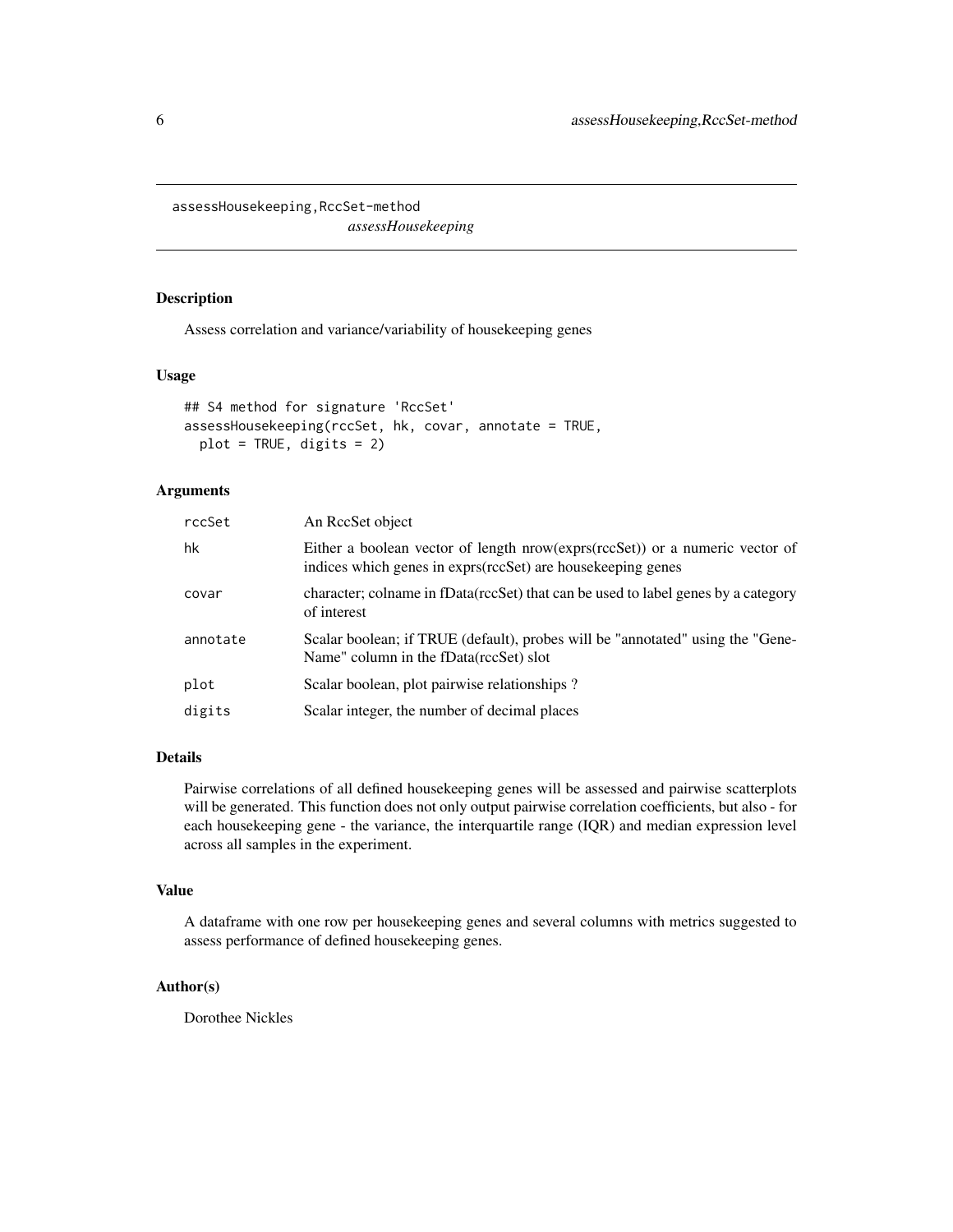#### <span id="page-6-0"></span>bdPlot,RccSet-method *Binding density plot*

### Description

Plot the binding density of each sample in an RccSet object. Samples with a binding density < 0.05 or > 2.25 (thresholds defined by NanoString) are marked in red (dashed red line indicates threshold).

#### Usage

```
## S4 method for signature 'RccSet'
bdPlot(rccSet)
```
### Arguments

rccSet An RccSet object

#### Value

A plot

### Author(s)

Dorothee Nickles

buildCodesetAnnotation

*Build NanoString codeset annotation*

#### Description

This function returns a data frame whose content is the combination of the NanoString-provided codeset annotation (.RLF file and the "Design Data" tab of the CDR spreadsheet) with gene annotation in the org.Hs.eg.db package.

#### Usage

```
buildCodesetAnnotation(rlf = NULL, cdrDesignData = NULL,
  removeRedundantCols = TRUE, addEgAnnotations = FALSE)
```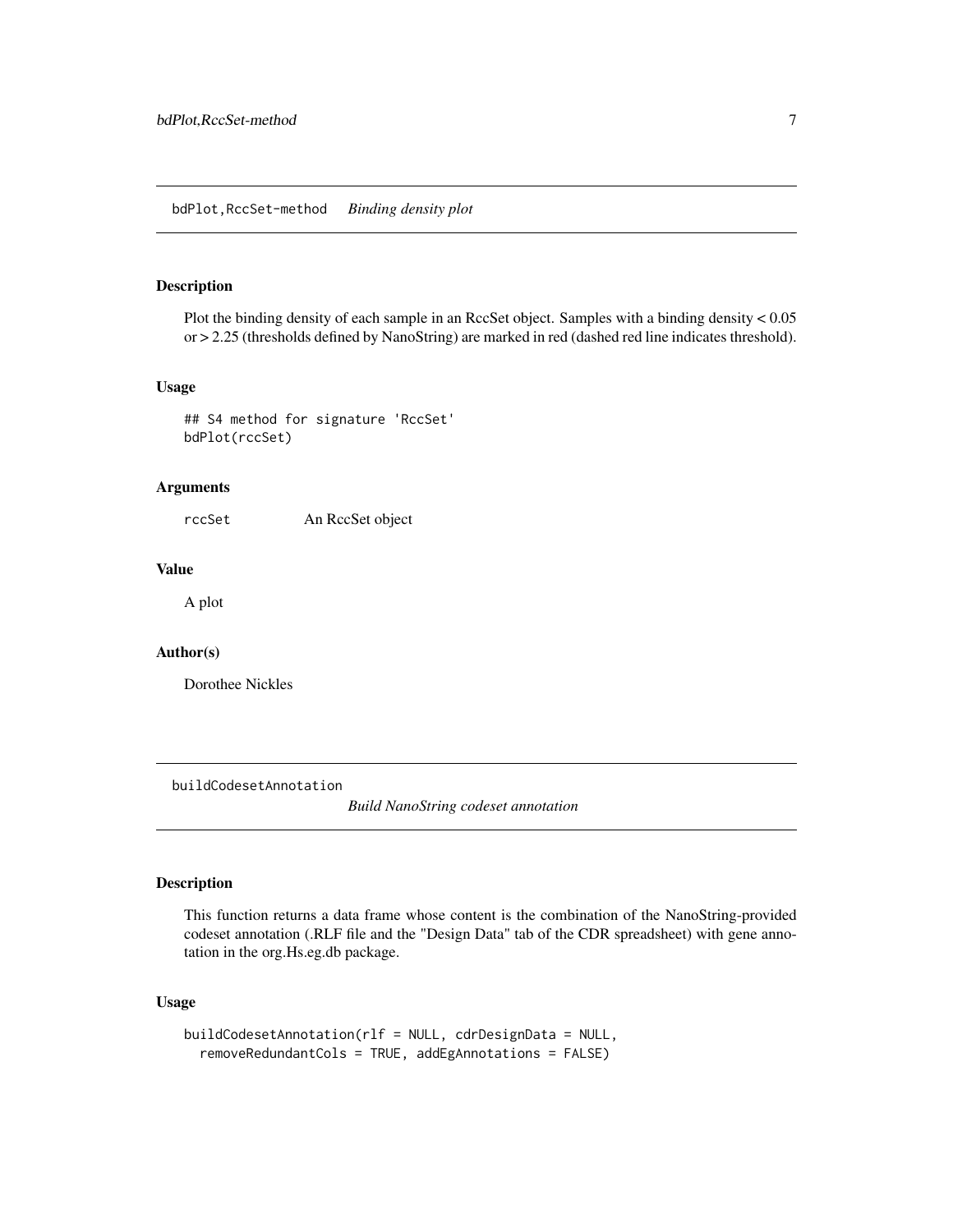#### <span id="page-7-0"></span>Arguments

| r1f                 | Path to the RLF file                                                                                                                                             |  |
|---------------------|------------------------------------------------------------------------------------------------------------------------------------------------------------------|--|
| cdrDesignData       | Path to a manually prepared CSV export of the "Design Data" tab of the CDR<br>file (optional; see 'details' section below for how the export should be prepared) |  |
| removeRedundantCols |                                                                                                                                                                  |  |
|                     | Logical. If TRUE, cols in the CDR that are redundant with those in the RLF will<br>be omitted from the output.                                                   |  |
| addEgAnnotations    |                                                                                                                                                                  |  |
|                     | Logical indicating whether or not to add EntrezGene IDs and HGNC symbols<br>from the org. Hs.eg.db package.                                                      |  |

#### Details

The original NanoString provided .RLF file is expected as input. This file is the master (i.e. only probes listed here will be annotated; any extra ones in the CDR export will be dropped). If the CDR "Design Data" .CSV is specified, the function expects this .CSV file to be generated from the "Design Data" tab of the original NanoString provided Excel CDR file. This tab needs to be trimmed by skipping the NanoString header and first column containing only integers; the resulting .CSV should contain the actual table (including its header – beginning with "Customer Identifier"). The function will match and join the .RLF and CDR .CSV using their "ProbeID" and "NSID" fields, and then it will add gene annotation (EntrezGene ID, HGNC symbol, and chromosomal position) by doing lookups in the org.Hs.eg.db package using the RefSeq accessions from the RLF.

#### Value

A data frame whose content is the combination of the NanoString-provided codeset annotation with gene annotation in the org.Hs.eg.db package.

#### Author(s)

Dorothee Nickles, Robert Ziman

#### Examples

```
rlf <- system.file("extdata", "RLF", "NQCP_example.rlf", package="NanoStringQCPro")
cdrDesignData <- system.file("extdata", "CDR", "CDR-DesignData.csv", package="NanoStringQCPro")
annot <- buildCodesetAnnotation(rlf, cdrDesignData)
```
checkRccSet,RccSet-method

*Check an RccSet*

#### <span id="page-7-1"></span>**Description**

Provides additional checks and generates warnings for unexpected or unusual conditions which, though permitted by the RccSet class, may indicate data import errors.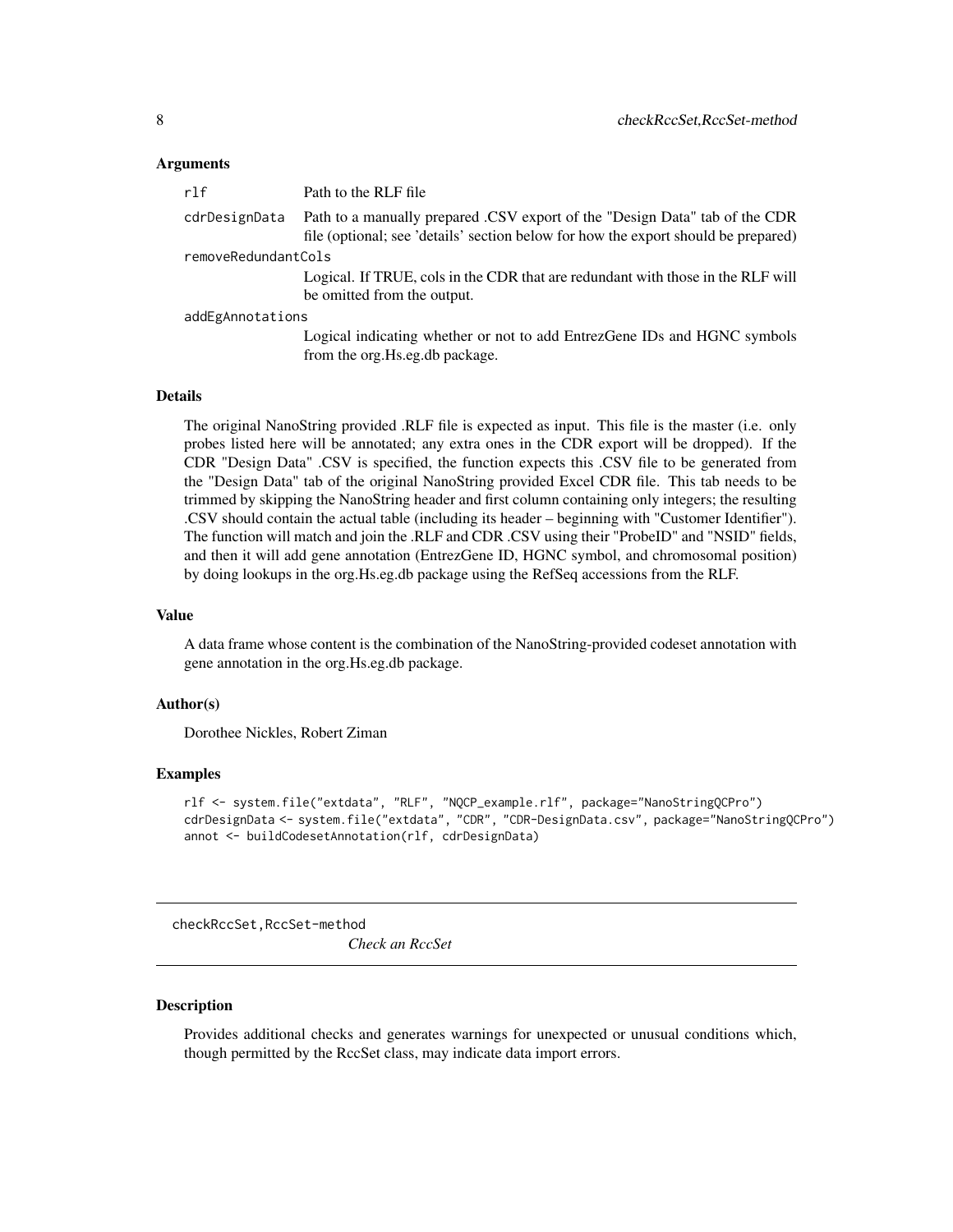### <span id="page-8-0"></span>colByCovar 9

### Usage

```
## S4 method for signature 'RccSet'
checkRccSet(rccSet, reportWarnings = TRUE,
  showMessages = FALSE)
```
#### Arguments

| rccSet       | An RecSet to be checked.                                                                   |
|--------------|--------------------------------------------------------------------------------------------|
|              | reportWarnings Logical. If TRUE, warnings are reported.                                    |
| showMessages | Logical. If TRUE, notes are shown indicating any optional missing columns and<br>the like. |

### Value

Returns TRUE if no warnings were generated and FALSE otherwise.

### Author(s)

Robert Ziman

### Examples

```
data(example_rccSet)
checkRccSet(example_rccSet)
```
colByCovar *colByCovar*

#### Description

Define colors based on a covariate of an RccSet object

### Usage

```
colByCovar(pdata, covar)
```
### Arguments

| pdata | pData() of an RccSet object                                   |
|-------|---------------------------------------------------------------|
| covar | character, colname in the pdata used to stratify (color) data |

### Value

A list of length 2, with [["color"]] being a character vector of colors (one color for each level of covar) of length=number of observations and [["legend"]] providing the levels of covar to map colors to covar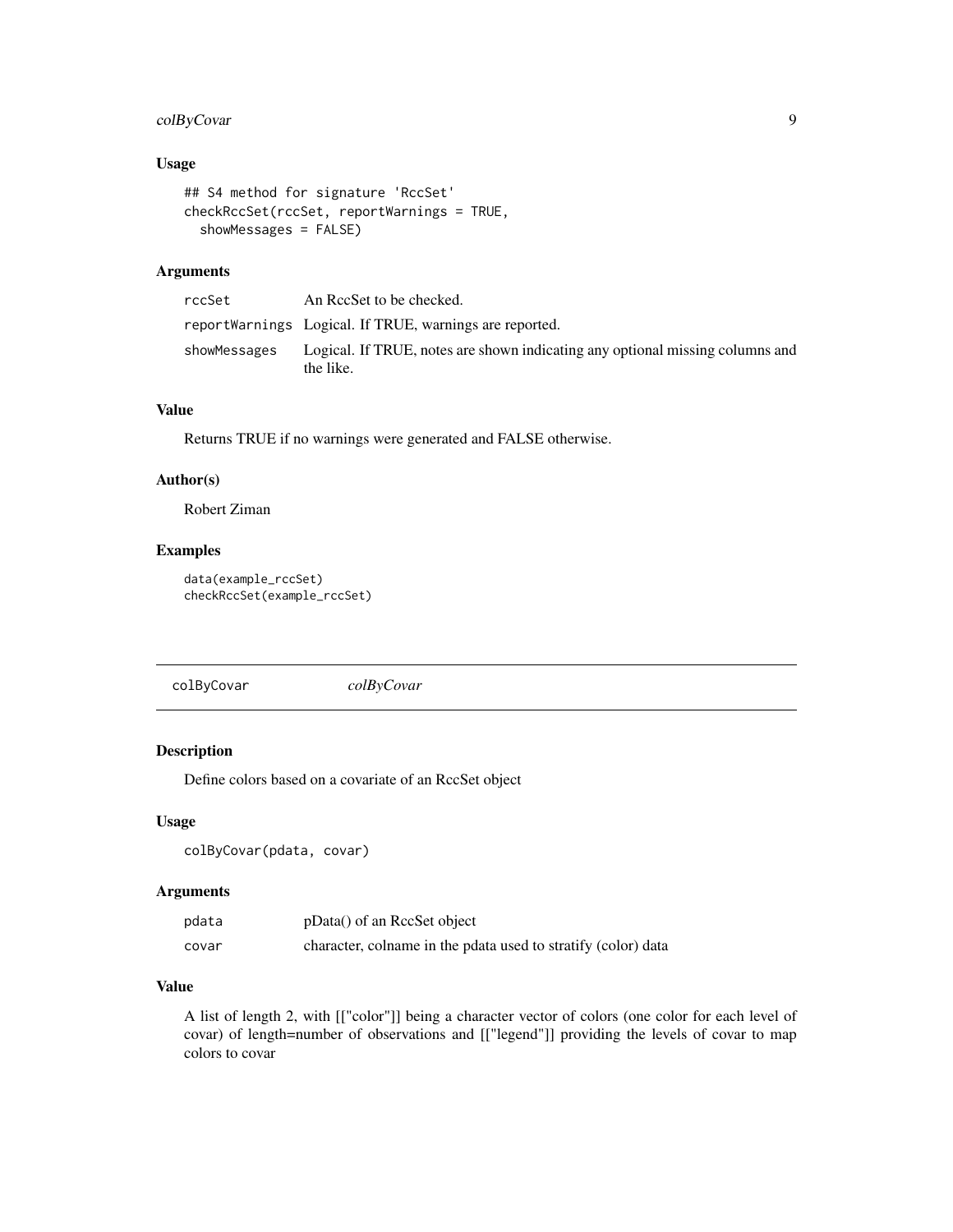### Author(s)

Dorothee Nickles

colByFun *colByFun*

### Description

Color x based on upper and lower thresholds

#### Usage

colByFun(x, thresholds)

### Arguments

|            | Numeric vector                                                                                                             |
|------------|----------------------------------------------------------------------------------------------------------------------------|
| thresholds | List of length 2, with a scalar numeric in each slot, one giving the lower the<br>upper threshold (for outlier definition) |

### Value

A vector of colors, with "red" for all values of x exceeding thresholds and "black" for all other values

#### Author(s)

Dorothee Nickles

contentNorm,RccSet-method

*Content normalization*

### Description

Performs content normalization on the given RccSet.

### Usage

```
## S4 method for signature 'RccSet'
contentNorm(rccSet, method = c("global", "housekeeping"),
  summaryFunction = "median", hk = NULL, inputMatrix = c("bgCorrData",
  "posCtrlData", "exprs"), quietly = FALSE)
```
<span id="page-9-0"></span>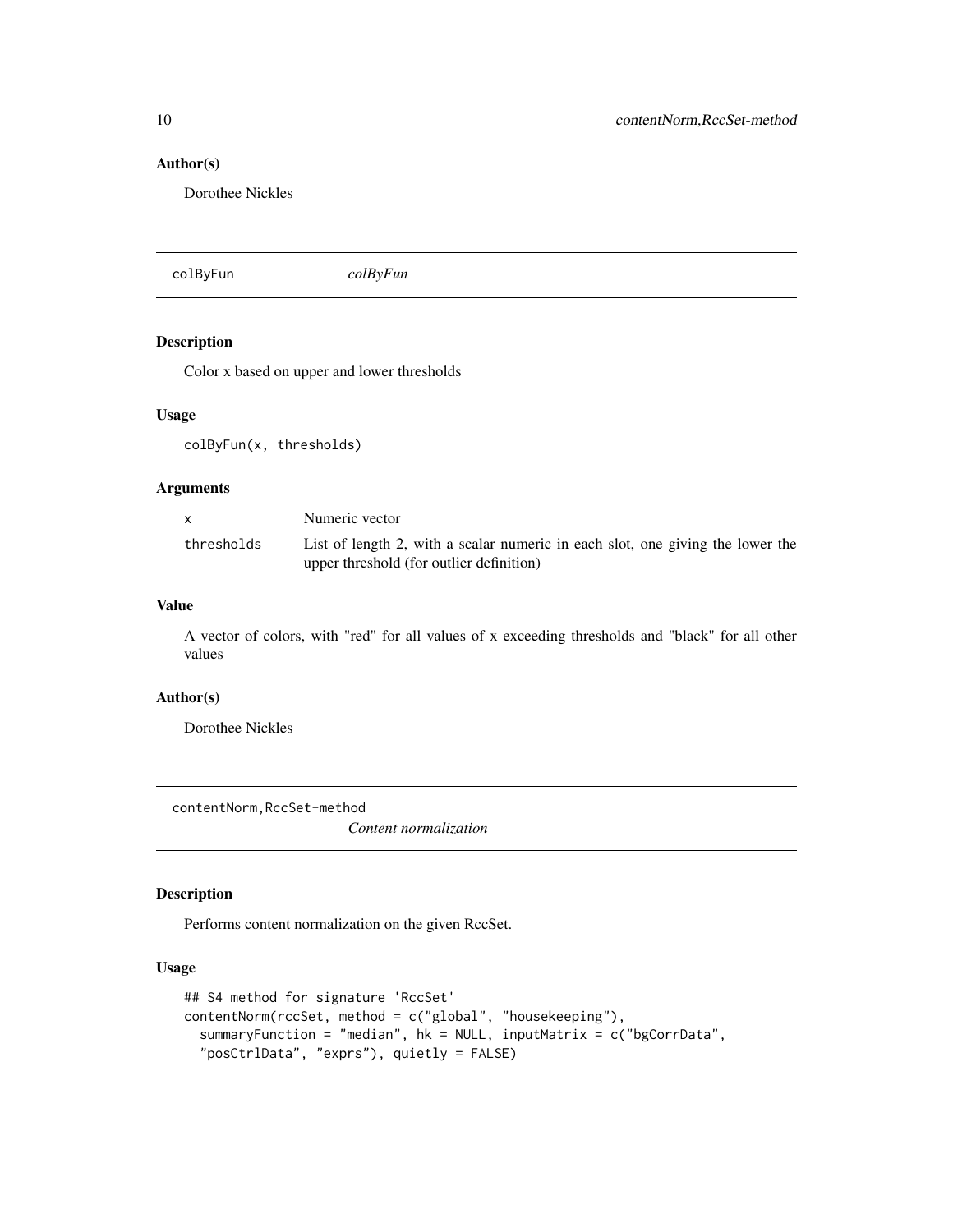#### **Arguments**

| rccSet          | An ReeSet.                                                                                                                                                                                                                                                                                                                                                                                                                                                                                          |
|-----------------|-----------------------------------------------------------------------------------------------------------------------------------------------------------------------------------------------------------------------------------------------------------------------------------------------------------------------------------------------------------------------------------------------------------------------------------------------------------------------------------------------------|
| method          | Specifies the features to be used for normalization. "global" indicates that all<br>features should be used and "housekeeping" indicates that only housekeeping<br>features should be used. If "housekeeping" is specified and the 'hk' argument<br>(below) is also specified, then the features indicated by 'hk' will be used. If<br>"housekeeping" is specified and 'hk' is left NULL, then the default housekeep-<br>ing features (i.e. those with $CodeClass == "Housekeeping")$ will be used. |
| summaryFunction |                                                                                                                                                                                                                                                                                                                                                                                                                                                                                                     |
|                 | Character specifying the summary function to apply to the selected features (e.g.<br>"mean" or "median"). User-defined functions similar to these can be specified<br>here as well.                                                                                                                                                                                                                                                                                                                 |
| hk              | Logical vector defining, for each feature, whether or not it shall be used for<br>house keeping normalization if house keeping is specified as the normalization<br>method.                                                                                                                                                                                                                                                                                                                         |
| inputMatrix     | Name of the matrix in the RccSet's assayData to use as input for performing con-<br>tent normalization (one of "exprs", "posCtrlData", or "bgCorrData"). If posC-<br>trlData or bgCorrData are specified but not found in the assayData, an error will<br>be generated.                                                                                                                                                                                                                             |
| quietly         | Boolean specifying whether or not messages and warnings should be omitted.                                                                                                                                                                                                                                                                                                                                                                                                                          |

#### Value

A copy of the input is returned with a new matrix named 'normData' added to the assayData that contains the content-normalized counts. (NOTE: normData contains values on a log2 scale while all other matrices in assayData are on a linear scale.) If housekeeping is specified as the normalization method, then the housekeeping features used will be recorded in the returned RccSet in a new featureData column named 'Housekeeping'. Parameters specified in the function call are also recorded in the output's experimentData@preprocessing list.

### Author(s)

Dorothee Nickles

#### Examples

```
data(example_rccSet)
```

```
pcnorm_example_rccSet <- posCtrlNorm(example_rccSet)
bg <- getBackground(pcnorm_example_rccSet)
bgcorr_example_rccSet <- subtractBackground(pcnorm_example_rccSet, bg)
gmnorm_example_rccSet <- contentNorm(bgcorr_example_rccSet, method="global",
    inputMatrix="exprs")
hknorm_example_rccSet <- contentNorm(bgcorr_example_rccSet, method="housekeeping",
    summaryFunction="mean")
```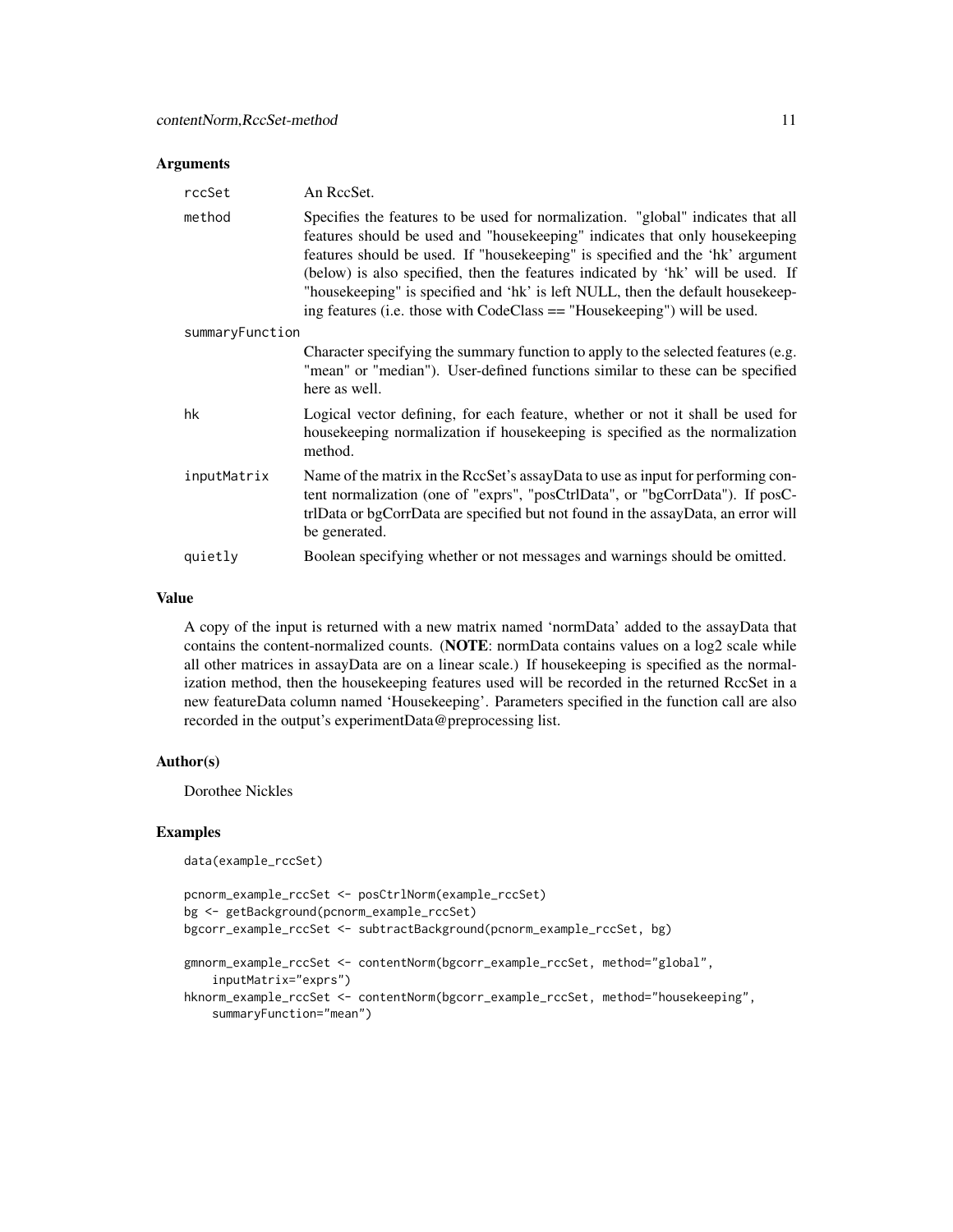<span id="page-11-0"></span>copyRccSet,RccSet-method

*Deep-copy a NanoString RccSet*

### Description

Returns a copy of the input RccSet where the copy's assayData has been produced via copyEnv() rather than a simple assignment – hence deep-copying the environment pointed to by assayData rather than just copying the pointer. This guarantees that if the copy's assayData is affected later in the code, assayData for the original won't be affected.

#### Usage

```
## S4 method for signature 'RccSet'
copyRccSet(rccSet)
```
#### Arguments

rccSet A NanoString RccSet to be copied.

#### Value

A new RccSet that is a deep copy of the original.

### Author(s)

Robert Ziman

#### Examples

```
data(example_rccSet)
example_rccSet_2 <- copyRccSet(example_rccSet)
assayData(example_rccSet)
assayData(example_rccSet_2) # Should be different
```
countsInBlankSamples\_verticalPlot *Plot counts in blank samples (vertical orientation)*

### Description

Plot counts in blank samples (vertical orientation)

#### Usage

countsInBlankSamples\_verticalPlot(rccSet, outputFile)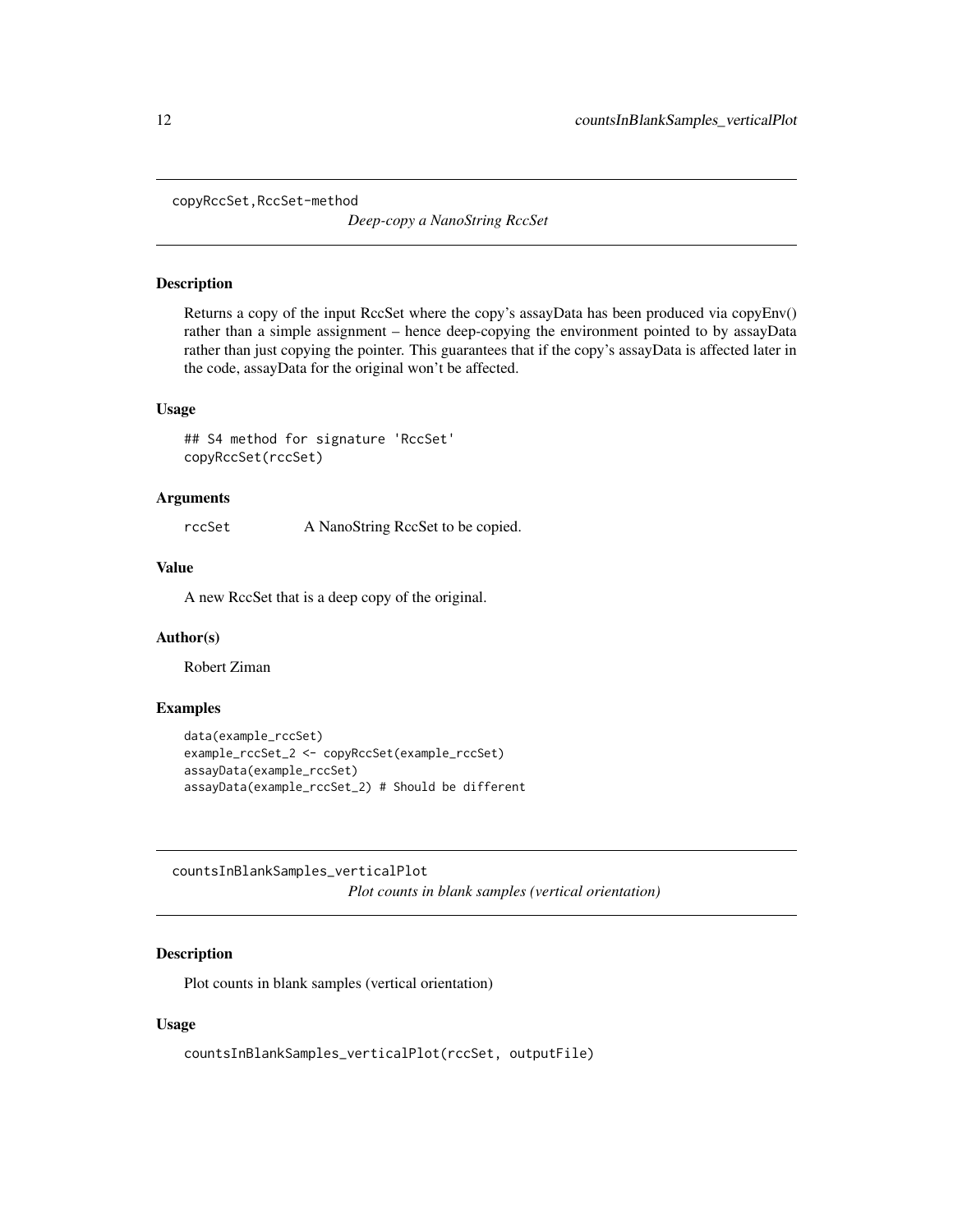### <span id="page-12-0"></span>Arguments

| rccSet     | An RccSet           |
|------------|---------------------|
| outputFile | Output PNG filename |

### Value

A PNG file containing a boxplot of the gene-wise counts for the blank samples in the input. The PNG is set to a fixed resolution of 300 pixels per inch and a fixed width of 2250 pixels (i.e. 7.5" at 300ppi), but the height varies with the size of the input. The font size is also fixed so that the labels will be legible even for large datasets.

ctrlsOverviewPlot,RccSet-method *ctrlsOverviewPlot*

### Description

Plot individual negative and positive controls across all samples in an RccSet object.

#### Usage

```
## S4 method for signature 'RccSet'
ctrlsOverviewPlot(rccSet)
```
### Arguments

rccSet An RccSet object

### Value

A plot with two panels, one for the negative controls, one for the positive controls.

#### Author(s)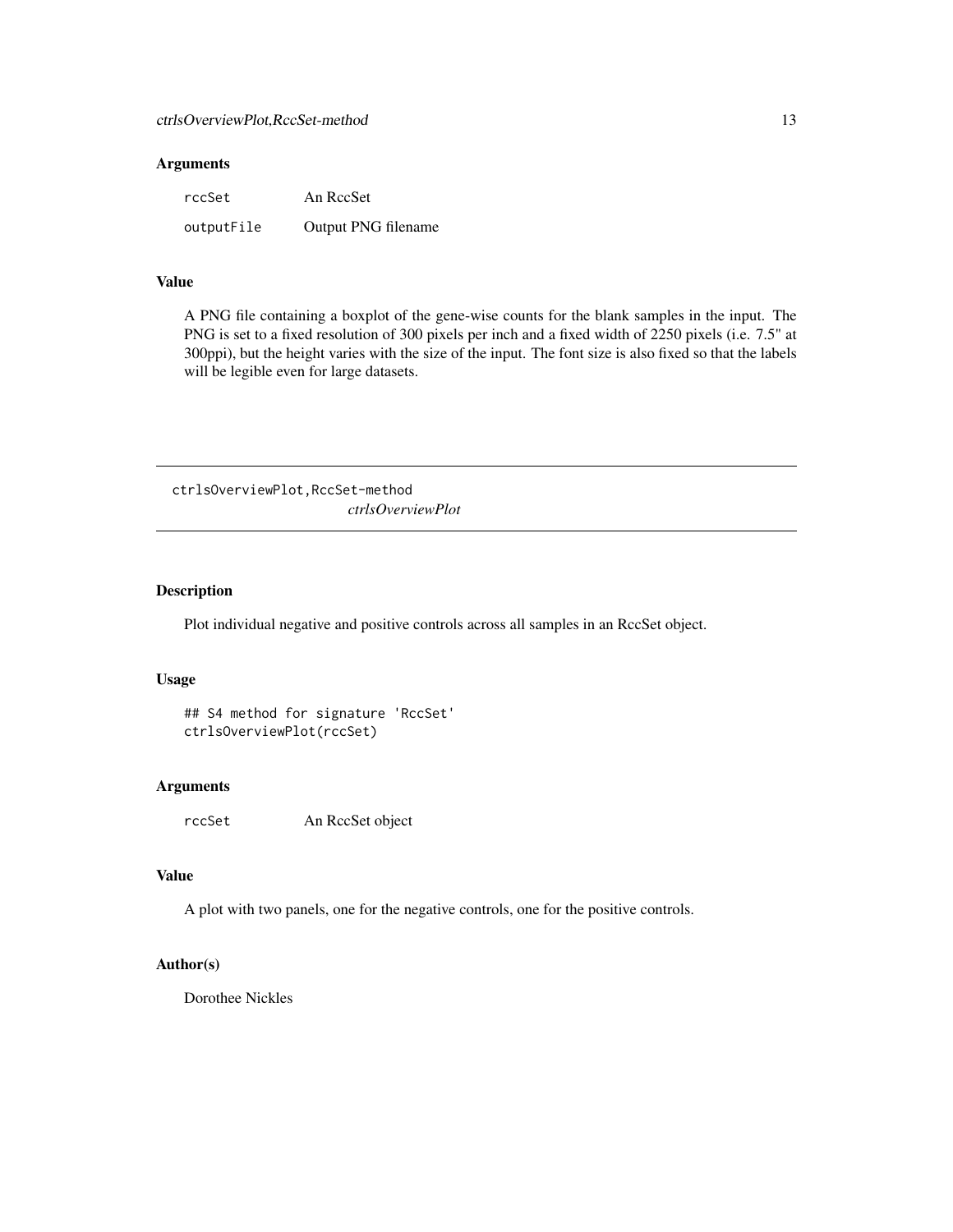<span id="page-13-0"></span>ctrlsZprimePlot,RccSet-method *ctrlsZprimePlot*

### Description

Plot distribution of counts and the Z' Factors comparing the nagative controls and the three highest input positive controls of an RccSet object.

### Usage

```
## S4 method for signature 'RccSet'
ctrlsZprimePlot(rccSet)
```
### Arguments

rccSet An RccSet object

### Value

A plot

### Author(s)

Dorothee Nickles

<span id="page-13-1"></span>cutoffByMMAD *cutoffByMMAD*

### Description

Determine cutoffs of x (for outlier detection) based on median

### Usage

cutoffByMMAD(x, d, ...)

### Arguments

| X                       | numeric vector                                       |
|-------------------------|------------------------------------------------------|
| d                       | scalar numeric, factor by which to multiply MAD of x |
| $\cdot$ $\cdot$ $\cdot$ | additional parameters passed on to median()          |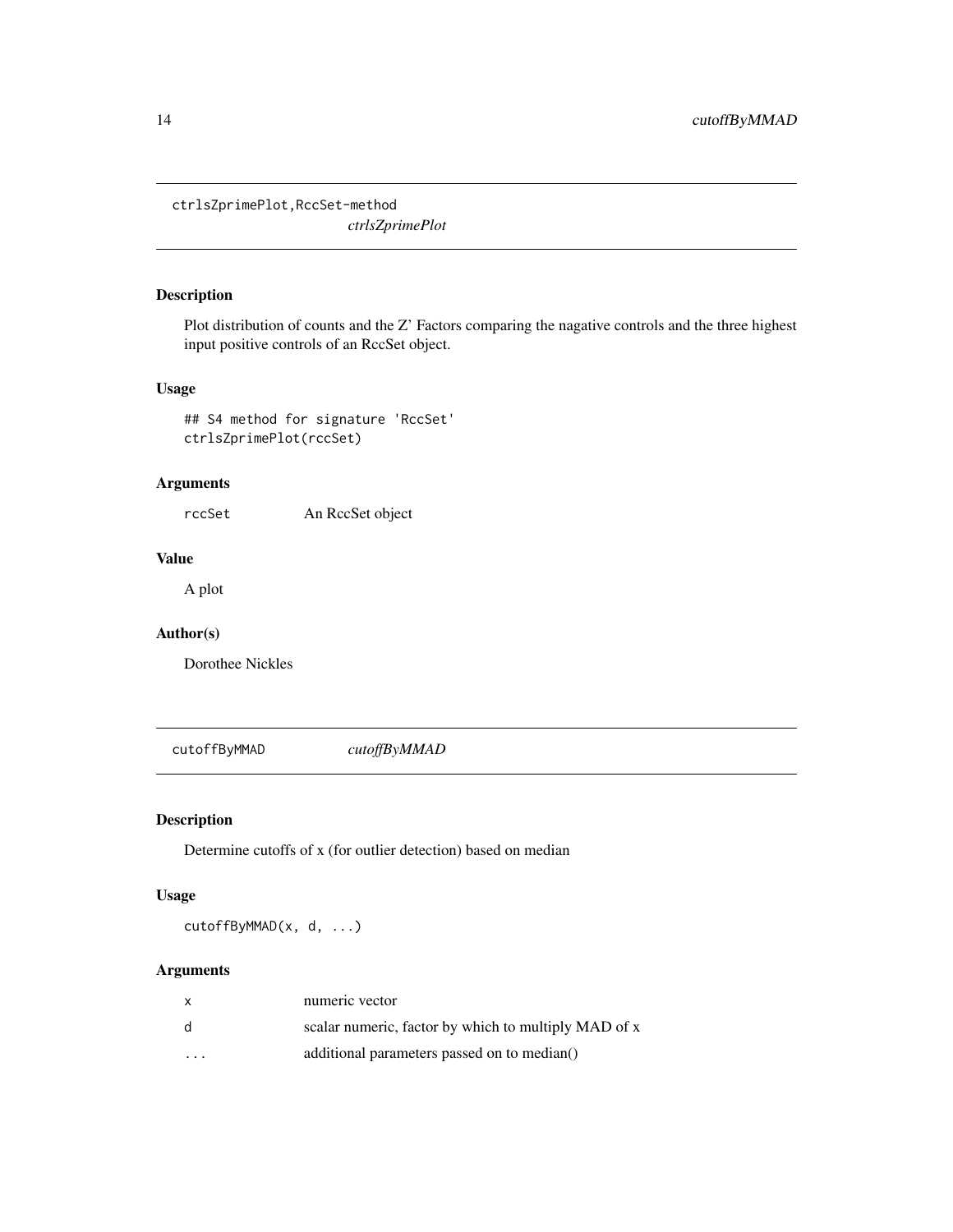### <span id="page-14-0"></span>cutoffByVar 15

### Value

A list of length 2, with a scalar numeric in each slot, one giving the lower threshold (median(x) - d \* mad(x)), the other giving the upper threshold (median(x) + d \* mad(x)) for outlier definition.

### Author(s)

Dorothee Nickles

<span id="page-14-1"></span>cutoffByVar *cutoffByVar*

### Description

Determine cutoffs of x (for outlier detection) based on a certain percent CV

### Usage

```
cutoffByVar(x, d, ...)
```
#### Arguments

| $\mathsf{x}$ | numeric vector                                  |
|--------------|-------------------------------------------------|
| -d           | scalar numeric, percent CV; passed on to dCoVar |
| .            | additional parameters passed on to mean()       |

### Value

A list of length 2, with a scalar numeric in each slot, one giving the lower threshold (mean(x) -  $CV$ the other giving the upper threshold (mean(x) + percent CV based cutoff) for outlier definition.

#### Author(s)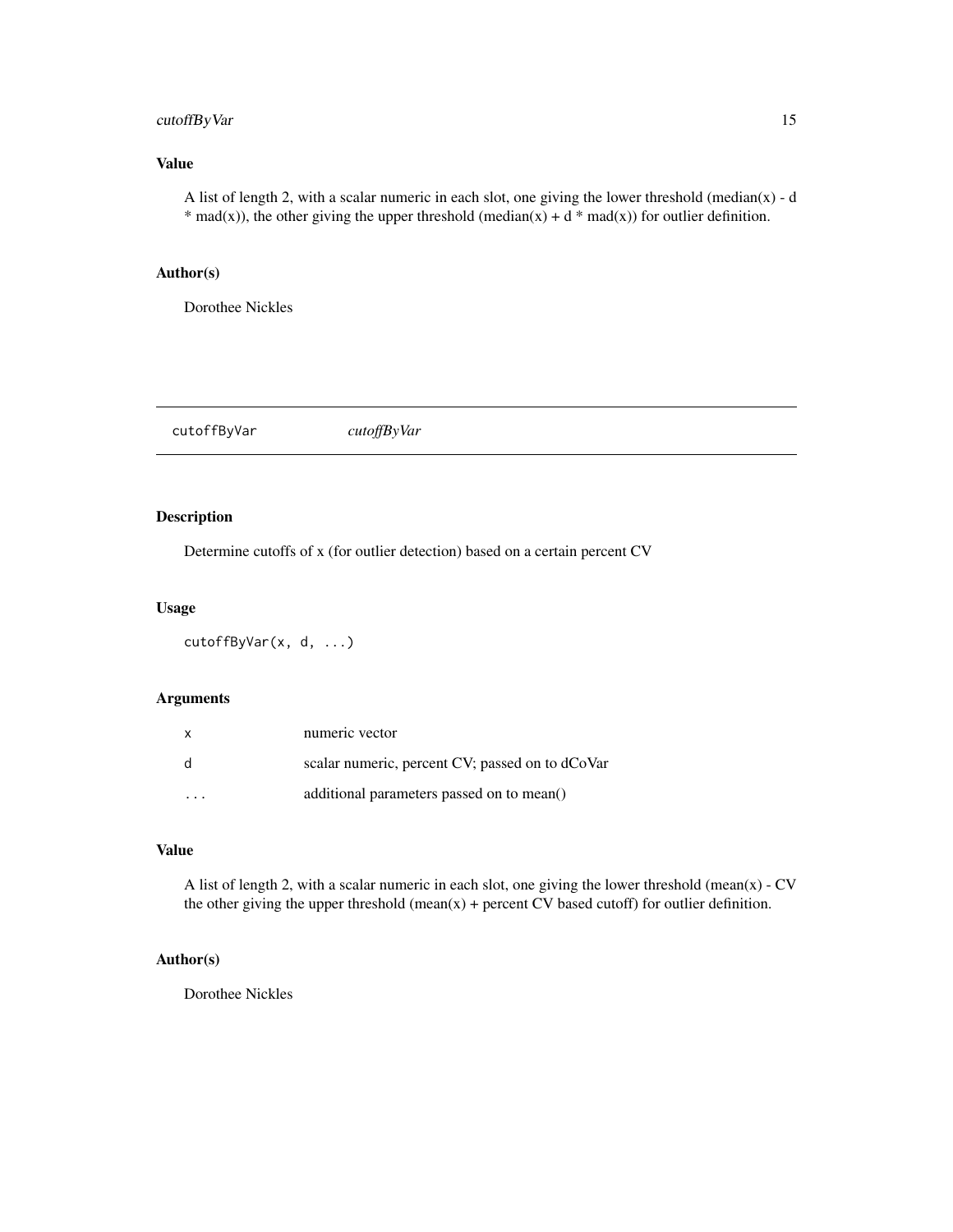<span id="page-15-0"></span>dCoVar *dCoVar*

### Description

Determine standard deviation at a certain percent CV

### Usage

 $d$ CoVar $(x, d, \ldots)$ 

### Arguments

| $\mathsf{x}$      | numeric vector                            |
|-------------------|-------------------------------------------|
| d                 | scalar numeric, percent CV                |
| $\cdot\cdot\cdot$ | additional parameters passed on to mean() |

### Value

standard deviation of x at d percent of CV

### Author(s)

Dorothee Nickles

densityPlot *densityPlot*

## Description

Plot the density of counts for all endogenous and housekeeping genes for each sample in an RccSet object

### Usage

```
densityPlot(M, log.transform = FALSE, pdata, covar, ...)
```
### Arguments

| M             | One of the matrices from the assayData() of an RccSet object (make sure to set<br>the log.transform parameter accordingly) |
|---------------|----------------------------------------------------------------------------------------------------------------------------|
| log.transform | Scalar boolean                                                                                                             |
| pdata         | pData() of the RccSet object                                                                                               |
| covar         | character; colname in pData() that can be used to label genes by a category of<br>interest (passed on to colByCovar)       |
| $\cdots$      | additional plotting parameters                                                                                             |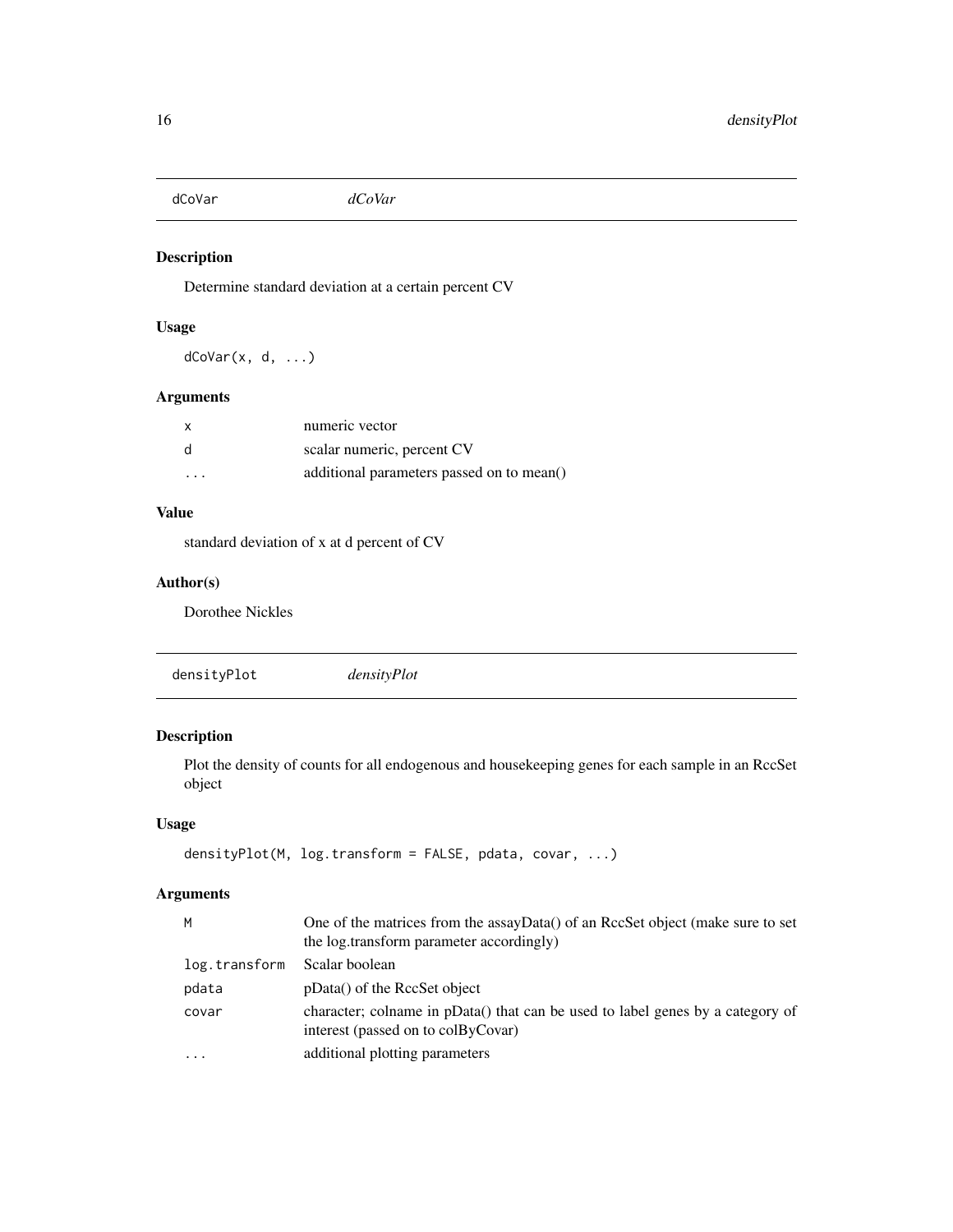### <span id="page-16-0"></span>example\_rccSet 17

### Value

A density plot

### Author(s)

Dorothee Nickles

example\_rccSet *NanoStringQCPro example dataset*

### Description

Example data for the NanoStringQCPro package

### Format

An RccSet object

### Author(s)

Dorothee Nickles

#### Source

This is an artificial dataset designed to resemble real data.

flagSamplesCount,RccSet-method *flagSamplesCount*

### Description

Flag samples based on overall counts

### Usage

```
## S4 method for signature 'RccSet'
flagSamplesCount(rccSet, method = c("cutoffByMMAD",
  "cutoffByVar"), stringency = 4, maxMiss = 0.2)
```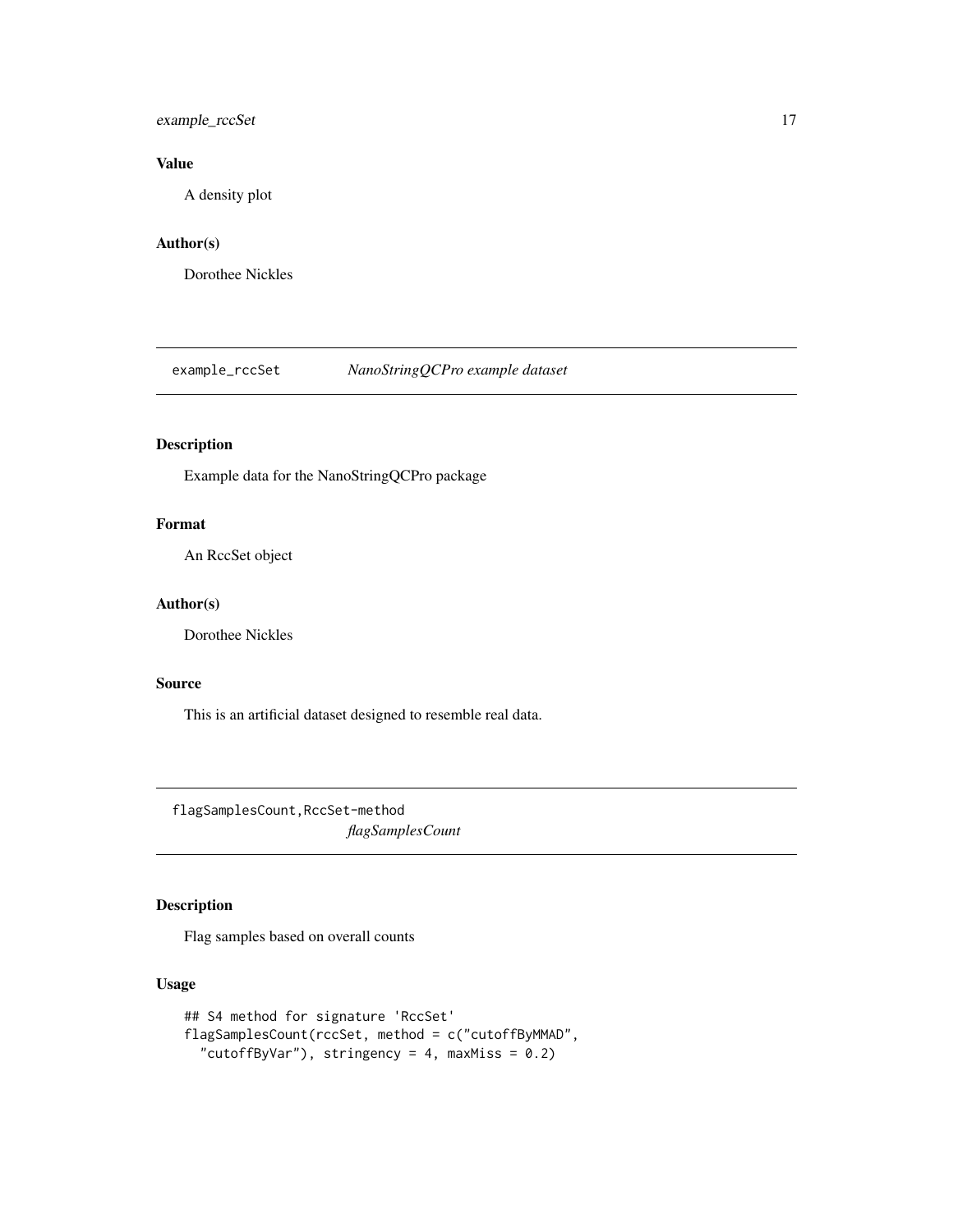#### <span id="page-17-0"></span>**Arguments**

| rccSet     | An RecSet object                                                                                                                        |
|------------|-----------------------------------------------------------------------------------------------------------------------------------------|
| method     | Character string specifying the method for outlier detection: either "cutoffByM-<br>MAD" or "cutoffByVar".                              |
| stringency | Numeric value passed to the cutoff function specified by the method argument<br>(see the 'd' argument of cutoffByMMAD and cutoffByVar). |
| maxMiss    | Numeric specifying the allowable fraction of genes below the lower limit of<br>detection in a sample.                                   |

### Details

The method and stringency arguments deterine a cutoff value used to flag samples as outliers: samples will be flagged if the sum of counts of their endogeneous genes exceeds the cutoff or if the ratio of the sums of their positive controls to the sums of their endogenous genes exceeds three times the cutoff. Samples will also be flagged if the fraction of genes below the lower limit of detection exceeds the maxMiss value.

### Value

A numeric vector giving the indices of samples with outlier values according to the criteria described above.

#### Author(s)

Dorothee Nickles

flagSamplesCtrl,RccSet-method

*flagSamplesCtrl*

### Description

Flag samples based on the performance of their controls.

#### Usage

```
## S4 method for signature 'RccSet'
flagSamplesCtrl(rccSet, method = c("cutoffByMMAD",
  "cutoffByVar"), stringency = 4)
```
#### Arguments

| rccSet     | An RecSet object                                                                                                                        |
|------------|-----------------------------------------------------------------------------------------------------------------------------------------|
| method     | Character string specifying the method for outlier detection: either "cutoffByM-<br>MAD" or "cutoffByVar".                              |
| stringency | Numeric value passed to the cutoff function specified by the method argument<br>(see the 'd' argument of cutoffByMMAD and cutoffByVar). |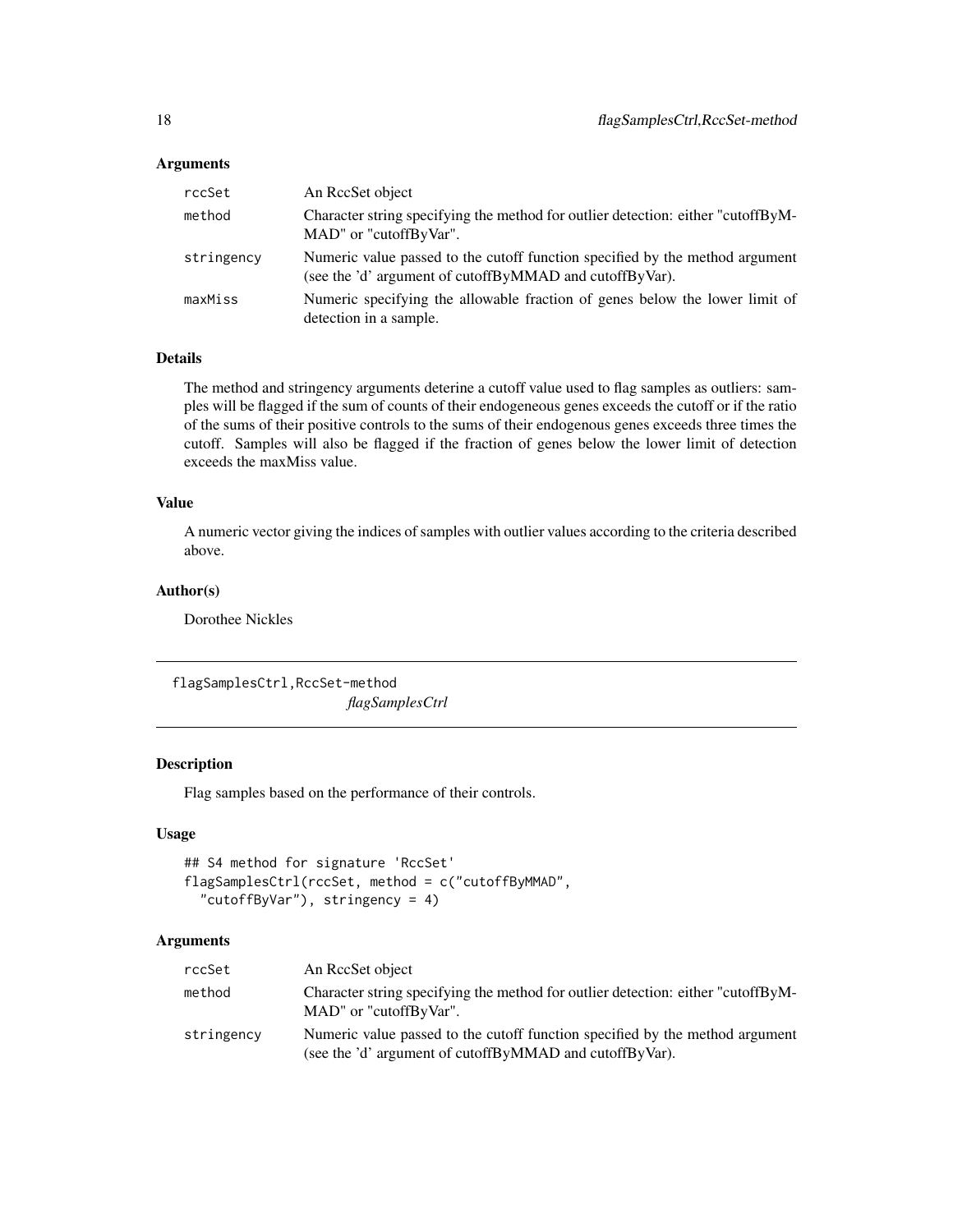### <span id="page-18-0"></span>Details

The method and stringency arguments determine a cutoff value used to flag outlier samples based on the interquartile range of negative and positive controls and in the slope of the linear fit of count versus input of positive controls. Outliers will also be flagged if their positive control scaling factor (see posCtrlNorm) is outside the NanoString recommended range (i.e. below 0.3 or greater than 3).

### Value

A numeric vector giving the indices of samples with outlier values as described above.

### Author(s)

Dorothee Nickles

flagSamplesTech,RccSet-method *flagSamplesTech*

### Description

Flag samples based on their technical performance, i.e. field of vision (FOV) counted and binding density

#### Usage

## S4 method for signature 'RccSet' flagSamplesTech(rccSet)

### Arguments

rccSet An RccSet object

#### Details

Samples with a FOV counted/FOV count of less than 80

### Value

A numeric vector giving the indices of samples with outlier values in FOV counted and binding density < 0.05 or > 2.25 (thresholds defined by NanoString) will be flagged.

#### Author(s)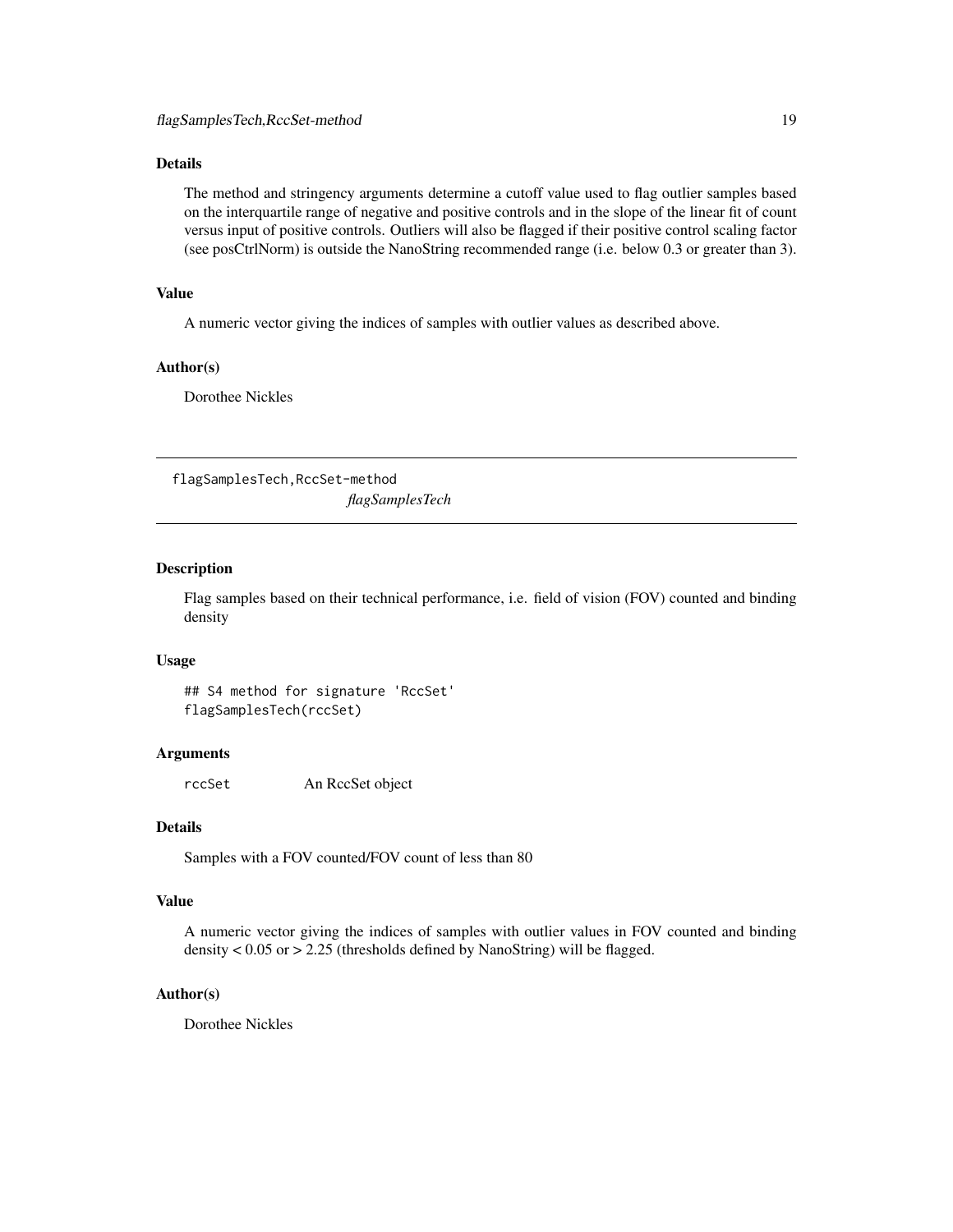<span id="page-19-0"></span>fovPlot,RccSet-method *Fields of view (FOV) plot*

### Description

Plot the fraction of successfully imaged fields of view (FOV) in the given RccSet. The RccSet's phenoData should have 'FovCount' and 'FovCounted' columns populated with the total and successfully imaged FOV counts, respectively. Samples with a FOV counted/FOV count of less than 80

### Usage

## S4 method for signature 'RccSet' fovPlot(rccSet)

#### Arguments

rccSet An RccSet object

### Value

A plot

### Author(s)

Dorothee Nickles

geneClustering *Gene clustering heatmap*

### Description

Gene clustering heatmap

#### Usage

```
geneClustering(rccSet, outputFile, main = "Gene clustering", covar = NULL)
```
### Arguments

| rccSet     | An ReeSet                                                                                  |
|------------|--------------------------------------------------------------------------------------------|
| outputFile | Output PNG filename                                                                        |
| main       | Plot title                                                                                 |
| covar      | Colname in the rccSet's fData that can be used to label genes by a category of<br>interest |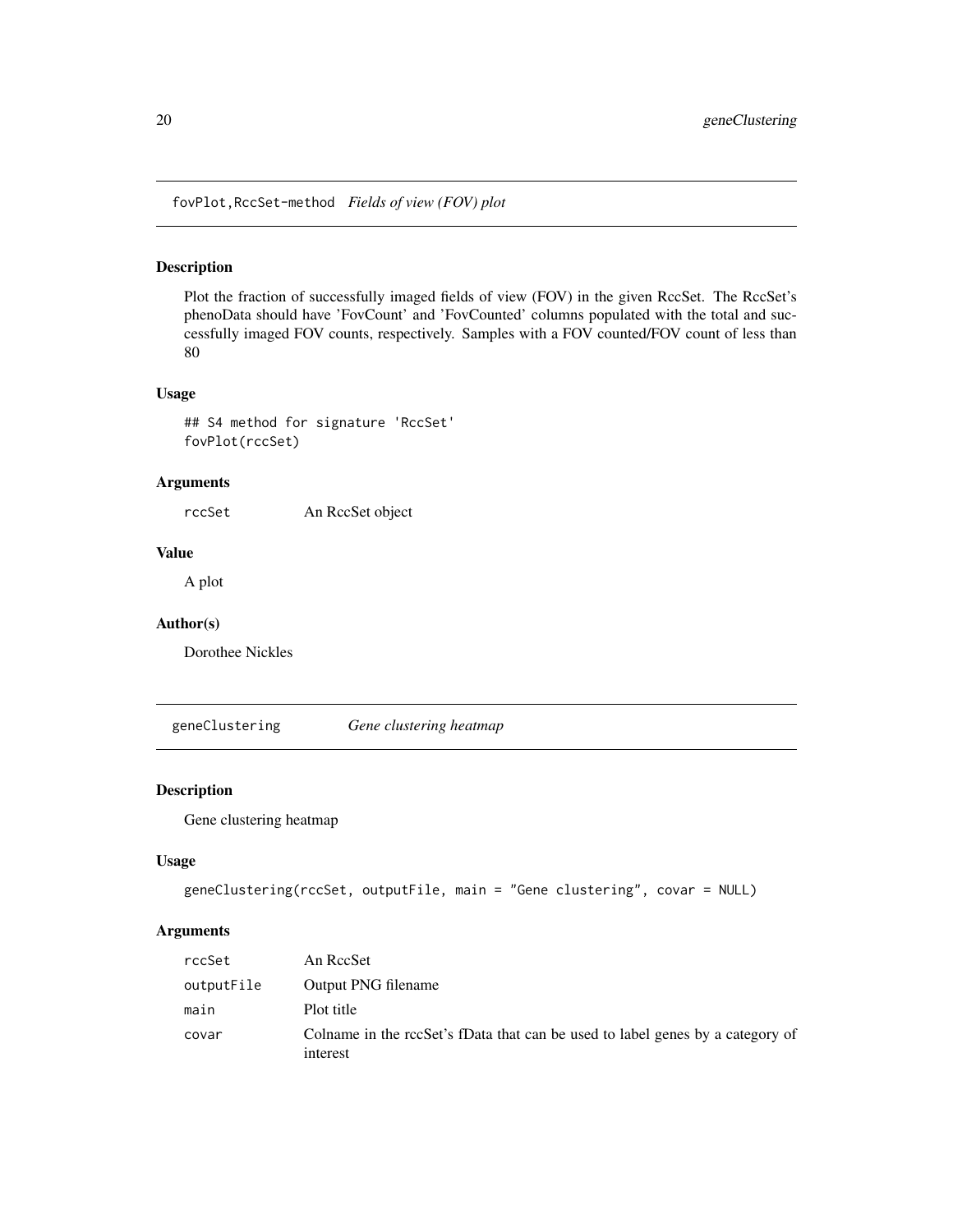### <span id="page-20-0"></span>Value

A PNG file showing clustering of genes by correlation across an experiment Positive and negative control probes and any zero-variance genes (typically housekeeping genes) are omitted from the heatmap. The width and height of the PNG file are set to vary with the size of the input.

#### Author(s)

Dorothee Nickles, Robert Ziman

getBackground,RccSet-method

*Get background estimates for a NanoString RccSet*

### <span id="page-20-1"></span>**Description**

Returns background estimates for a NanoString RccSet object. The function depends upon correct annotation in the RccSet: if the bgReference argument is set to "blanks", it expects blank measurements (i.e., water runs) to have their phenoData SampleType set to the value indicating blanks or an error will be thrown. (See getBlankLabel(); normally this value would have been set using an argument to newRccSet()). If bgReference is set to "negatives", then it expects to find the negative control probes via CodeClass == "Negative". If set to "both", it expects both of the above and will calculate initial background estimates using an algorithm that mimics the implementation in NanoString's nSolver Analysis Software (see the nSolverBackground() man page for details on the algorithm).

#### Usage

```
## S4 method for signature 'RccSet'
getBackground(rccSet, bgReference = c("both", "blanks",
  "negatives"), summaryFunction = "median", stringency = 0,
  nSolverBackground.shrink = TRUE, nSolverBackground.w1 = 2.18,
  inputMatrix = c("posCtrlData", "exprs"))
```
#### Arguments

| rccSet                   | NanoString RecSet object.                                                                                                                                                                                        |
|--------------------------|------------------------------------------------------------------------------------------------------------------------------------------------------------------------------------------------------------------|
| bgReference              | Measurements to use for background estimates: one of "blanks" (for blank sam-<br>ples), "negatives" (for negative control probes), or "both". Blanks are assumed<br>to be indicated as in the description above. |
| summaryFunction          |                                                                                                                                                                                                                  |
|                          | Summary function for background measurements (e.g. "mean" or "median").<br>User-defined functions similar to these can be specified here as well.                                                                |
| stringency               | Factor by which deviation (SD or MAD) of the summarization output will be<br>multiplied to obtain final background estimates.                                                                                    |
| nSolverBackground.shrink |                                                                                                                                                                                                                  |
|                          | Value to use for the 'shrink' argument to nSolverBackground().                                                                                                                                                   |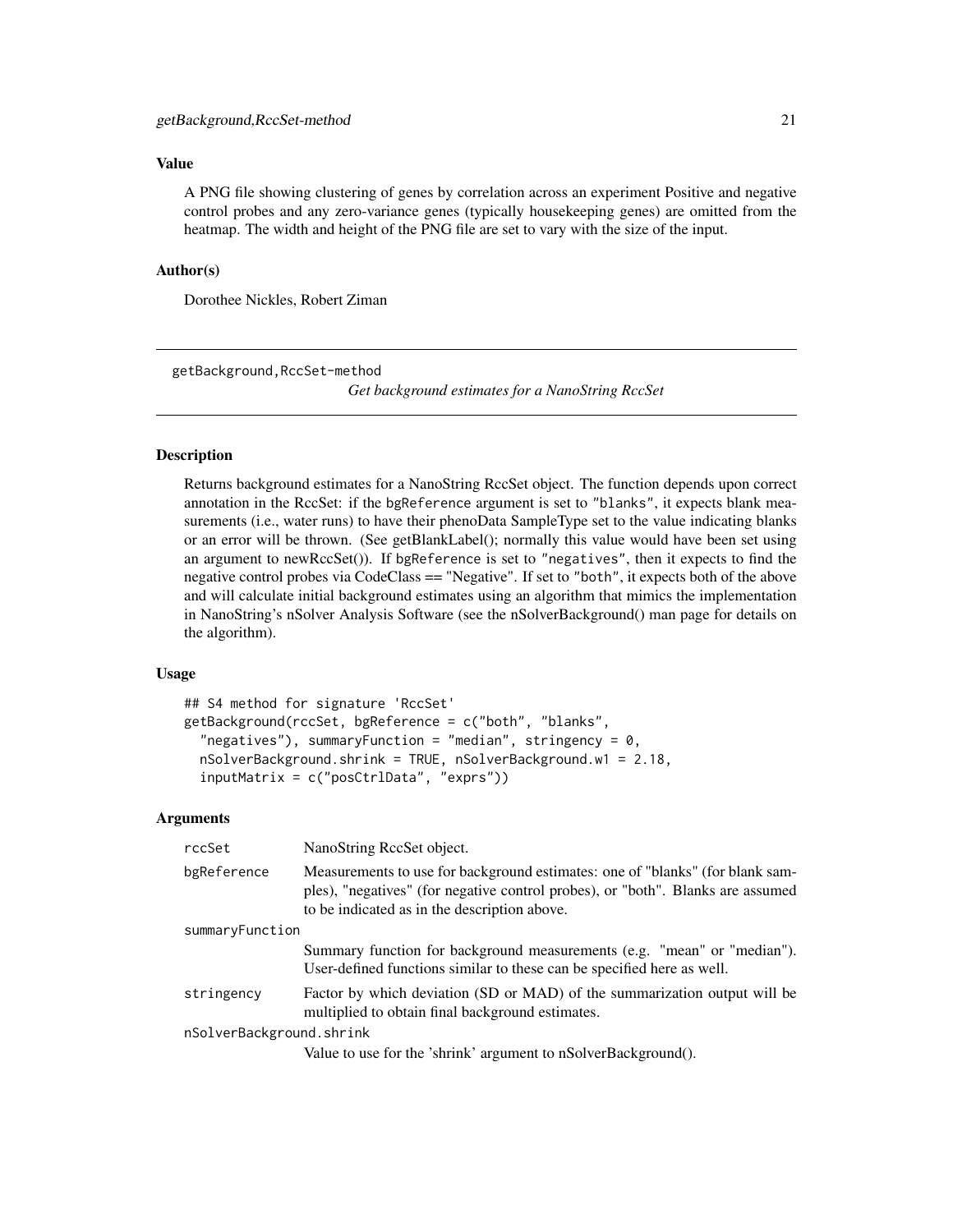<span id="page-21-0"></span>

| nSolverBackground.w1 |                                                                                                                                                                                                                                        |
|----------------------|----------------------------------------------------------------------------------------------------------------------------------------------------------------------------------------------------------------------------------------|
|                      | Value to use for the 'w1' argument to nSolverBackground().                                                                                                                                                                             |
| inputMatrix          | Name of the matrix in the RccSet's assayData to use as input for calculating<br>background estimates (one of "exprs" or "posCtrlData"). If posCtrlData is spec-<br>ified but not present in the assayData, an error will be generated. |

#### Value

A matrix containing background estimates for a NanoString RccSet object.

#### Author(s)

Dorothee Nickles

### See Also

[subtractBackground](#page-52-1)

#### Examples

data(example\_rccSet)

- ## Calculate probe-specific background based on negative control probes
- bg <- getBackground(example\_rccSet, bgReference="negatives", summaryFunction="mean", inputMatrix="exprs")

```
## Calculate sample-specific background based on blanks
bg <- getBackground(example_rccSet, bgReference="blanks", inputMatrix="exprs")
## Calculate background that is both sample- and probe-specific
bg <- getBackground(example_rccSet, bgReference="both", stringency=1,
```

```
inputMatrix="exprs")
```
getBlankLabel,RccSet-method

*Get the SampleType value that indicates blank samples*

#### Description

Returns the phenoData SampleType value that indicates blank samples (i.e. water runs). This value is parsed from the single-quoted string enclosed by "blankLabel='...'" in the varMetadata for SampleType.

#### Usage

```
## S4 method for signature 'RccSet'
getBlankLabel(rccSet, showWarnings = TRUE)
```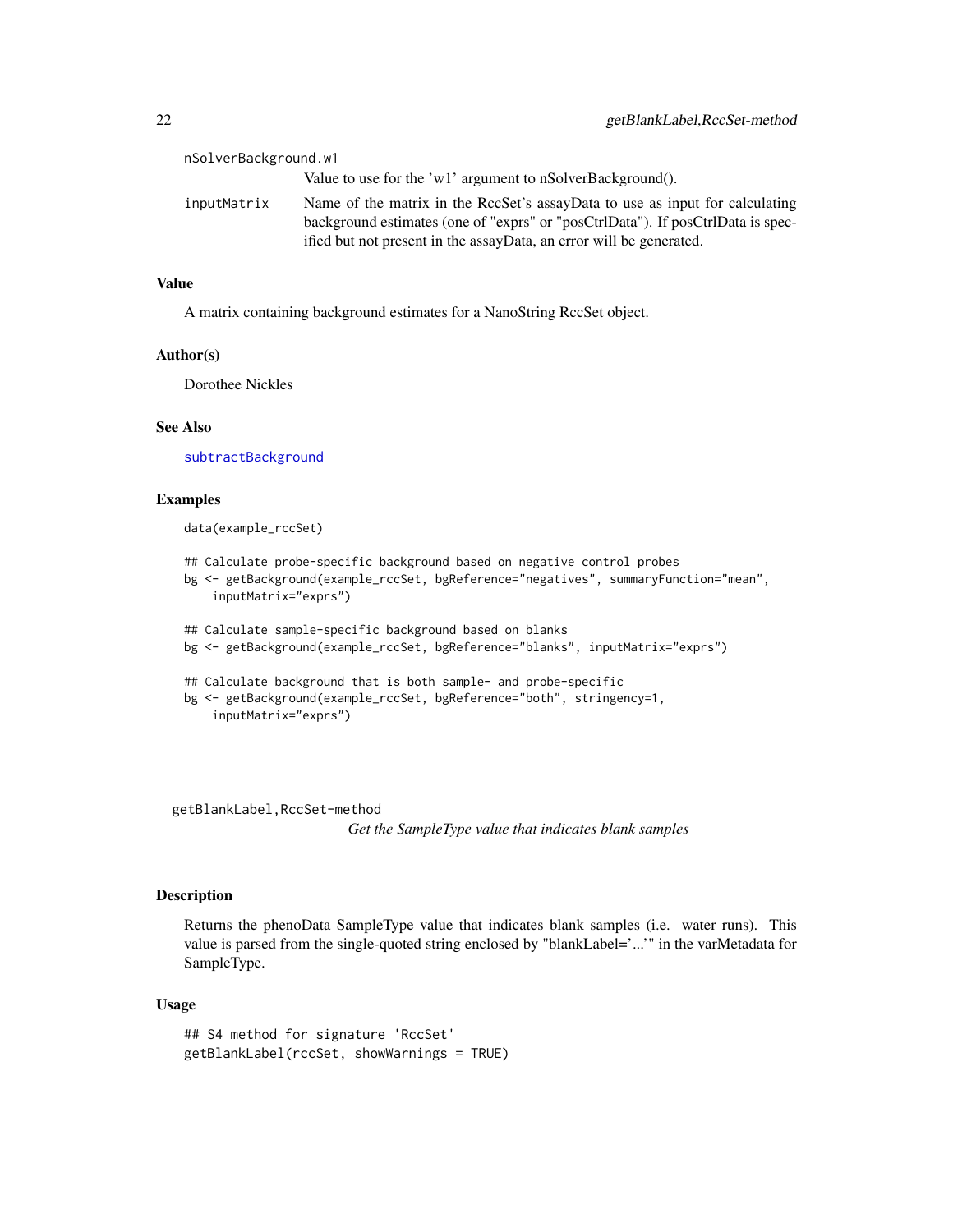### <span id="page-22-0"></span>getSpikeInInput 23

#### **Arguments**

| rccSet       | An RccSet                                                  |
|--------------|------------------------------------------------------------|
| showWarnings | Logical. If FALSE, no warnings will be generated (if any). |

#### Value

NULL if the SampleType column is missing altogether, NA if the varMetadata doesn't have blankLabel recorded, or the blankLabel value otherwise.

#### Author(s)

Robert Ziman

#### Examples

```
data(example_rccSet)
blankLabel <- getBlankLabel(example_rccSet)
```
getSpikeInInput *getSpikeInInput*

#### Description

Gets the RNA "spike-in" input levels for positive and negative control probes from the label in their GeneName. Note that this is a helper function for readRlf() and elsewhere and is not intended for external use.

#### Usage

```
getSpikeInInput(CodeClass, GeneName, nonCtrlProbeVal = NA)
```
#### Arguments

CodeClass Character vector with code classes for each probe. GeneName Character vector with gene names/symbols for each probe. nonCtrlProbeVal

Value to assign as the spike-in input for the non-control probes.

### Value

A data frame with the input CodeClass and GeneName but where the latter has been split into two columns: one showing the GeneName for each probe with spike-in input labels removed – and another with the spike-in input levels.

#### Author(s)

Robert Ziman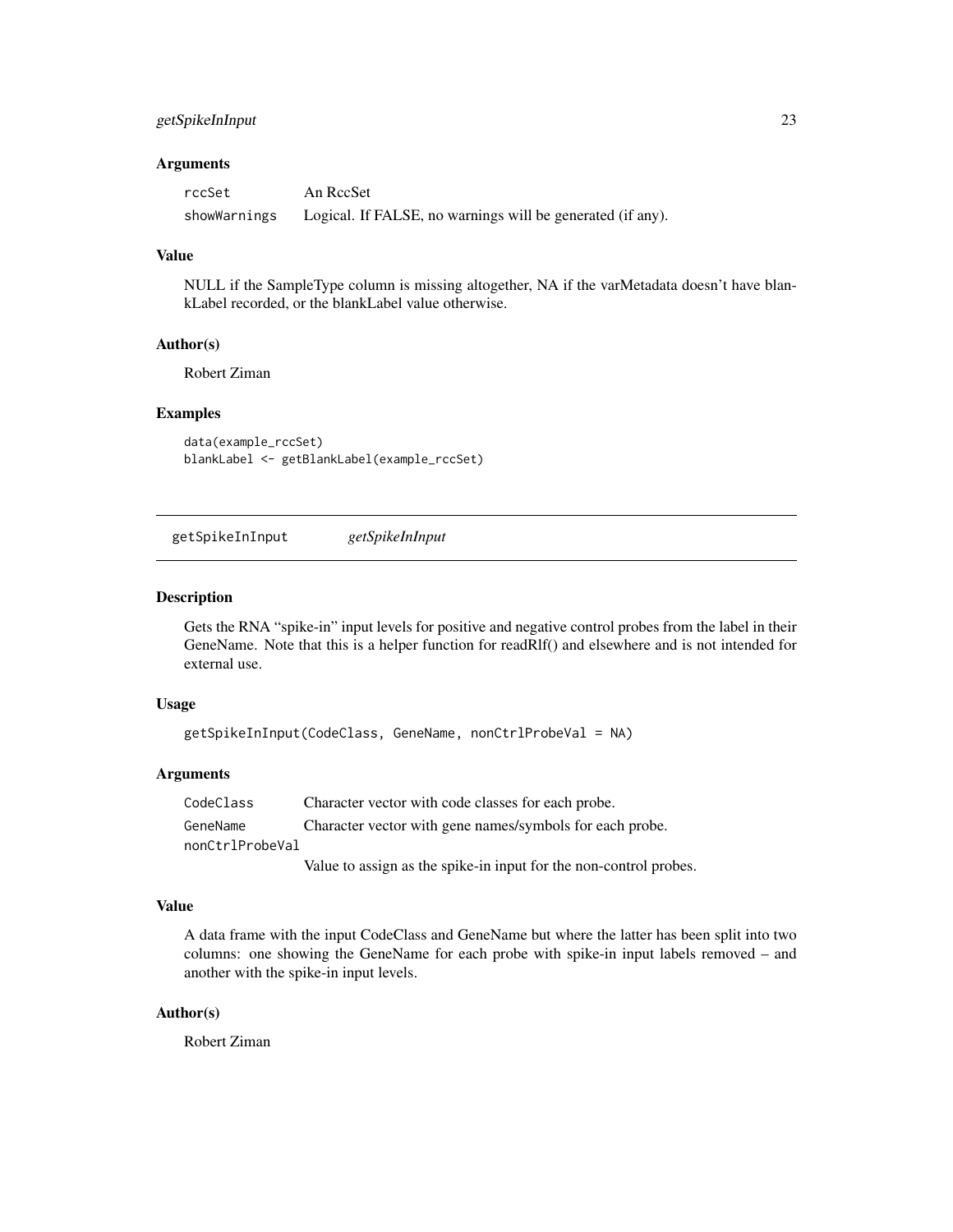<span id="page-23-0"></span>iqrPlot,RccSet-method *iqrPlot*

### Description

Plot the interquartile range (IQR) for a certain code class of probes in an RccSet object.

### Usage

```
## S4 method for signature 'RccSet'
iqrPlot(rccSet, codeClass = c("Negative", "Positive",
  "Endogenous", "Housekeeping"), method = c("cutoffByMMAD", "cutoffByVar"),
 stringency = 4)
```
### Arguments

| rccSet     | An RecSet object                                                                                                                           |
|------------|--------------------------------------------------------------------------------------------------------------------------------------------|
| codeClass  | Character string specifying the code class (as annotated in the fData(rccSet)\$CodeClass<br>column) for which the IOR shall be determined. |
| method     | Character string specifying the method for outlier detection: either "cutoffByM-<br>MAD" or "cutoffByVar".                                 |
| stringency | Numeric value passed to the cutoff function specified by the method argument<br>(see the 'd' argument of cutoffByMMAD and cutoffByVar).    |

#### Details

IQR of the specified code class for each sample in the RccSet are plotted and outliers (as determined by the function specified in the method argument) are marked in red (thresholds for outlier definition are plotted as red dashed lines).

#### Value

A plot

### Author(s)

Dorothee Nickles

#### See Also

[cutoffByMMAD](#page-13-1), [cutoffByVar](#page-14-1)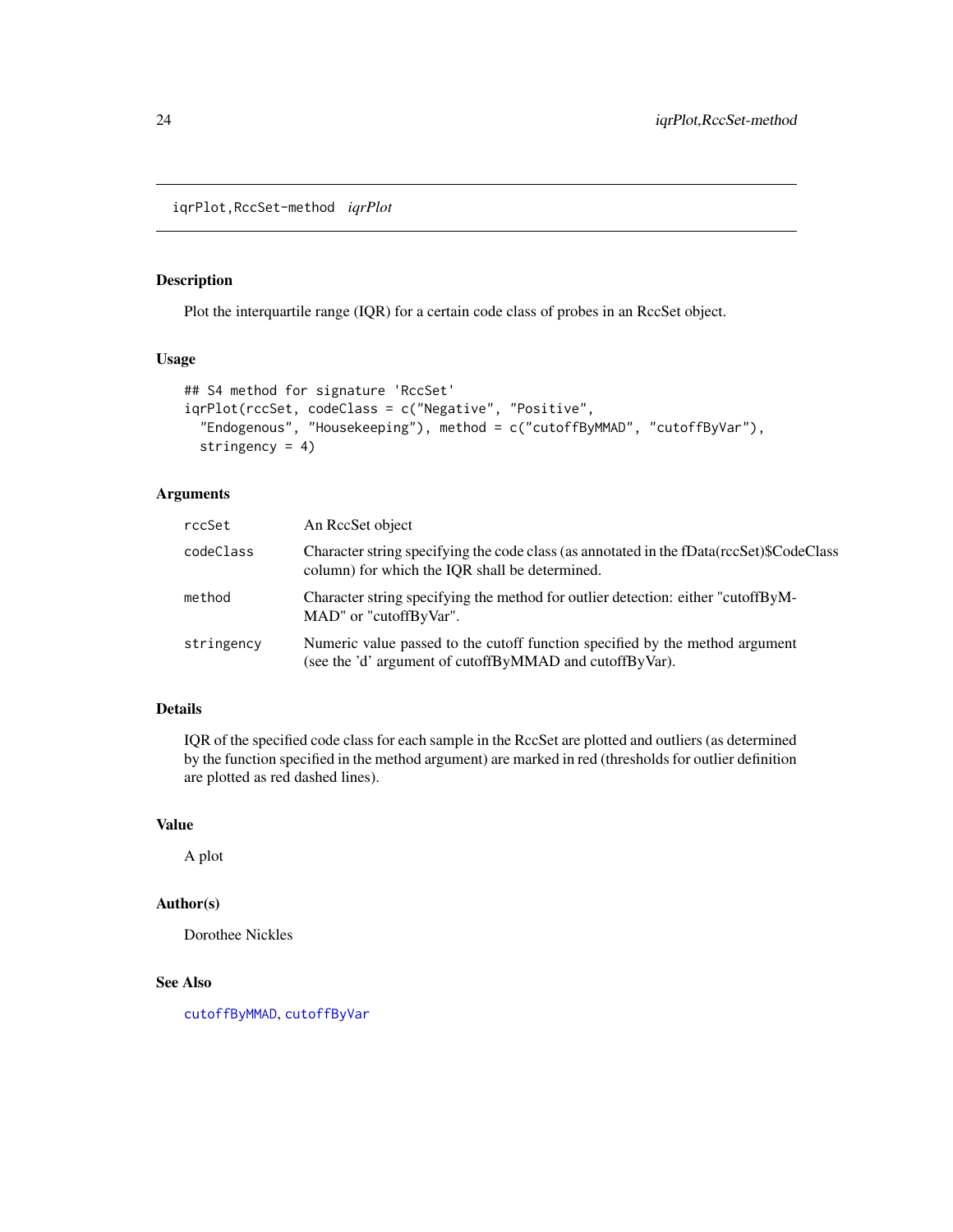<span id="page-24-0"></span>lodAssess,RccSet-method

*lodAssess*

#### Description

Assess how many genes in each sample in an RccSet object are below the limit of detection. (The current implementation does a straightforward column sum on the presence/absence matrix (pa-Data) in assayData.)

#### Usage

## S4 method for signature 'RccSet' lodAssess(rccSet)

#### Arguments

rccSet An RccSet object

### Value

A numeric vector giving the number of missing genes (endogenous and housekeeping genes) for each sample in an RccSet. If paData is not found in the input's assayData, NULL is returned.

#### Author(s)

Dorothee Nickles

lodPlot,RccSet-method *lodPlot*

#### Description

Function to plot the number of missing genes per sample in an RccSet object.

#### Usage

```
## S4 method for signature 'RccSet'
lodPlot(rccSet, maxMiss = 0.2)
```
#### **Arguments**

| rccSet  | An ReeSet object                                                                                      |
|---------|-------------------------------------------------------------------------------------------------------|
| maxMiss | Numeric specifying the allowable fraction of genes below the lower limit of<br>detection in a sample. |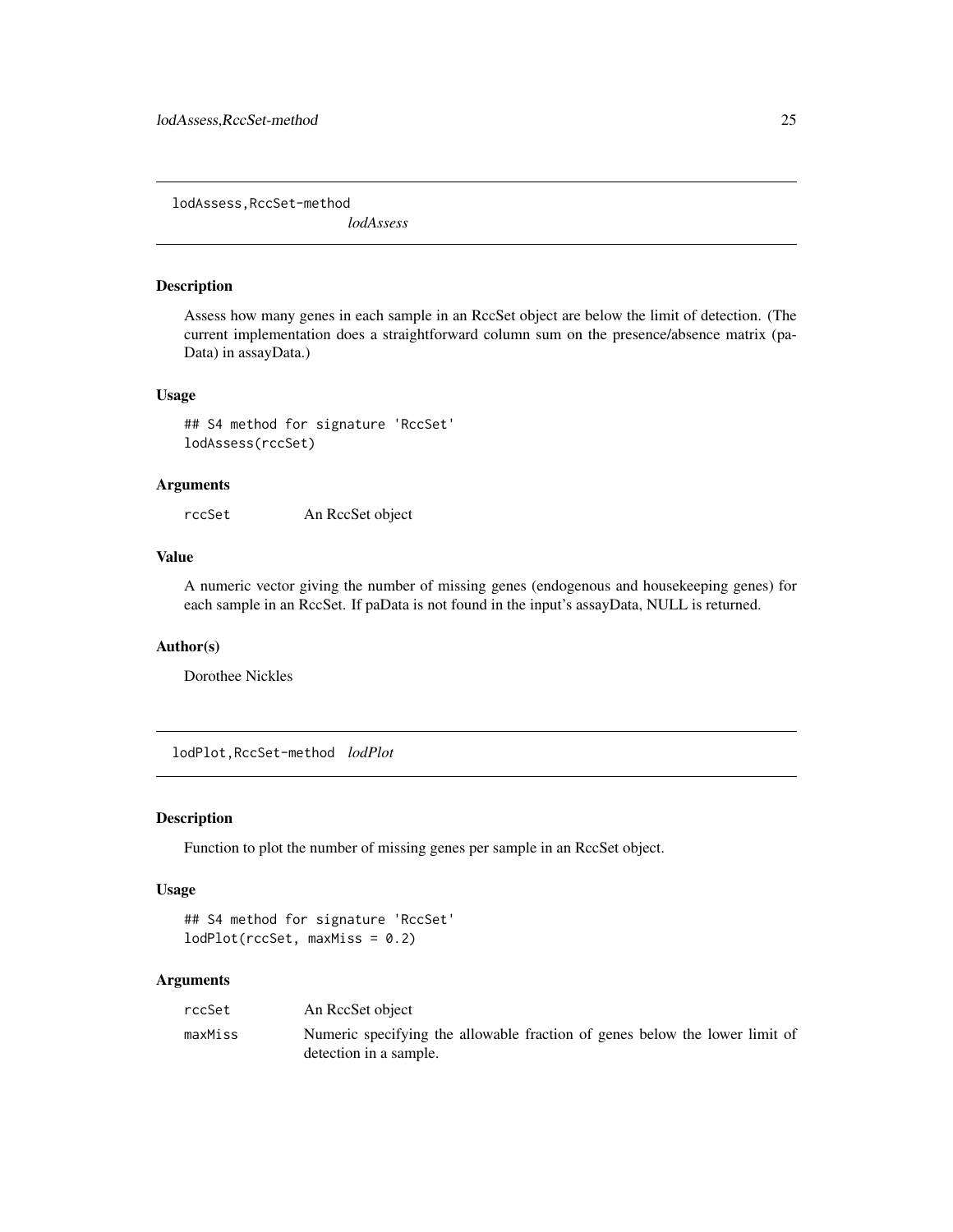#### <span id="page-25-0"></span>Details

Samples with more than 50 measurements are present, they are represented as triangles.

#### Value

A plot

### Author(s)

Dorothee Nickles

makeQCReport,RccSet-method

*Make NanoString QC report*

### Description

Creates an html QC report for an RccSet object. Alongside the html file, a directory with matching filename is produced that contains additional files as well as high resolution versions of the various plots in the report. In addition to generating the QC report, the function returns a copy of the input RccSet with columns added to phenoData that show the QC flags for each sample.

The various plots in the report depend upon correct annotation and preprocessing in the input object. If the input is missing any elements required for a given plot, the plot will be replaced with a message indicating the missing elements. If the preprocOverride argument is set to TRUE, the input's preprocessing will be ignored and a default configuration will be used so that all applicable plots will be rendered.

#### Usage

```
## S4 method for signature 'RccSet'
makeQCReport(rccSet,
 outputBaseName = "NanoStringQCPro_QC_report", outputDir = getwd(),
 preprocOverride = FALSE,
  experimentTitle = expinfo(experimentData(rccSet))["title"],
  covar = "SampleType", method = c("cutoffByMMAD", "cutoffByVar"),
  stringency = 4, maxMiss = 0.2, sampleNameCol = "SampleID",
  heatmaps = FALSE, cleanMarkdown = TRUE, verbose = FALSE)
```
#### Arguments

| rccSet    | Recorder Recorder for which to generate the OC report.                                                          |
|-----------|-----------------------------------------------------------------------------------------------------------------|
|           | outputBaseName Character string specifying the base filename (without extension) to use for the<br>output file. |
| outputDir | Character string specifying the path to the output directory for the OC report and<br>associated files.         |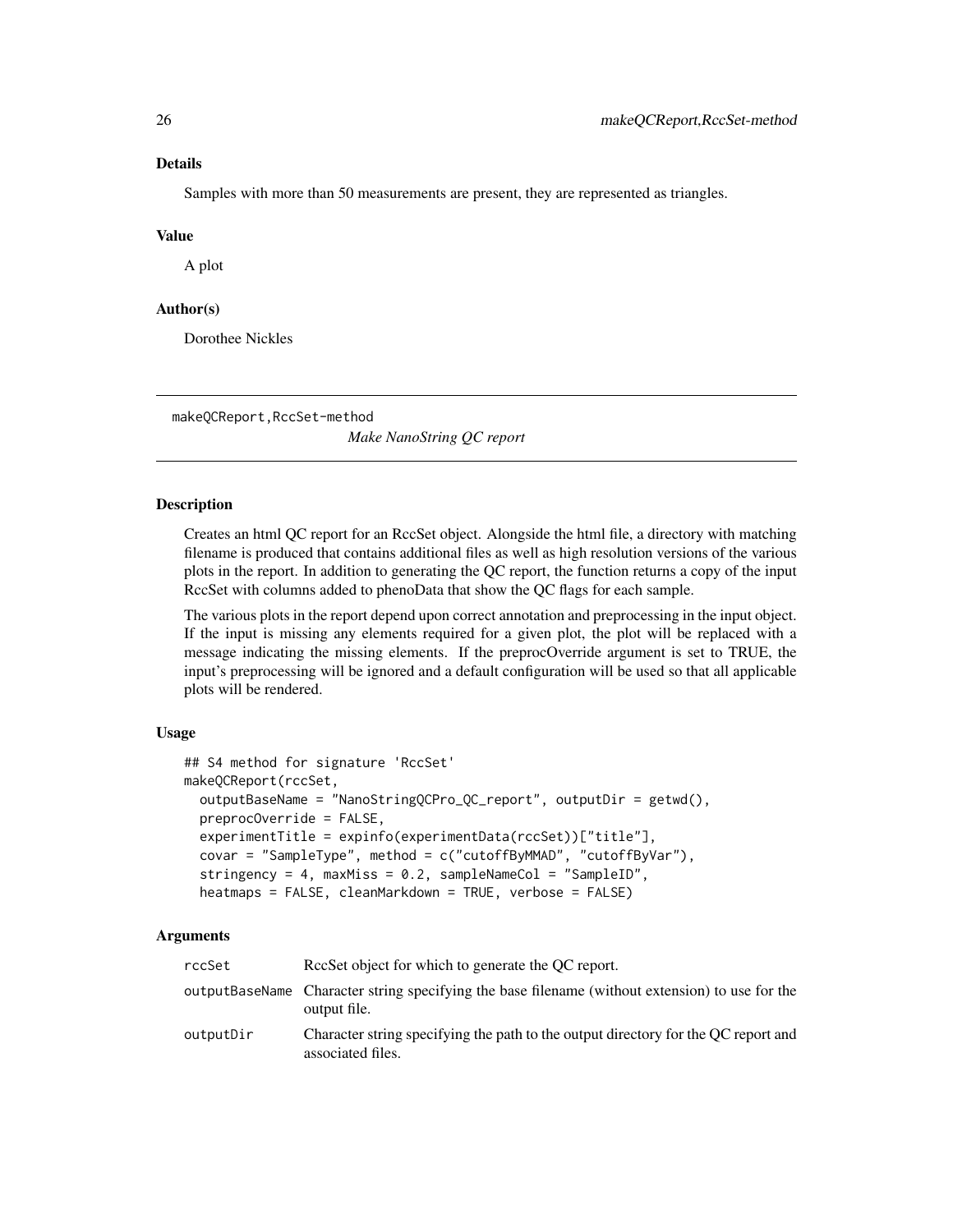#### <span id="page-26-0"></span>myCols 27

| preprocOverride |                                                                                                                                                                                                                                                 |
|-----------------|-------------------------------------------------------------------------------------------------------------------------------------------------------------------------------------------------------------------------------------------------|
|                 | Logical. If TRUE, the input's preprocessing will be ignored, and a default pre-<br>processing configuration (specifically, the defaults for preproc $RccSet()$ ) will be<br>applied so that all applicable plots can be rendered in the report. |
| experimentTitle |                                                                                                                                                                                                                                                 |
|                 | Character string specifying an easy to read identifier of the experiment.                                                                                                                                                                       |
| covar           | Character string specifying a covariate for stratifying samples (e.g. "Sample-<br>Type").                                                                                                                                                       |
| method          | Method to determine outlier samples: either "cutoffByVar" or "cutoffByMMAD".                                                                                                                                                                    |
| stringency      | Multiplier with which to adjust cutoff values for determining outlier samples.                                                                                                                                                                  |
| maxMiss         | Numeric specifying the allowable fraction of genes below the lower limit of<br>detection in a sample.                                                                                                                                           |
| sampleNameCol   | Character string specifying the name of the phenoData column holding the sam-<br>ple names.                                                                                                                                                     |
| heatmaps        | Logical: render and show heatmaps?                                                                                                                                                                                                              |
| cleanMarkdown   | Logical: upon completion, delete markdown files used to produce QC report?                                                                                                                                                                      |
| verbose         | Logical: print progress messages?                                                                                                                                                                                                               |

### Value

An html report is written to disk and a copy of the input RccSet is invisibly returned with columns added to phenoData that show the QC flags for each sample.

### Author(s)

Dorothee Nickles, Thomas Sandmann, Robert Ziman, Richard Bourgon

### Examples

```
data(example_rccSet)
norm_example_rccSet <- preprocRccSet(example_rccSet)
qc_example_rccSet <- makeQCReport(norm_example_rccSet, "example_QC_report")
```
myCols *myCols*

### Description

Function that defines nice colors

### Usage

myCols()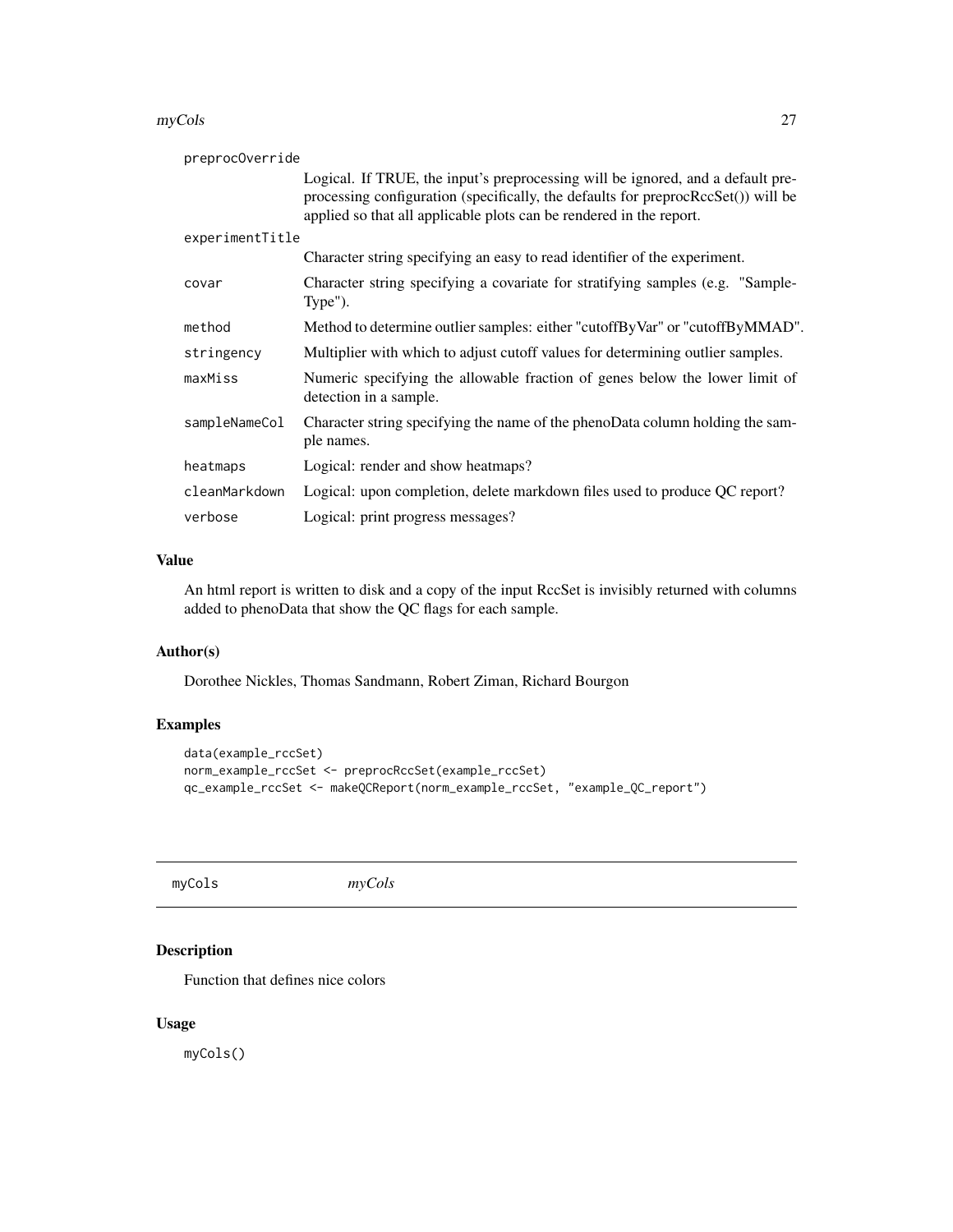### <span id="page-27-0"></span>Value

A vector of colors

#### Author(s)

Dorothee Nickles

NanoStringQCPro *NanoStringQCPro*

### Description

NanoStringQCPro

negCtrlsByLane,RccSet-method *negCtrlsByLane*

### Description

Plot negative controls per lane in an RccSet object

### Usage

```
## S4 method for signature 'RccSet'
negCtrlsByLane(rccSet)
```
### Arguments

rccSet An RccSet object

#### Details

Boxplots are colored by lane (as specified in the pData slot). Bars on top of the panel indicate the stage position for each cartridge/sample (as specified in the pData slot).

### Value

A plot with boxplots for the negative control counts for each individual sample (lane-specific background)

### Author(s)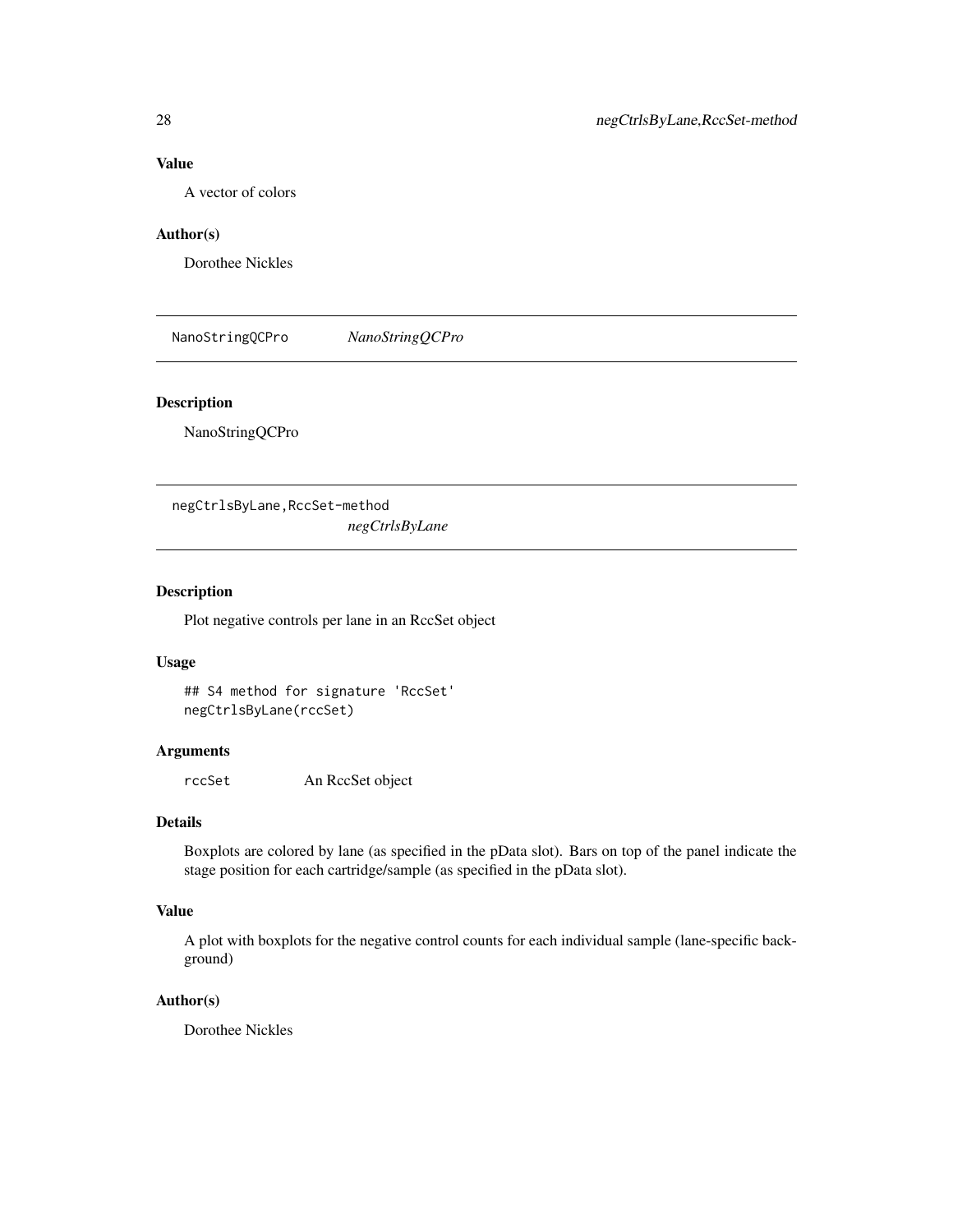<span id="page-28-0"></span>negCtrlsByLane\_verticalPlot

*Plot of negative controls by lane (vertical orientation)*

### Description

Plot of negative controls by lane (vertical orientation)

#### Usage

negCtrlsByLane\_verticalPlot(rccSet, outputFile)

#### **Arguments**

| rccSet     | An RccSet           |
|------------|---------------------|
| outputFile | Output PNG filename |

#### Value

A PNG file containing a boxplot of the counts for negative controls by lane in the input. The PNG is set to a fixed resolution of 300 pixels per inch and a fixed width of 2250 pixels (i.e. 7.5" at 300ppi), but the height varies with the size of the input. The font size is also fixed so that the labels will be legible even for large datasets.

```
negCtrlsPairs,RccSet-method
                        negCtrlsPairs
```
### Description

Pairs plot of negative controls across all samples in an RccSet object

#### Usage

```
## S4 method for signature 'RccSet'
negCtrlsPairs(rccSet, log.transform = FALSE)
```
### Arguments

| rccSet | An RecSet object                                                 |
|--------|------------------------------------------------------------------|
|        | log.transform boolean, whether data needs to be log2 transformed |

#### Value

Pairs plot of the negative controls with a scatter plot in the lower panel and correlatation coefficients printed in the upper panel.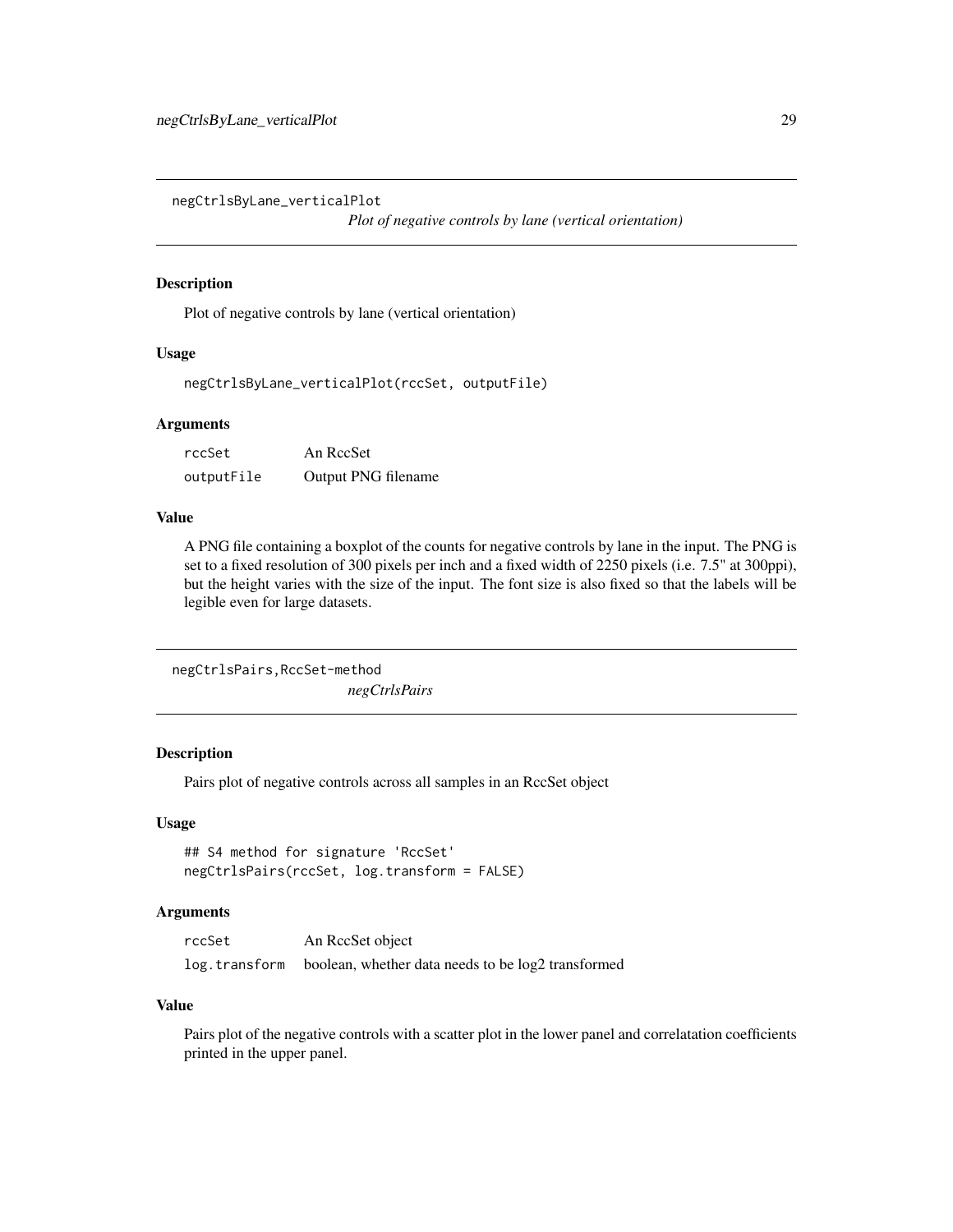### <span id="page-29-0"></span>Author(s)

Dorothee Nickles

negCtrlsPlot,RccSet-method *negCtrlsPlot*

### Description

Plot negative controls across all samples in an RccSet object

#### Usage

```
## S4 method for signature 'RccSet'
negCtrlsPlot(rccSet)
```
### Arguments

rccSet An RccSet object

### Details

In the second panel, boxplots are colored by lane (as specified in the pData slot). Bars on top of the panel indicate the stage position for each cartridge/sample (as specified in the pData slot).

### Value

A plot with two panels: one showing boxplots for the individual negative controls across all samples, and one showing boxplots for the negative control counts for each individual sample (lane-specific background).

### Author(s)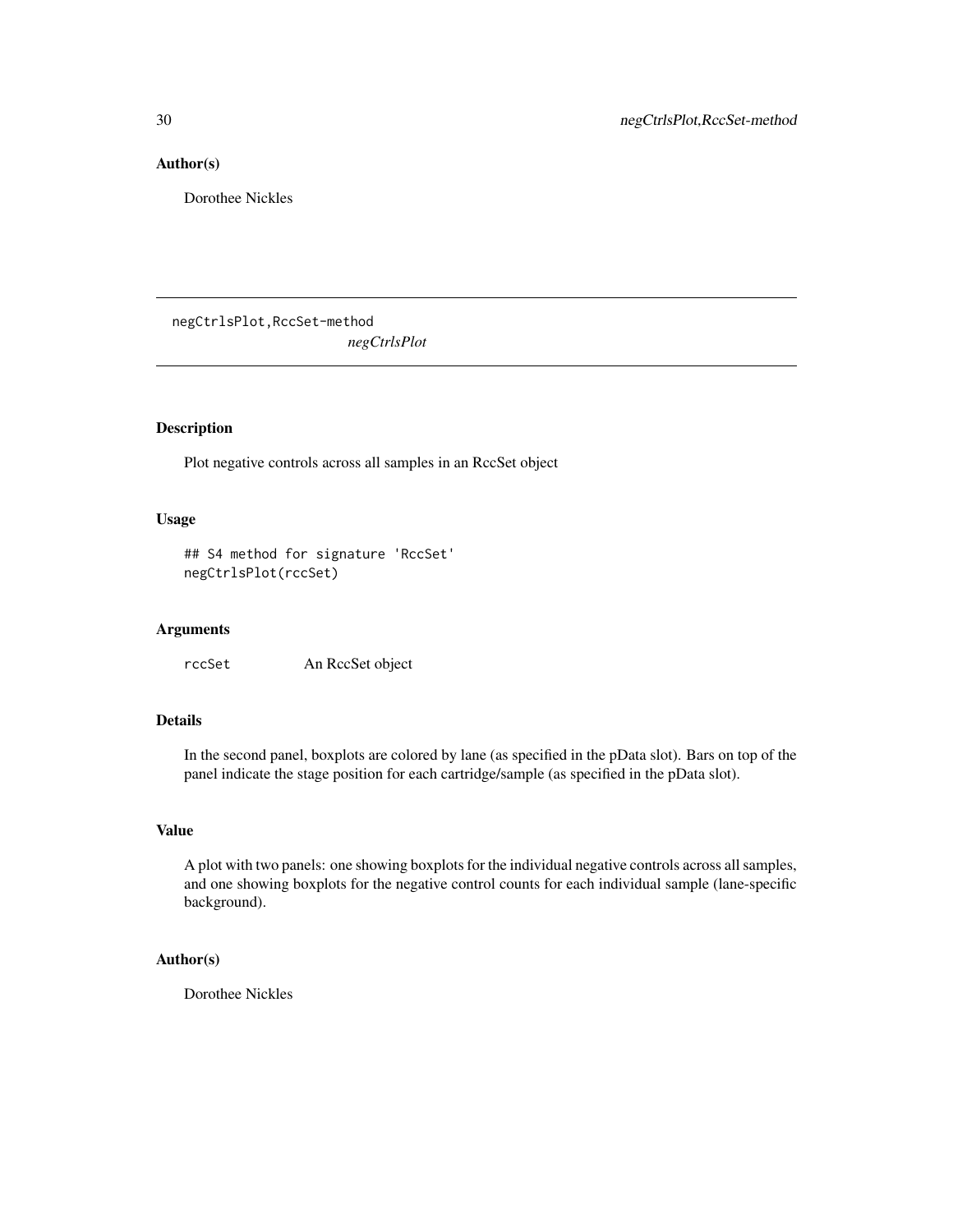<span id="page-30-0"></span>

#### **Description**

This is the main wrapper function for generating an RccSet from NanoString data. The function takes as input a vector of NanoString .RCC files with the raw data or a .CSV file generated via the RCC Collector Tool Export feature of NanoString's nSolver Analysis Software, an optional path to the .RLF file describing the codeset used, optional paths to additional annotation about the features and samples, and details about the experiment. It returns an RccSet object.

#### Usage

```
newRccSet(rccFiles, rccCollectorToolExport = NULL, rlf = NULL,
  cdrDesignData = NULL, extraPdata = NULL, blankLabel = "blank",
  addEgAnnotations = FALSE, dropPdataCols = c("FileVersion",
  "SoftwareVersion", "Owner", "SystemAPF", "ScannerID", "CartridgeBarcode"),
  dropFdataCols = c("CodeClass_codesetAnnot", "Accession_codesetAnnot",
  "GeneName_codesetAnnot", "Accession_CDR"), experimentData.name = "",
 experimentData.lab = "", experimentData.contact = "",
  experimentData.title = ", experimentData.abstract = ",
  experimentData.url = ", experimentData.other = list())
```
#### Arguments

| rccFiles               | Vector of paths to .RCC files with the raw count data.                                                                                                                                                                                                                                                                                                                                                                                                                                                |
|------------------------|-------------------------------------------------------------------------------------------------------------------------------------------------------------------------------------------------------------------------------------------------------------------------------------------------------------------------------------------------------------------------------------------------------------------------------------------------------------------------------------------------------|
| rccCollectorToolExport |                                                                                                                                                                                                                                                                                                                                                                                                                                                                                                       |
|                        | Path to a .CSV file generated via the RCC Collector Tool Export feature of<br>NanoString's nSolver Analysis Software. (Note that this is an alternative to<br>rccFiles, and if both arguments are specified at the same time, the function will<br>throw an error.)                                                                                                                                                                                                                                   |
| rlf                    | Path to the NanoString .RLF file describing the codeset used in generating the<br>.RCCs.                                                                                                                                                                                                                                                                                                                                                                                                              |
| cdrDesignData          | Path to a .CSV extract of the "Design Data" tab of a CDR spreadsheet corre-<br>sponding to the rest of the input files. See 'Details' section of the buildCodese-<br>tAnnotation() help page for more info on how this extract should be prepared.                                                                                                                                                                                                                                                    |
| extraPdata             | Vector of paths to files containing additional annotation about the samples which<br>will be added to the phenoData of the output RccSet. All files should be tab-<br>separated and should contain a column labelled "FileName" whose values corre-<br>spond exactly to the basenames (including .RCC extension) of the files specified<br>in rccFiles or listed in the RCC Collector Tool Export. More than one such file<br>may be used. A SampleType column should be present in at most one file. |
| blankLabel             | Value for the output's phenoData SampleType column that will indicate blank<br>samples. This will be recorded in the varMetadata for SampleType. Blank sam-<br>ples, if available, play an important role in preprocessing.                                                                                                                                                                                                                                                                           |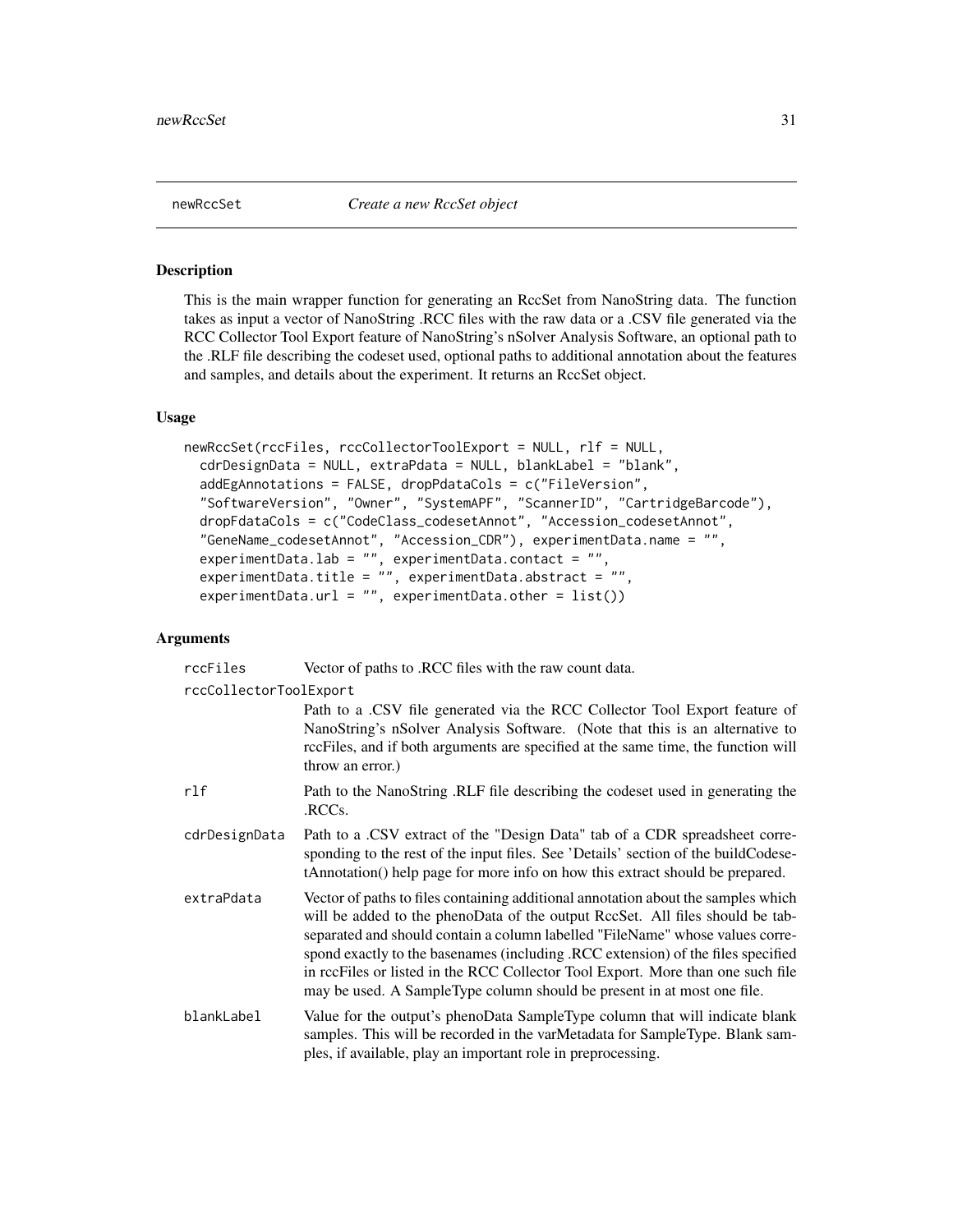<span id="page-31-0"></span>

| addEgAnnotations        |                                                                                                                                         |  |
|-------------------------|-----------------------------------------------------------------------------------------------------------------------------------------|--|
|                         | Logical indicating whether or not to add EntrezGene annotations from the org. Hs.eg.db<br>package.                                      |  |
| dropPdataCols           | Character vector specifying phenoData columns to be dropped from the output<br>object (if empty or NULL, no columns will be dropped).   |  |
| dropFdataCols           | Character vector specifying featureData columns to be dropped from the output<br>object (if empty or NULL, no columns will be dropped). |  |
| experimentData.name     |                                                                                                                                         |  |
|                         | String passed to the 'name' slot of the output RccSet's experiment Data.                                                                |  |
| experimentData.lab      |                                                                                                                                         |  |
|                         | String passed to the 'lab' slot of the output RccSet's experiment Data.                                                                 |  |
| experimentData.contact  |                                                                                                                                         |  |
|                         | String passed to the 'contact' slot of the output RccSet's experiment Data.                                                             |  |
| experimentData.title    |                                                                                                                                         |  |
|                         | String passed to the 'title' slot of the output RccSet's experiment Data.                                                               |  |
| experimentData.abstract |                                                                                                                                         |  |
|                         | String passed to the 'abstract' slot of the output RccSet's experimentData.                                                             |  |
| experimentData.url      |                                                                                                                                         |  |
|                         | String passed to the 'url' slot of the output RccSet's experiment Data.                                                                 |  |
| experimentData.other    |                                                                                                                                         |  |
|                         | List passed to the 'other' slot of the output RccSet's experiment Data.                                                                 |  |
|                         |                                                                                                                                         |  |

#### Details

In the .RLF (and sometimes in the .RCC files), the GeneName field for positive and negative control probes contains a parenthesized label indicating the RNA "spike-in" levels for each probe. These labels are removed from the control probe GeneNames in the output and recorded instead in SpikeInInput in the output's featureData.

A pseudocount of 1 is added to all measurements to enable subsequent log transformation of the data.

If the phenoData SampleType column is not specified via an annotation file passed in through extraPdata, it will be created and assigned NA for all samples.

### Value

An [RccSet](#page-46-1) containing the raw NanoString data and annotations.

#### Author(s)

Robert Ziman

### Examples

```
rccDir <- system.file("extdata", "RCC", package="NanoStringQCPro")
rccSet <- newRccSet(
   rccFiles = dir(rccDir, full.names=TRUE),
   rlf = system.file("extdata", "RLF", "NQCP_example.rlf", package="NanoStringQCPro"),
```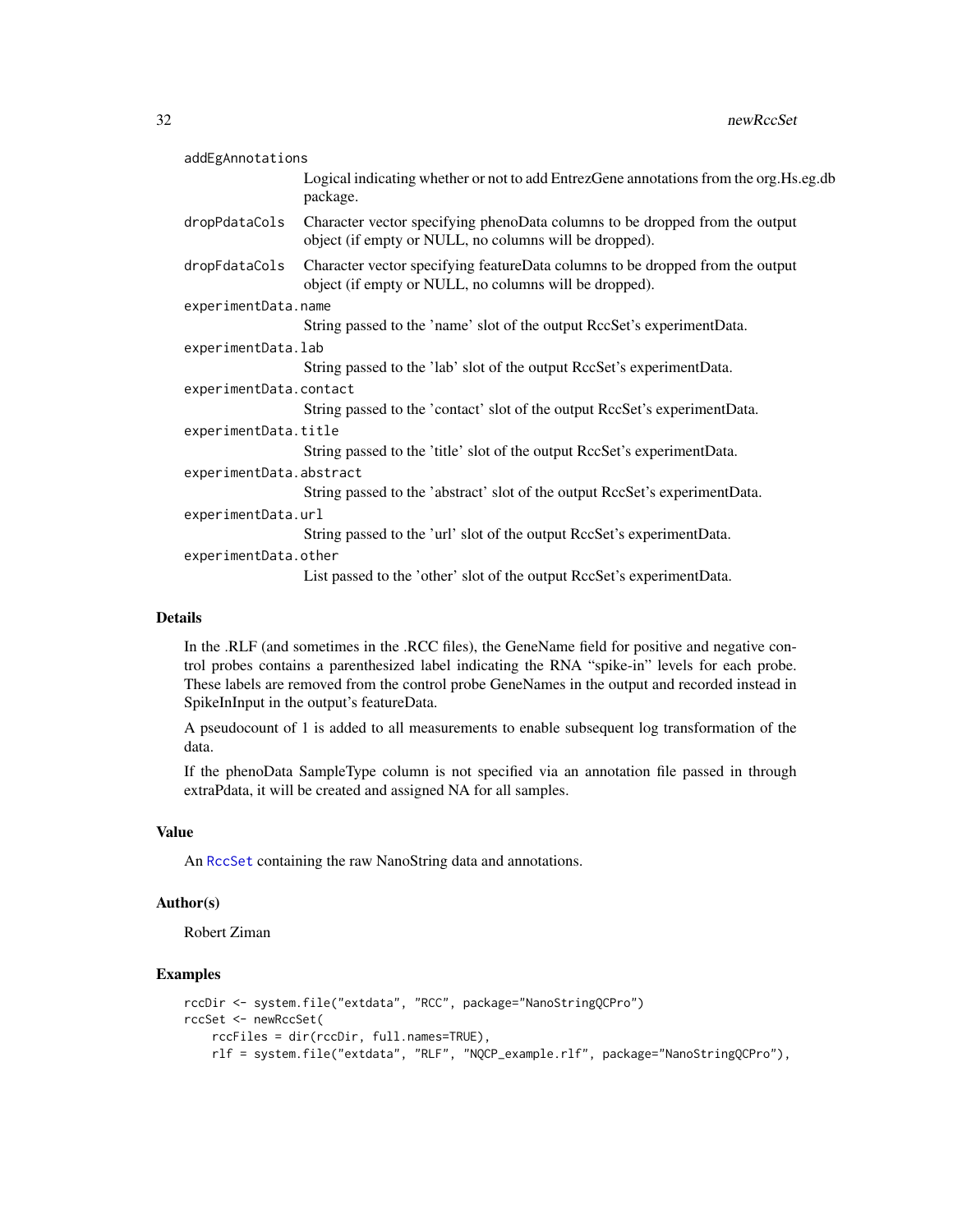```
extraPdata = system.file("extdata", "extraPdata", "SampleType.txt", package="NanoStringQCPro"),
   blankLabel = "blank",
    experimentData.name = "Robert Ziman",
   experimentData.lab = "Richard Bourgon",
   experimentData.contact = "ziman.robert@gene.com",
   experimentData.title = "NanoStringQCPro example dataset",
    experimentData.abstract = "Example data for the NanoStringQCPro package"
)
```
nSolverBackground,RccSet-method

*nSolver Analysis Software background estimation*

#### Description

Calculates initial probe- and lane-specific background estimates using an algorithm that mimics the implementation in NanoString's nSolver Analysis Software (see details below for the exact algorithm).

#### Usage

```
## S4 method for signature 'RccSet'
nSolverBackground(rccSet, stringency = 1, shrink = TRUE,
 w1 = 2.18, inputMatrix = c("posCtrlData", "exprs"))
```
#### Arguments

| rccSet      | NanoString RecSet object                                                                                                                                                                                                               |
|-------------|----------------------------------------------------------------------------------------------------------------------------------------------------------------------------------------------------------------------------------------|
| stringency  | Multiplier with which to adjust final values.                                                                                                                                                                                          |
| shrink      | Boolean specifying if probe-specific estimates should be shrunken towards their<br>global mean.                                                                                                                                        |
| w1          | Shrink weight "w1".                                                                                                                                                                                                                    |
| inputMatrix | Name of the matrix in the RccSet's assayData to use as input for calculating<br>background estimates (one of "exprs" or "posCtrlData"). If posCtrlData is spec-<br>ified but not present in the assayData, an error will be generated. |

### Details

The mean values for each blank lane (not including positive control probes) are computed from the original data, and a vector of probe-specific background is established by taking the rowMeans of the blank measurements for each probe after subtracting out these values. If shrink=TRUE, the vector is adjusted via the following formula (where 'probe.bg' represents the vector):

```
w2 <- 1/length(blanks)
probe.bg <- (w1*probe.bg + w2*mean(probe.bg)) / (w1 + w2)
```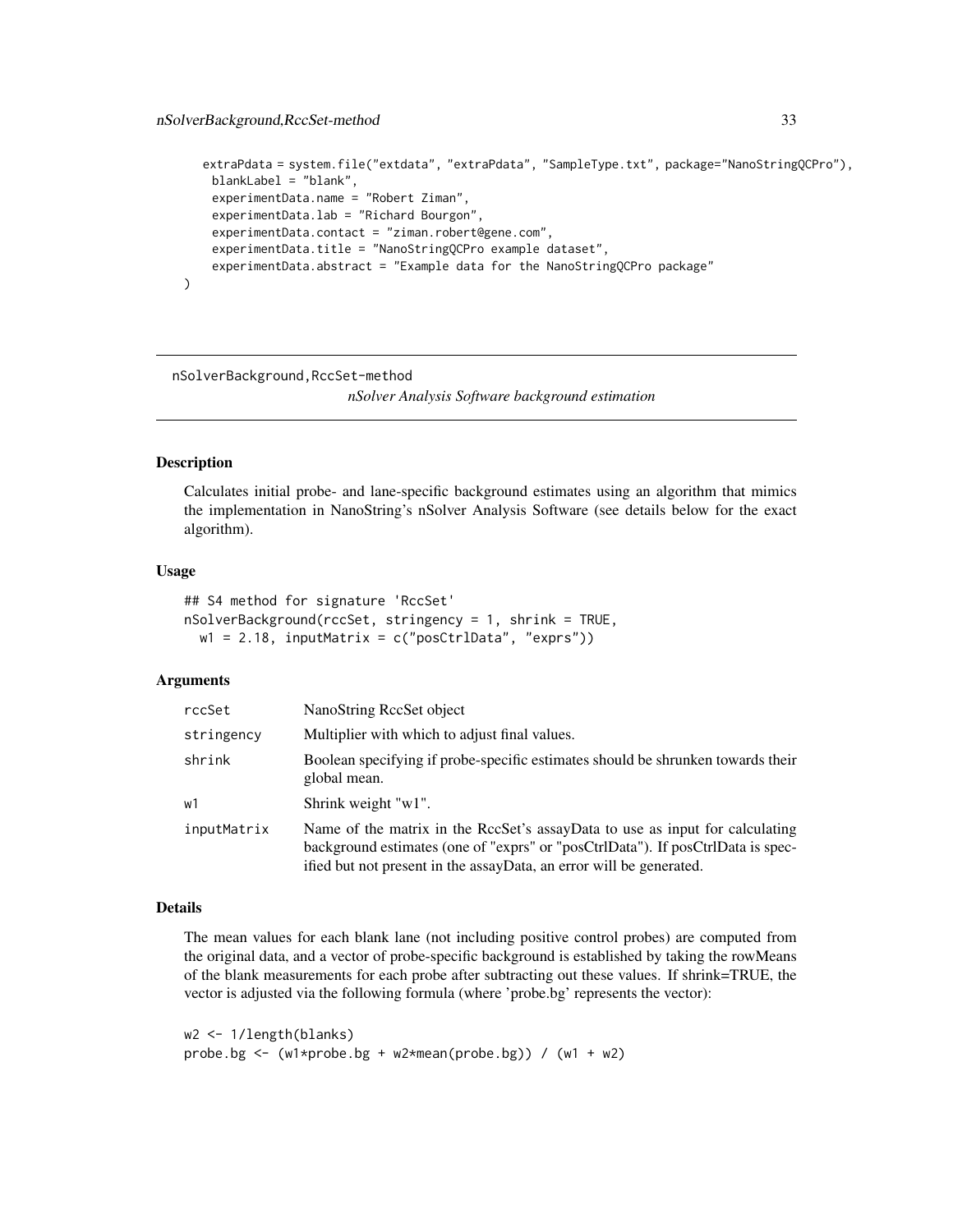This probe-specific background is further adjusted by subtracting the mean of its values for the negative control probes. A lane-specific "affinity" is calculated for all lanes in the original data by taking the colMeans of the negative control probe values in the original data, and background estimates for each probe and lane in the original data are computed by summing the corresponding probe-specific background and lane-specific affinity. Any resulting values less than zero are set to zero, and the last step before returning these values is to multiply them by the given stringency.

### Value

A matrix containing lane- and probe-specific background estimates.

#### Author(s)

Dorothee Nickles, Thomas Sandmann

### See Also

[getBackground](#page-20-1), [subtractBackground](#page-52-1)

nSolverCsv.to.pdata\_fdata\_adata

*nSolverCsv.to.pdata\_fdata\_fdata*

#### Description

First stage of readRccCollectorToolExport(): produces a list containing matrices (for pdata and adata) and a data frame (for fdata) that pdata\_fdata\_adata.to.rccSet then transforms into a full RccSet (after some further checks and adjustments). Not intended for external use; see also rccFiles.to.pdata\_fdata\_adata().

### Usage

nSolverCsv.to.pdata\_fdata\_adata(rccCollectorToolExport)

#### Arguments

rccCollectorToolExport Path to the nSolver RCC Collector Tool .CSV export.

#### Value

A list containing matrices (for pdata and adata) and a data frame (for fdata) that pdata\_fdata\_adata.to.rccSet() then transforms into a full ExpessionSet.

### Author(s)

Dorothee Nickles, Thomas Sandmann, Robert Ziman

<span id="page-33-0"></span>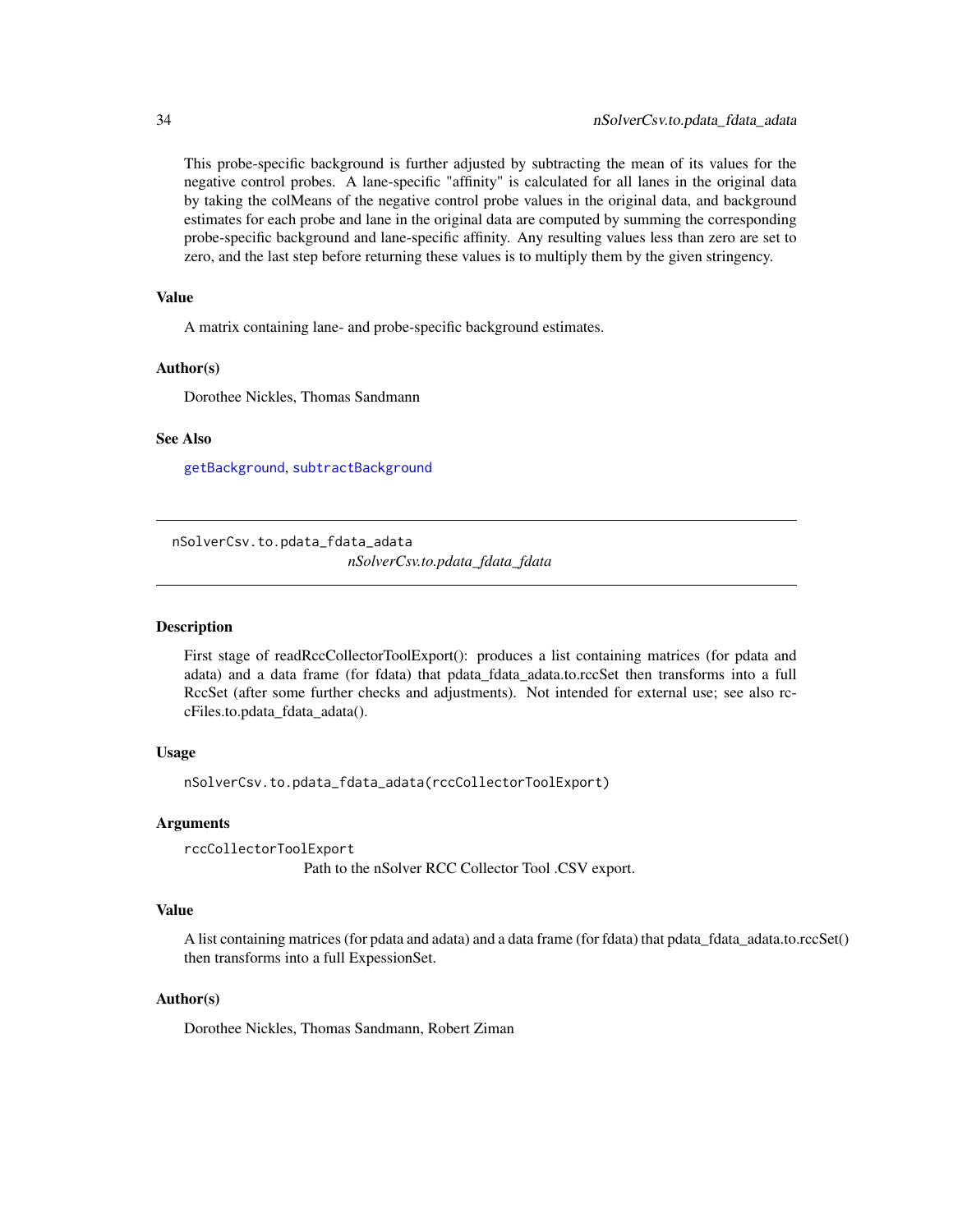<span id="page-34-0"></span>panelCor *panelCor*

### Description

Helper function for printing correlation coefficients inside a pairs plots

### Usage

 $panelCor(x, y, digits = 2, cex.cor = 0.75, doTest = FALSE)$ 

### Arguments

| $\mathsf{x}$ | integer                                                                                                    |
|--------------|------------------------------------------------------------------------------------------------------------|
| y            | integer, same length as x                                                                                  |
| digits       | scalar integer, indicating the number of decimal positions for displaying the cor-<br>relation coefficient |
| cex.cor      | scalar numeric to specify relative font size for priting the correlation coefficient                       |
| doTest       | boolean, whether a results of cor.test should be displayed as well                                         |

### Value

Prints correlation coefficients (and p-values if doTest = TRUE) within a pairs plot.

### Description

Wrapper function to perform a PCA analysis on the exprs slot of an RccSet object and plot some results

#### Usage

```
pcaPlot(exx, ...)
```
#### Arguments

| exx     | exprs() of an RccSet object                               |
|---------|-----------------------------------------------------------|
| $\cdot$ | additional parameters passed on to the plotting functions |

### Value

PCA screeplot and a plot with two panels, one plotting PC1 versus PC2, the other plotting PC1 versus PC3.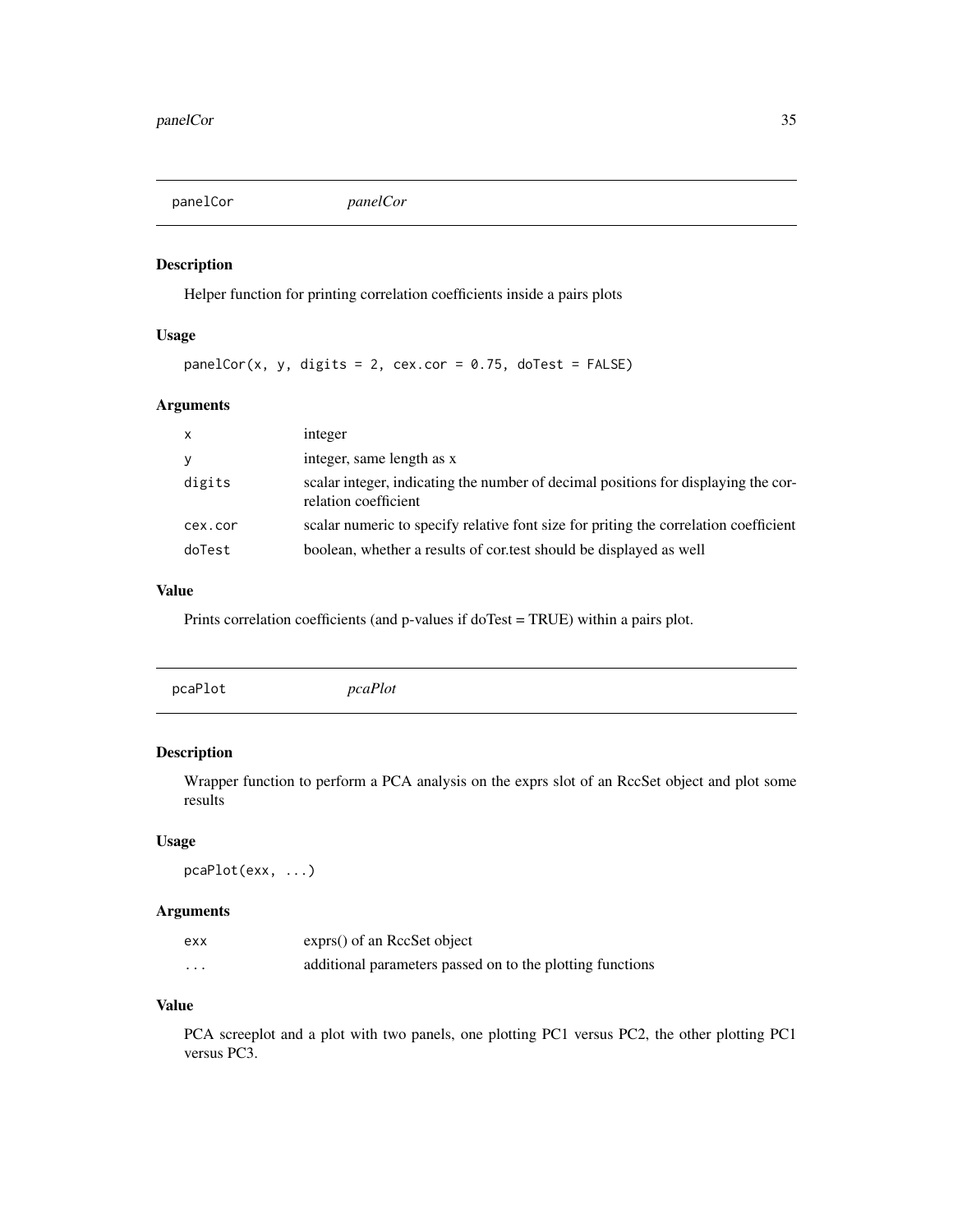#### <span id="page-35-0"></span>Author(s)

Dorothee Nickles

pdata\_fdata\_adata.to.rccSet

*pdata\_fdata\_adata.to.rccSet*

### Description

Second stage of readRccBatch()/readRccCollectorToolExport() – not intended for external use.

#### Usage

pdata\_fdata\_adata.to.rccSet(pdata\_fdata\_adata)

#### Arguments

```
pdata_fdata_adata
```
List containing the pdata, fdata, and adata returned by rccFiles.to.pdata\_fdata\_adata() or nSolverCsv.to.pdata\_fdata\_adata().

#### Details

Note that a pseudo-count of 1 is always added to all measurements, to enable subsequent log transformation of the data in cases where zero-counts are present.

N.B. The function currently expects certain columns to be present in pdata\_fdata\_a\_data\$pdata.m, and it converts these to numerics. These expectations should be incorporated into the class definition, and conversion should only take place with a warning. Future updates will address this.

### Value

An [RccSet](#page-46-1) whose contents reflect the input data.

#### Author(s)

Robert Ziman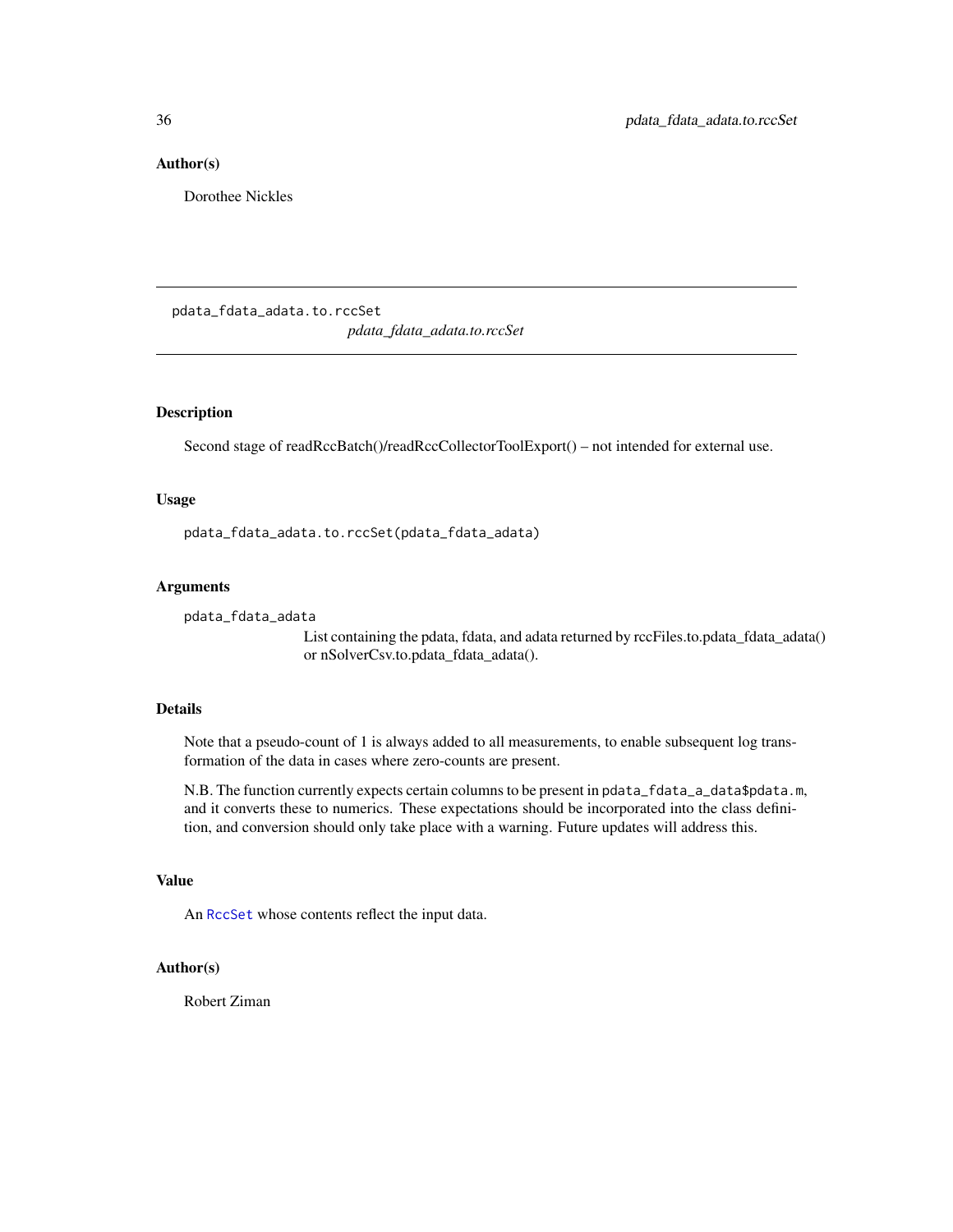<span id="page-36-0"></span>posCtrlNorm,RccSet-method

*Positive control normalization*

### Description

Applies positive control normalization to the data in an RccSet object.

#### Usage

```
## S4 method for signature 'RccSet'
posCtrlNorm(rccSet, summaryFunction = "sum",
 quietly = FALSE)
```
### Arguments

| rccSet          | An ReeSet object.                                                                                                                                      |
|-----------------|--------------------------------------------------------------------------------------------------------------------------------------------------------|
| summaryFunction |                                                                                                                                                        |
|                 | Function to be used for the normalization (e.g. "mean", "median", or "sum").<br>User-defined functions similar to these can be specified here as well. |
| quietly         | Logical. If TRUE, messages and warnings will not be shown.                                                                                             |

#### Value

A copy of the input RccSet that has count data adjusted by positive control counts. The positive control scaling factor is recorded in PosFactor in the output's phenoData (if this column already exists in the input, it will be overwritten in the output copy).

### Author(s)

Dorothee Nickles

### Examples

```
data(example_rccSet)
pcnorm_example_rccSet <- posCtrlNorm(example_rccSet)
```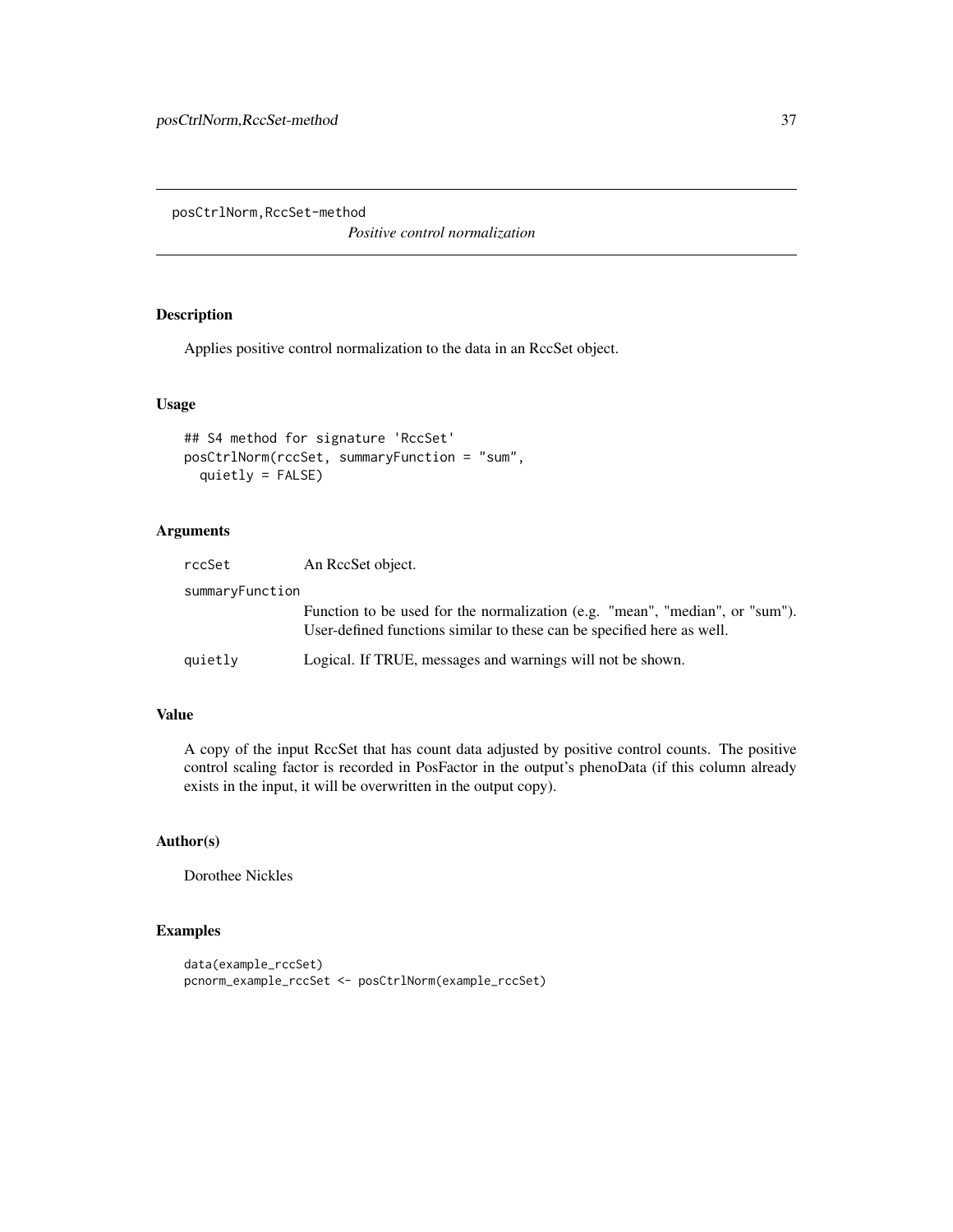<span id="page-37-0"></span>posNormFactPlot,RccSet-method

*posNormFactPlot*

#### Description

Plot positive control scaling factor for each sample in an RccSet object

#### Usage

```
## S4 method for signature 'RccSet'
posNormFactPlot(rccSet)
```
### Arguments

rccSet An RccSet object

### Value

A plot of the positive control scaling factor for each sample in an RccSet object. Samples with a positive control scaling factor < 0.3 or > 3 (thresholds defined by NanoString) are marked in red (dashed red line indicates threshold).

### Author(s)

Dorothee Nickles

posR2Plot,RccSet-method

*posR2Plot*

### Description

Plot the R squared of linear fit of counts versus input for positive controls in an RccSet object.

### Usage

```
## S4 method for signature 'RccSet'
posR2Plot(rccSet)
```
#### Arguments

rccSet RccSet object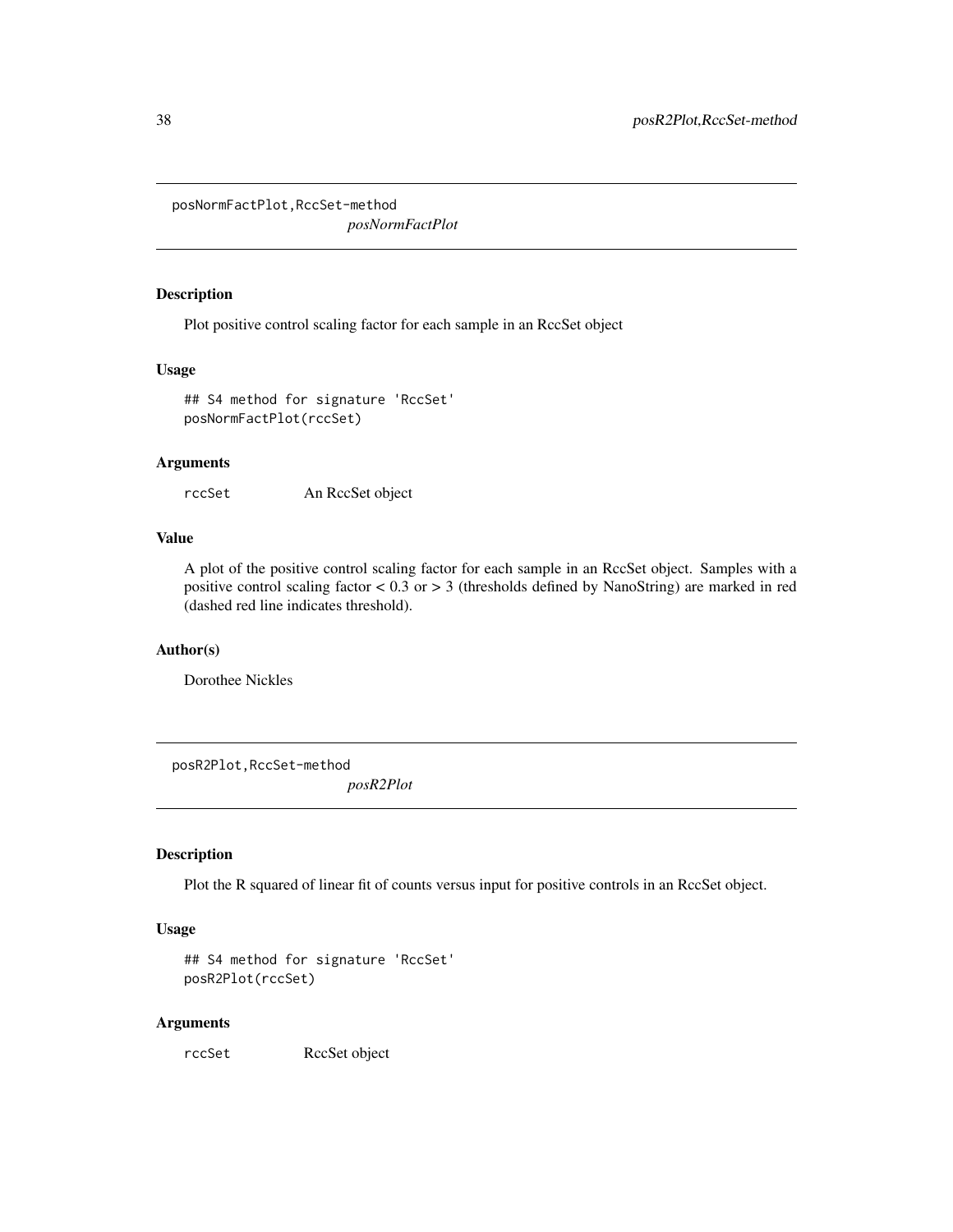### <span id="page-38-0"></span>Details

R squared for each sample in the RccSet are plotted and samples with R squared < 0.95 are marked in red (threshold indicated by dashed red line).

### Value

A plot

#### Author(s)

Dorothee Nickles

posRatioPlot,RccSet-method

*posRatioPlot*

#### Description

Plot the ratio of the mean of positive control counts for each sample and the overall mean of positive control counts in an RccSet object.

#### Usage

```
## S4 method for signature 'RccSet'
posRatioPlot(rccSet, method = c("cutoffByMMAD",
  "cutoffByVar"), stringency = 4)
```
### Arguments

| rccSet     | An RecSet object                                                                                                                        |
|------------|-----------------------------------------------------------------------------------------------------------------------------------------|
| method     | Character string specifying the method for outlier detection: either "cutoffByM-<br>MAD" or "cutoffByVar".                              |
| stringency | Numeric value passed to the cutoff function specified by the method argument<br>(see the 'd' argument of cutoffByMMAD and cutoffByVar). |

### Details

The ratio for each sample in the RccSet is plotted and and outliers (as determined the cutoff function specified by the method argument) are marked in red (thresholds for outlier definition are plotted as red dashed lines).

#### Value

A plot

#### Author(s)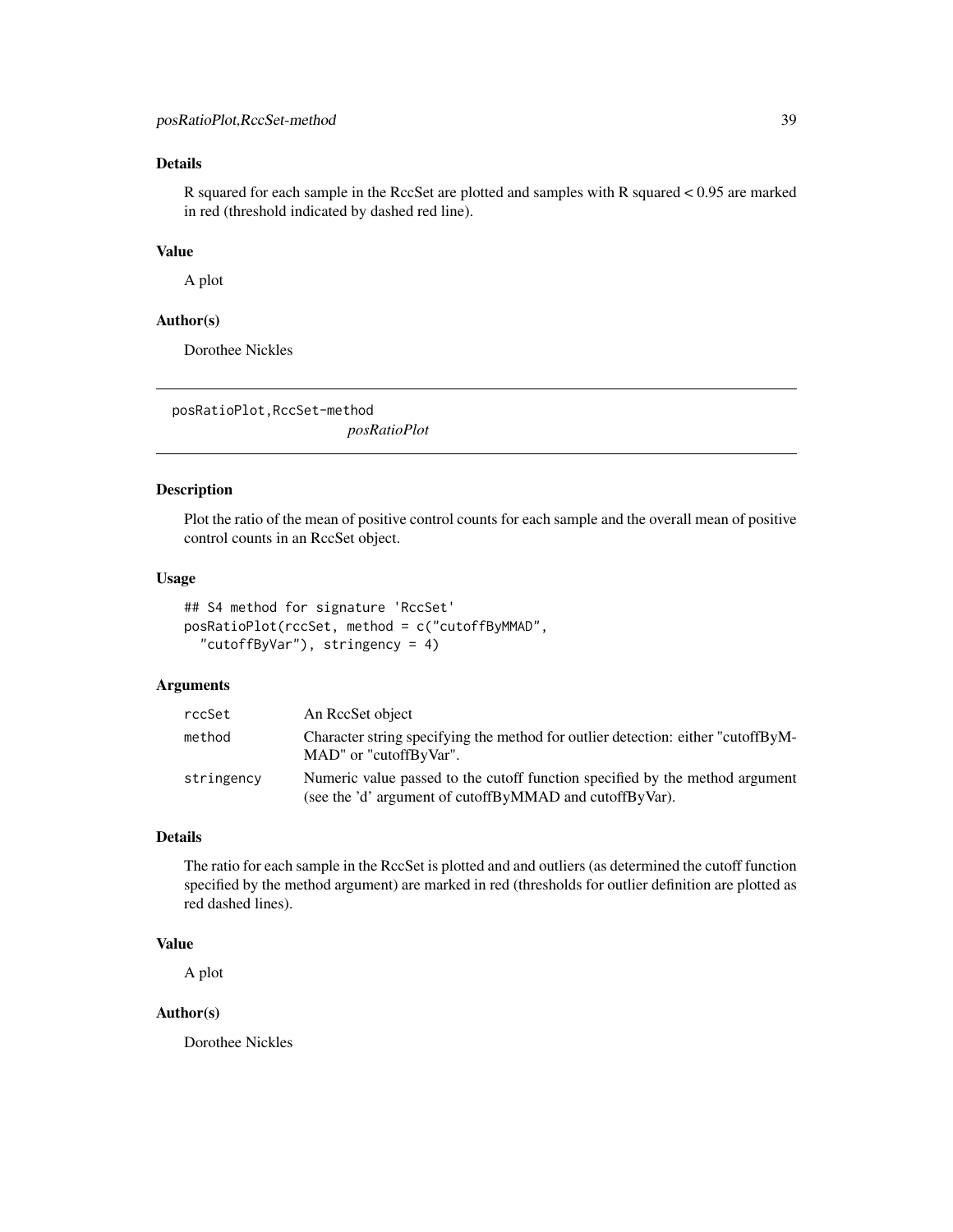<span id="page-39-0"></span>posSlopePlot,RccSet-method

*posSlopePlot*

### Description

Plot the slope of linear fit of counts versus input for positive controls in an RccSet object.

#### Usage

```
## S4 method for signature 'RccSet'
posSlopePlot(rccSet, method = c("cutoffByMMAD",
  "cutoffByVar"), stringency = 4)
```
#### Arguments

| rccSet     | An RecSet object                                                                                                                        |
|------------|-----------------------------------------------------------------------------------------------------------------------------------------|
| method     | Character string specifying the method for outlier detection: either "cutoffByM-<br>MAD" or "cutoffByVar".                              |
| stringency | Numeric value passed to the cutoff function specified by the method argument<br>(see the 'd' argument of cutoffByMMAD and cutoffByVar). |

### Details

The slope for each sample in the RccSet are plotted and and outliers (as determined by the function specified by the method argument) are marked in red (thresholds for outlier definition are plotted as red dashed lines).

### Value

A plot

#### Author(s)

Dorothee Nickles

posSumVsAllSumPlot,RccSet-method *posSumVsAllSumPlot*

#### Description

Plot the ratio of sums of positive control counts to all counts for all samples in an RccSet object.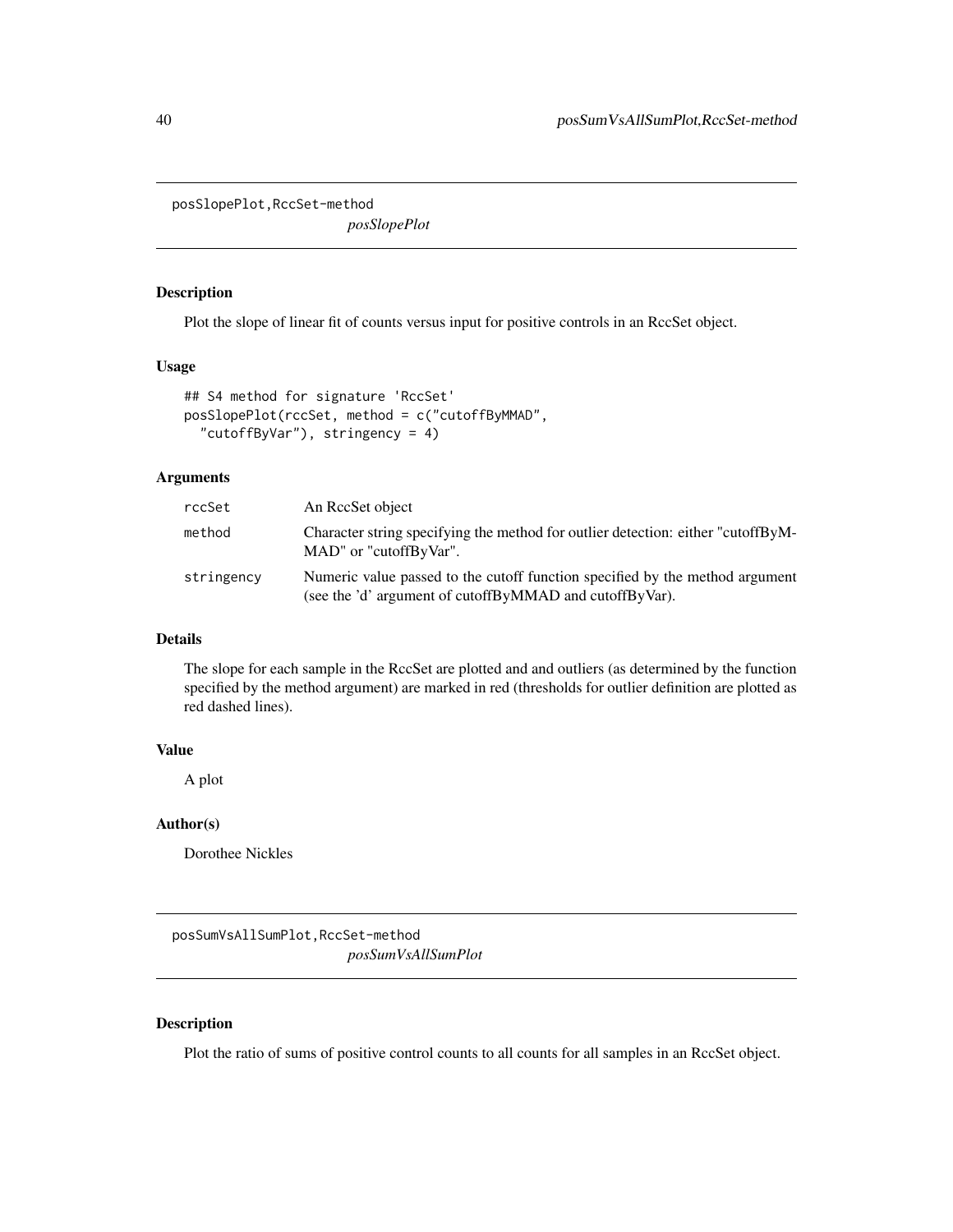### <span id="page-40-0"></span>preprocRccSet,RccSet-method 41

#### Usage

```
## S4 method for signature 'RccSet'
posSumVsAllSumPlot(rccSet, method = c("cutoffByMMAD",
  "cutoffByVar"), stringency = 4)
```
### Arguments

| rccSet     | An RecSet object                                                                                                                                                                                                      |
|------------|-----------------------------------------------------------------------------------------------------------------------------------------------------------------------------------------------------------------------|
| method     | Character string specifying the method for outlier detection: either "cutoffByM-<br>MAD" or "cutoffByVar".                                                                                                            |
| stringency | Numeric value passed to the cutoff function specified by the method argument<br>(see the 'd' argument of cutoffByMMAD and cutoffByVar). (If the median ratio<br>is less than 1, three times this value will be used.) |

#### Details

The ratio for each sample in the RccSet is plotted and and outliers (as determined by the cutoff function specified by the method argument) are marked in red (thresholds for outlier definition are plotted as red dashed lines).

### Value

A plot

#### Author(s)

Dorothee Nickles

preprocRccSet,RccSet-method

*Preprocess an RccSet*

#### Description

This function is a wrapper to perform any combination of positive control normalization, background correction, and content normalization on the input RccSet. For each completed preprocessing step, a matrix is added to the assayData of the resulting RccSet object:

- posCtrlData: expression data after positive control normalization
- bgEstimates: background estimates
- bgCorrData: expression data after positive control normalization and background correction
- normData: expression data after positive control normalization, background correction, and content normalization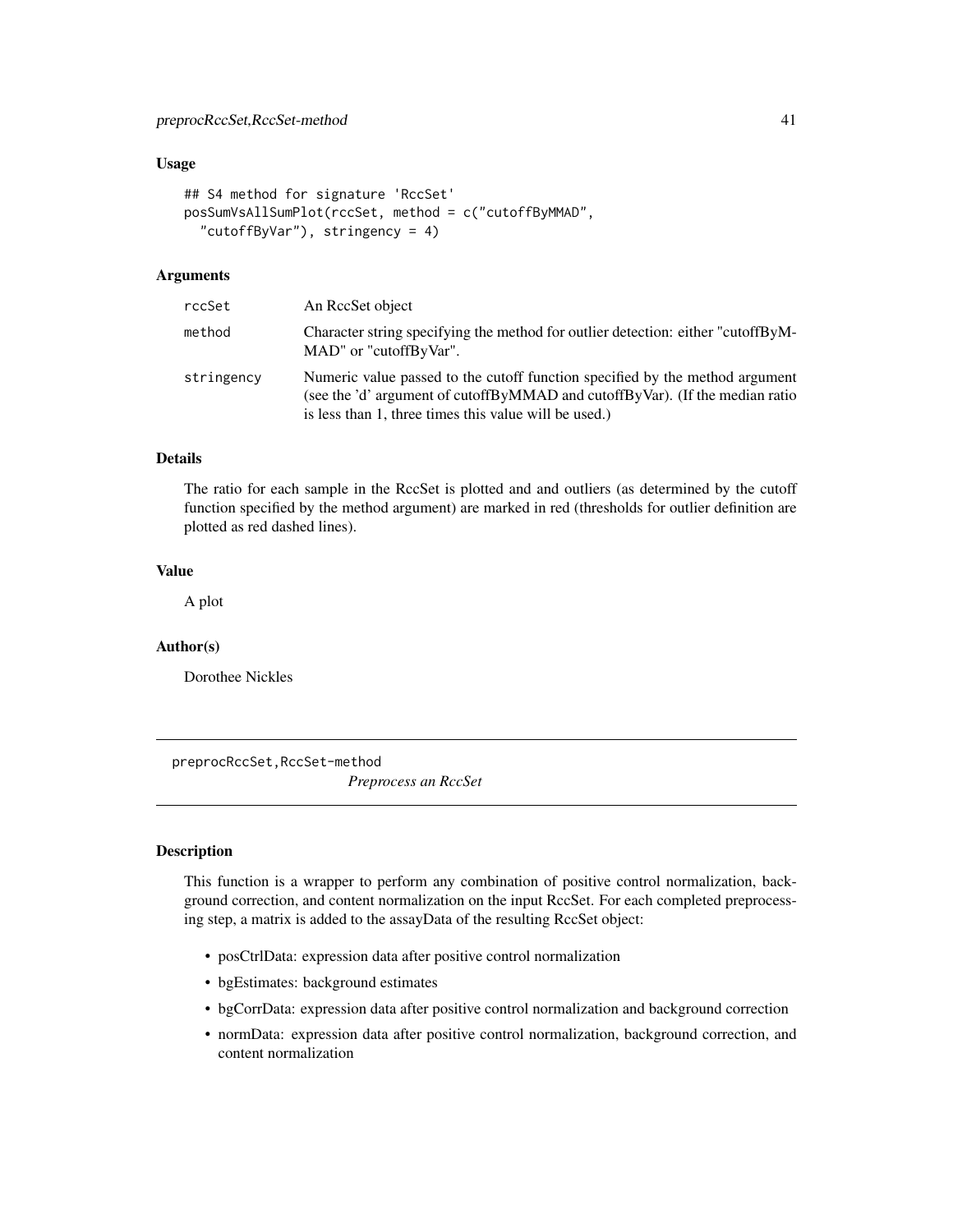(NOTE: normData is on a log2 scale while all the other matrices are on a linear scale.)

If any step is omitted, the corresponding matrix will not be present in the output's assayData. The parameters for all steps are recorded in the output's experimentData@preprocessing list (accessible through preproc(rccSet) where rccSet is an RccSet output by this function). In addition:

- If blanks are not present in the data, use bgReference="negatives" to prevent the function from throwing an error.
- If positive control normalization is performed, a column named 'PosCtrl' is added to the output's phenoData to record the positive control scaling factors.
- If the presence/absence call is performed, a matrix named 'paData' is added to the output's assayData to indicate the presence/absence of each feature in each sample. See the 'pa' argument for details.
- If housekeeping normalization is performed, a column labeled 'Housekeeping' is added to the featureData to indicate which features were used for it.

#### Usage

```
## S4 method for signature 'RccSet'
preprocRccSet(rccSet, doPosCtrlNorm = TRUE,
  doBackground = TRUE, doPresAbs = TRUE, doContentNorm = TRUE,
  pcnSummaryFunction = "sum", bgReference = c("both", "blanks",
  "negatives"), bgSummaryFunction = "median", bgStringency = 1,
  nSolverBackground.w1 = 2.18, nSolverBackground.shrink = TRUE,
  paStringency = 2, normMethod = c("global", "housekeeping"),normSummaryFunction = "median", hkgenes = NULL, hkfeatures = NULL,
  quietly = FALSE)
```
#### Arguments

| rccSet             | An RccSet.                                                                                                                                                                                                                                          |
|--------------------|-----------------------------------------------------------------------------------------------------------------------------------------------------------------------------------------------------------------------------------------------------|
| doPosCtrlNorm      | Boolean specifying whether or not to perform positive control normalization.<br>('pcd' is short for 'posCtrlData', the matrix which gets added to assayData when<br>this step is performed.)                                                        |
| doBackground       | Boolean specifying whether or not to perform background correction.                                                                                                                                                                                 |
| doPresAbs          | Boolean specifying whether or not the presence/absence call should be per-<br>formed. For details, see presAbsCall().                                                                                                                               |
| doContentNorm      | Boolean specifying whether or not content normalization should be performed.                                                                                                                                                                        |
| pcnSummaryFunction |                                                                                                                                                                                                                                                     |
|                    | Function to be used for the positive control normalization (e.g. "mean", "me-<br>dian", or "sum"). User-defined functions similar to these can be specified here<br>as well.                                                                        |
| bgReference        | Measurements to use for background estimates: either "blank" (for blank sam-<br>ples), "negatives" (for negative control probes), or "both". For details on exactly<br>how the background estimates are computed in each case, see getBackground(). |
| bgSummaryFunction  |                                                                                                                                                                                                                                                     |
|                    | Summary function for background measurements (e.g. "mean" or "median").                                                                                                                                                                             |
|                    | User-defined functions similar to these can be specified here as well.                                                                                                                                                                              |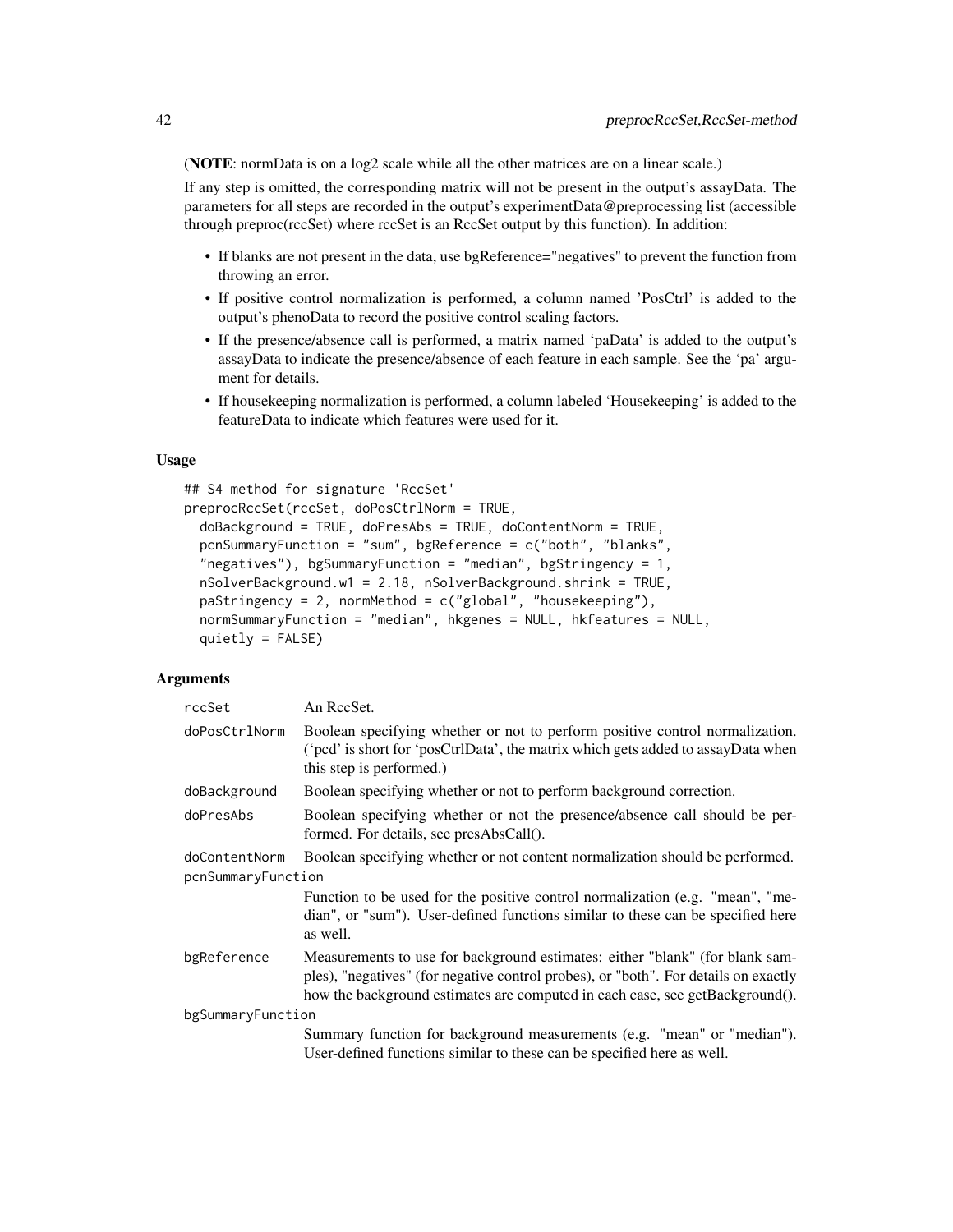| bgStringency             | Factor by which deviation (SD or MAD) of the summarization output will be<br>multiplied to obtain final background estimates.                                                                                                                                                                                                                                                                                                                                                                                |
|--------------------------|--------------------------------------------------------------------------------------------------------------------------------------------------------------------------------------------------------------------------------------------------------------------------------------------------------------------------------------------------------------------------------------------------------------------------------------------------------------------------------------------------------------|
| nSolverBackground.w1     |                                                                                                                                                                                                                                                                                                                                                                                                                                                                                                              |
|                          | Value to use for the 'w1' argument to nSolverBackground(). (Only takes effect<br>if bgReference $==$ "both"; see getBackground().)                                                                                                                                                                                                                                                                                                                                                                           |
| nSolverBackground.shrink |                                                                                                                                                                                                                                                                                                                                                                                                                                                                                                              |
|                          | Value to use for the 'shrink' argument to nSolverBackground(). (Only takes<br>effect if bgReference $==$ "both"; see getBackground().)                                                                                                                                                                                                                                                                                                                                                                       |
| paStringency             | Multiplier to use in establishing the presence/absence call. For details, see<br>presAbsCall().                                                                                                                                                                                                                                                                                                                                                                                                              |
| normMethod               | Specifies the features to be used for content normalization. "global" indicates<br>that all features should be used and "housekeeping" indicates that only house-<br>keeping features should be used. If "housekeeping" is specified and the 'hk'<br>argument (below) is also specified, then the features indicated by 'hk' will be<br>used. If "housekeeping" is specified and 'hk' is left NULL, then the default<br>housekeeping features (i.e. those with CodeClass == "Housekeeping") will be<br>used. |
| normSummaryFunction      |                                                                                                                                                                                                                                                                                                                                                                                                                                                                                                              |
|                          | Character specifying the summary function to apply to the selected features (e.g.<br>"mean" or "median") during the content normalization step. User-defined func-<br>tions similar to these can be specified here as well.                                                                                                                                                                                                                                                                                  |
| hkgenes                  | Character vector with gene symbols to be used for content normalization if<br>housekeeping is specified as the normalization method. If specified, all fea-<br>tures that match any of the specified symbols will be used. (To specify specific<br>features, use the 'hkfeatures' argument instead; see below.)                                                                                                                                                                                              |
| hkfeatures               | Character vector with full feature names (" <codeclass>_<genename>_<accession>",<br/>e.g. "Endogenous_ACTG1_NM_001614.1") to be used for content normaliza-<br/>tion if housekeeping is specified as the normalization method. (Note: if this<br/>argument is specified at the same time as 'hkgenes', an error will be thrown.)</accession></genename></codeclass>                                                                                                                                          |
| quietly                  | Boolean specifying whether or not messages and warnings should be omitted.                                                                                                                                                                                                                                                                                                                                                                                                                                   |

#### Details

For more information on the rationale behind the recommended preprocessing and normalization steps, please see the vignette.

#### Value

A copy of the input RccSet with additional matrices in the assayData for each successive preprocessing step along with parameters for each step recorded in the experimentData@preprocessing list.

### Author(s)

Dorothee Nickles, Robert Ziman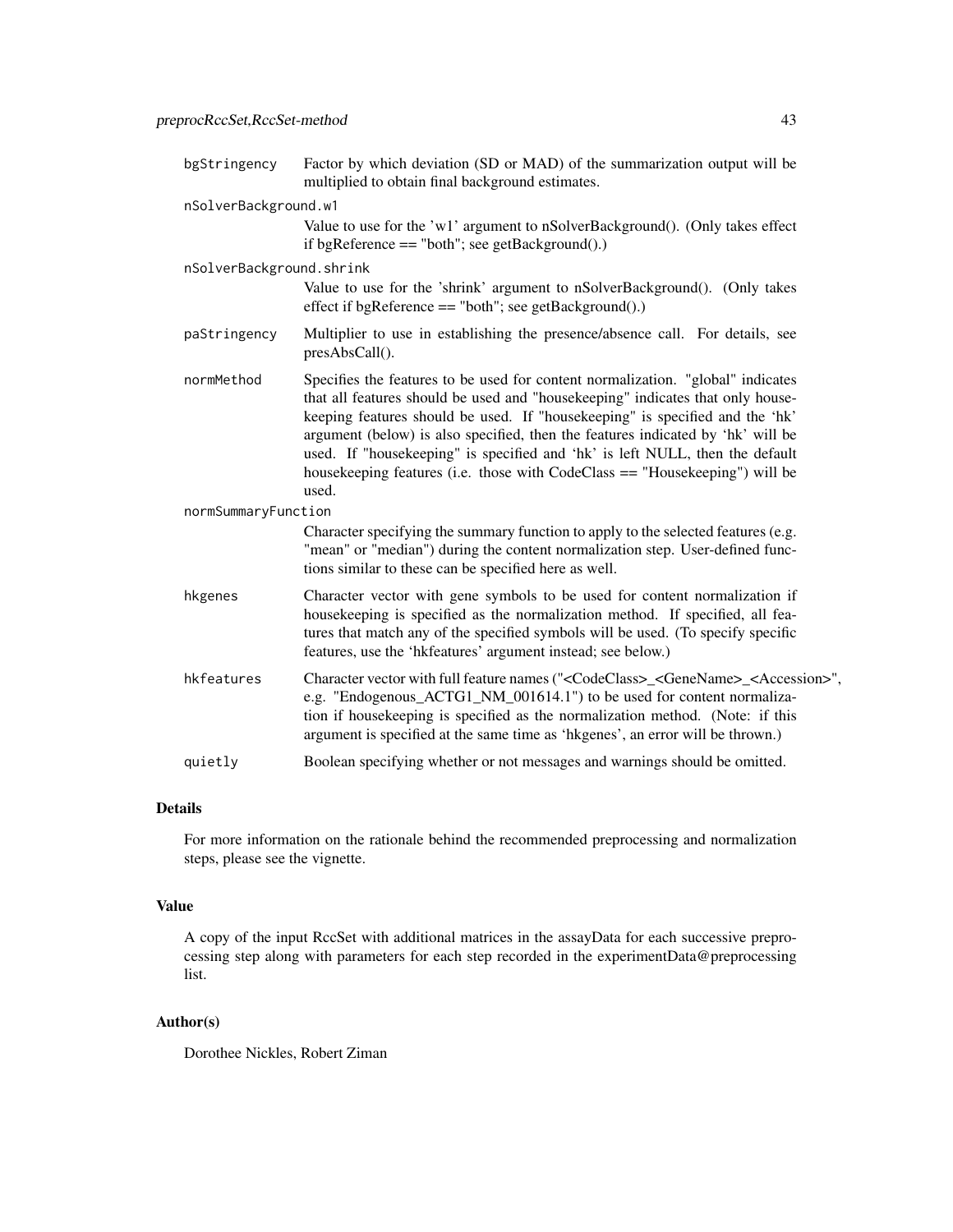#### References

[NanoString nCounter\(R\) Expression Data Analysis Guide \(2012\)](http://www.nanostring.com/media/pdf/MAN_nCounter_Gene_Expression_Data_Analysis_Guidelines.pdf)

#### Examples

```
data(example_rccSet)
hknorm_example_rccSet <- preprocRccSet(example_rccSet)
```
presAbsCall,RccSet-method

*Presence/absence call*

### Description

Adds a matrix to assayData ('paData') which indicates the presence/absence call for each gene in each sample using the background estimates and a stringency value. A gene is considered present in a sample if its count in that sample exceeds the corresponding background estimate times the stringency. The count values can be taken from either the positive control normalized data or the raw data (see the inputMatrix agrument). If the input doesn't contain background-corrected data, an error will be generated.

#### Usage

```
## S4 method for signature 'RccSet'
presAbsCall(rccSet, stringency = 2,
  inputMatrix = c("posCtrlData", "exprs"), quietly = FALSE)
```
#### Arguments

| rccSet      | An RecSet with background-corrected data.                                                                                        |
|-------------|----------------------------------------------------------------------------------------------------------------------------------|
| stringency  | Multiplier to use in establishing the presence/absence call as mentioned in the<br>description.                                  |
| inputMatrix | Name of the matrix in the RccSet's assayData on which to apply the pres-<br>ence/absence call (either "posCtrlData" or "exprs"). |
| quietly     | Logical. If TRUE, messages and warnings will not be shown.                                                                       |

### Value

A copy of the input is returned with a new matrix named 'paData' added to the assayData that contains the presence/absence calls.

<span id="page-43-0"></span>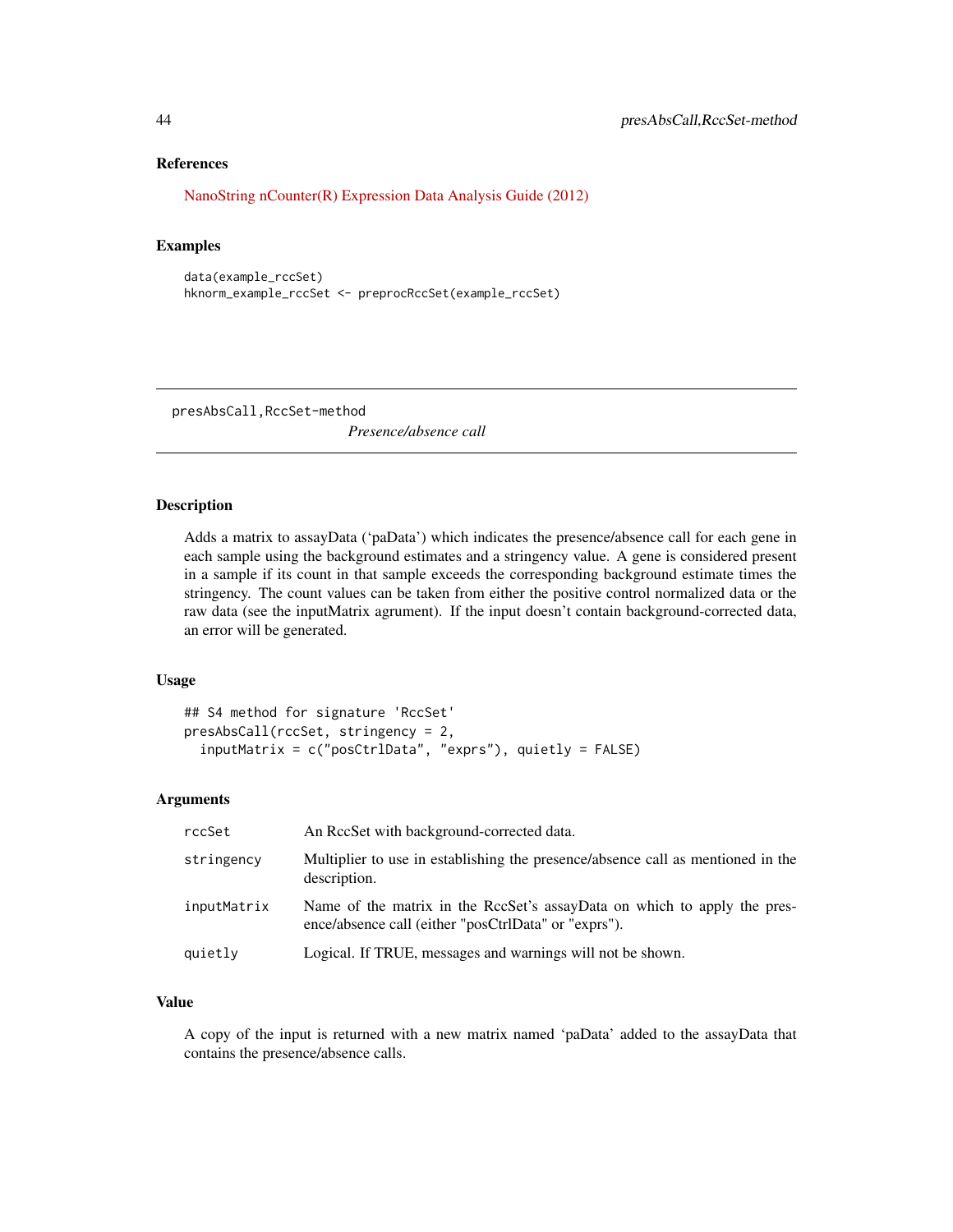### <span id="page-44-0"></span>previewPNG 45

#### Examples

```
data(example_rccSet)
pcnorm_rccSet <- posCtrlNorm(example_rccSet)
bgEst <- getBackground(pcnorm_rccSet)
bgcorr_rccSet <- subtractBackground(pcnorm_rccSet, bgEst)
pa_rccset <- presAbsCall(bgcorr_rccSet)
```
previewPNG *Create a preview of a PNG*

### Description

Generates a resized, vertically-cropped preview version of the input PNG.

### Usage

```
previewPNG(inputFile, outputFile, width, cropHeight, res = 72)
```
#### Arguments

| inputFile  | Input PNG filename                                                                                          |
|------------|-------------------------------------------------------------------------------------------------------------|
| outputFile | Output PNG filename                                                                                         |
| width      | Width (in pixels) for the preview image                                                                     |
| cropHeight | Height (in pixels) for the preview image (if the rescaled input is larger than this,<br>it will be cropped) |
| res        | Output PNG resolution (passed to the 'res' argument of png())                                               |

### Value

A resized, vertically-cropped preview version of the input PNG.

rccFiles.to.pdata\_fdata\_adata

*rccFiles.to.pdata\_fdata\_adata*

### Description

First stage of readRccBatch(): produces a list containing matrices (for pdata and adata) and a data frame (for fdata) that pdata\_fdata\_adata.to.rccSet() then transforms into a full RccSet (after some further checks and adjustments). See also nSolverCsv.to.pdata\_fdata\_adata().

#### Usage

rccFiles.to.pdata\_fdata\_adata(rccFiles)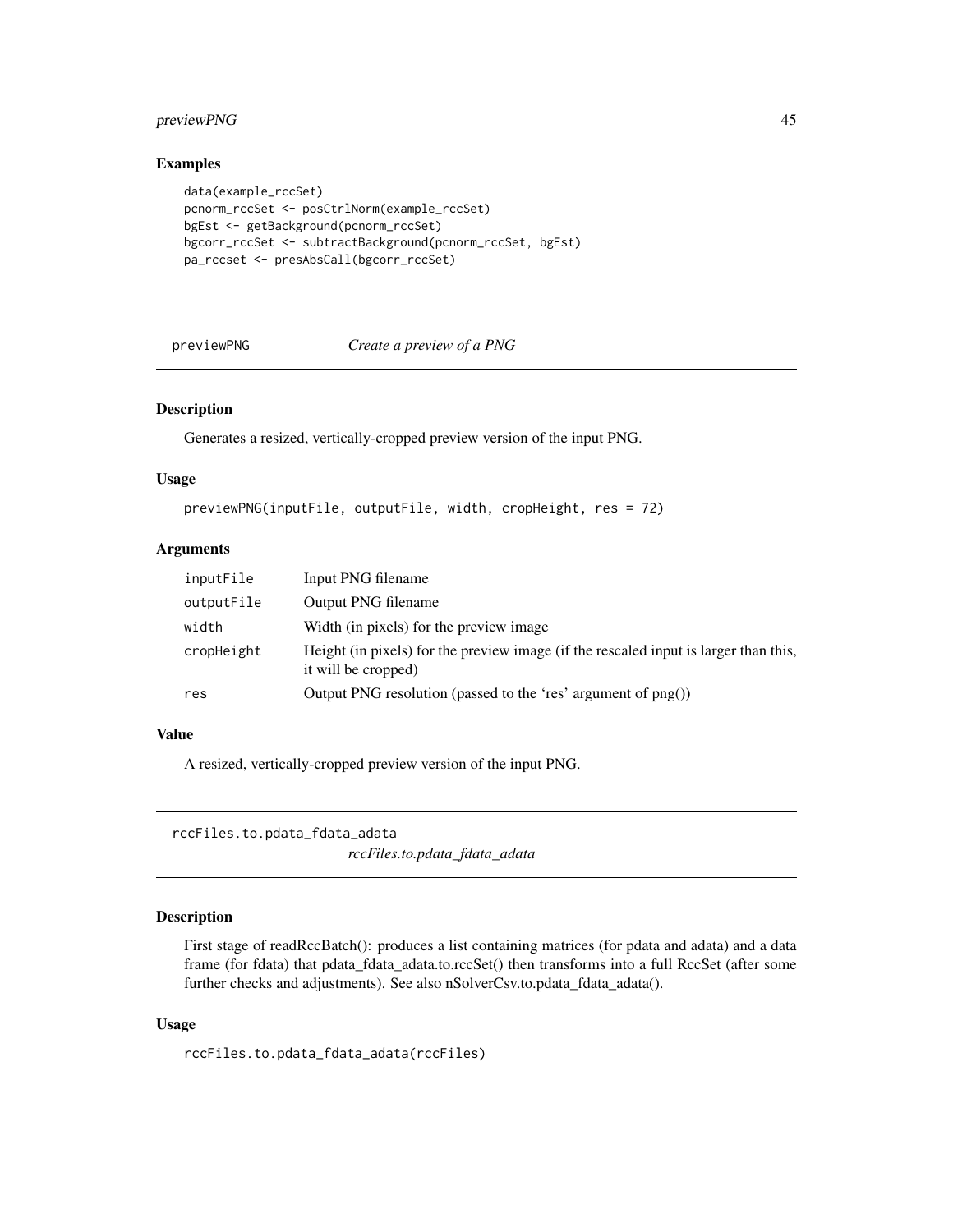#### **Arguments**

rccFiles Vector of .RCC paths

#### Value

A list containing matrices (for pdata and adata) and a data frame (for fdata) that pdata\_fdata\_adata.to.rccSet() then transforms into a full ExpessionSet.

#### Author(s)

Robert Ziman

#### RccSet *RccSet constructor methods*

#### Description

Constructor methods for making new [RccSet](#page-46-1) objects.

#### Usage

```
RccSet(obj, ...)
## S4 method for signature 'ExpressionSet'
RccSet(obj, ...)
## S4 method for signature 'environment'
RccSet(obj, ...)
## S4 method for signature 'matrix'
RccSet(obj, ...)
## S4 method for signature 'missing'
RccSet(obj, ...)
```
#### Arguments

| obi      | An object of appropriate class |
|----------|--------------------------------|
| $\cdots$ | Passed to methods.             |

### Details

Arguments accepted by constructors are identical to those for the [ExpressionSet](#page-0-0) constructors.

See [RccSet](#page-46-1) class documentation for examples of constructor use.

Constructor calls for which mandatory phenoData or featureData columns are missing will successfully create objects that include mandatory columns, but with NA values. See [RccSet](#page-46-1) documentation for a list of mandatory columns.

<span id="page-45-0"></span>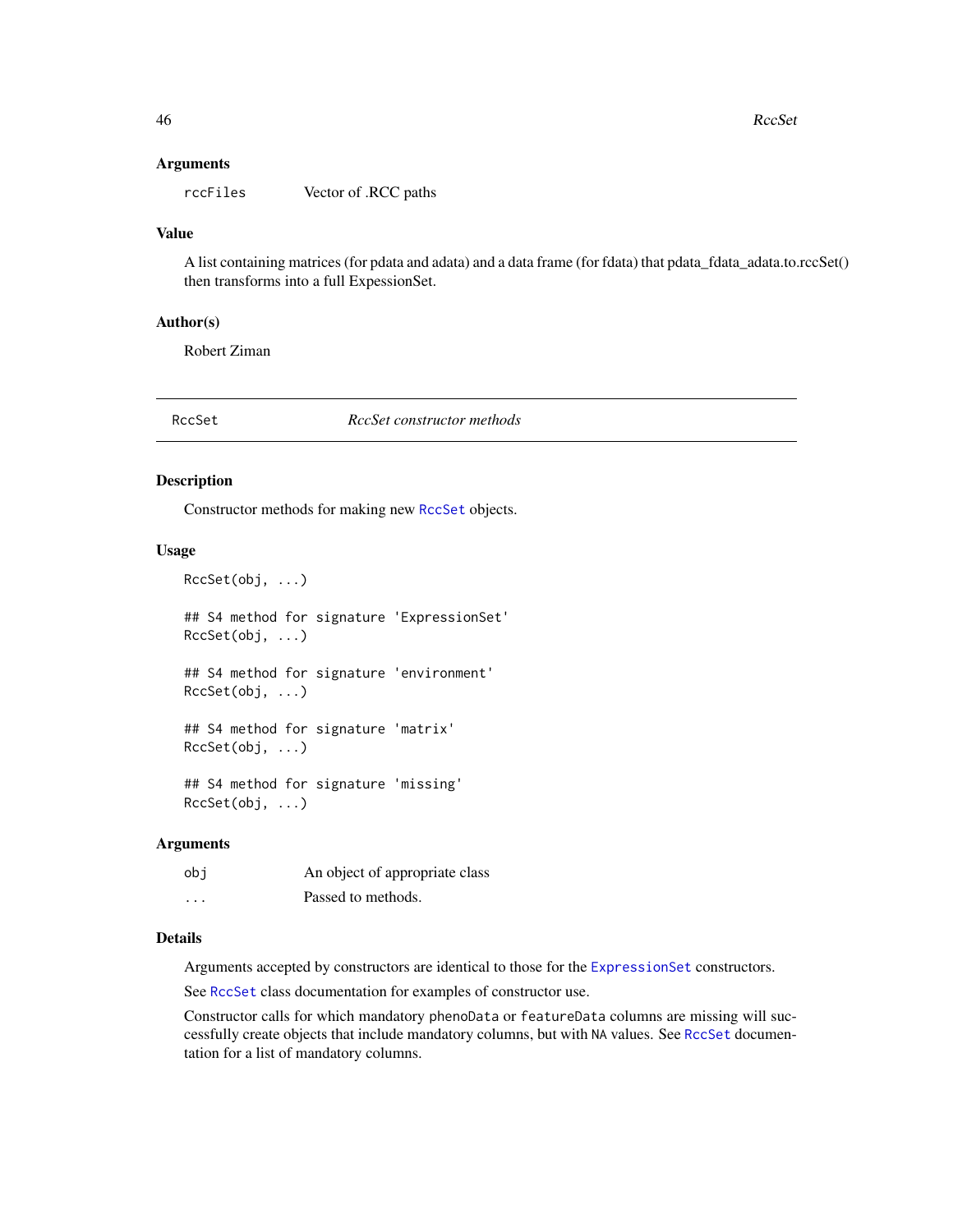#### <span id="page-46-0"></span>RccSet-class 47

### Value

A new [RccSet](#page-46-1) object.

<span id="page-46-1"></span>RccSet-class *RccSet class, derived from ExpressionSet*

#### **Description**

The RccSet class is a trivial extension of [ExpressionSet](#page-0-0), but with additional validation criteria. RccSet is a class generator function.

#### Details

A valid RccSet object must have the following columns in featureData: "CodeClass", "GeneName", and "Accession". It must also have the following phenoData columns: "FileName", "SampleID", "LaneID", "FovCount", "FovCounted", "StagePosition", "BindingDensity", "CartridgeID", and "SampleType". A final requirement is that the "FovCount" column of phenoData have at most one distinct value.

#### See Also

See [checkRccSet](#page-7-1), which provides additional checks and generates warnings for unexpected or unusual conditions which, though permitted by the class, may indicate data import errors.

#### Examples

```
data("example_rccSet")
e <- example_rccSet
# "ExpressionSet" constructor makes a new assayData environment
r1 <- RccSet(e)
validObject(r1)
assayData(e)
assayData(r1)
head(pData(r1))
head(fData(r1))
# For other constructors, if not explicitly supplied, blank phenoData and
# featureData objects are populated with mandatory columns (and NA values).
r2 <- RccSet(assayData(e))
validObject(r2)
head(pData(r2))
head(fData(r2))
r3 <- RccSet(assayData(e), phenoData(e), featureData(e))
identical(pData(r1), pData(r3))
identical(fData(r1), fData(r3))
identical(annotation(r1), annotation(r3)) # We forgot it!
annotation(e)
```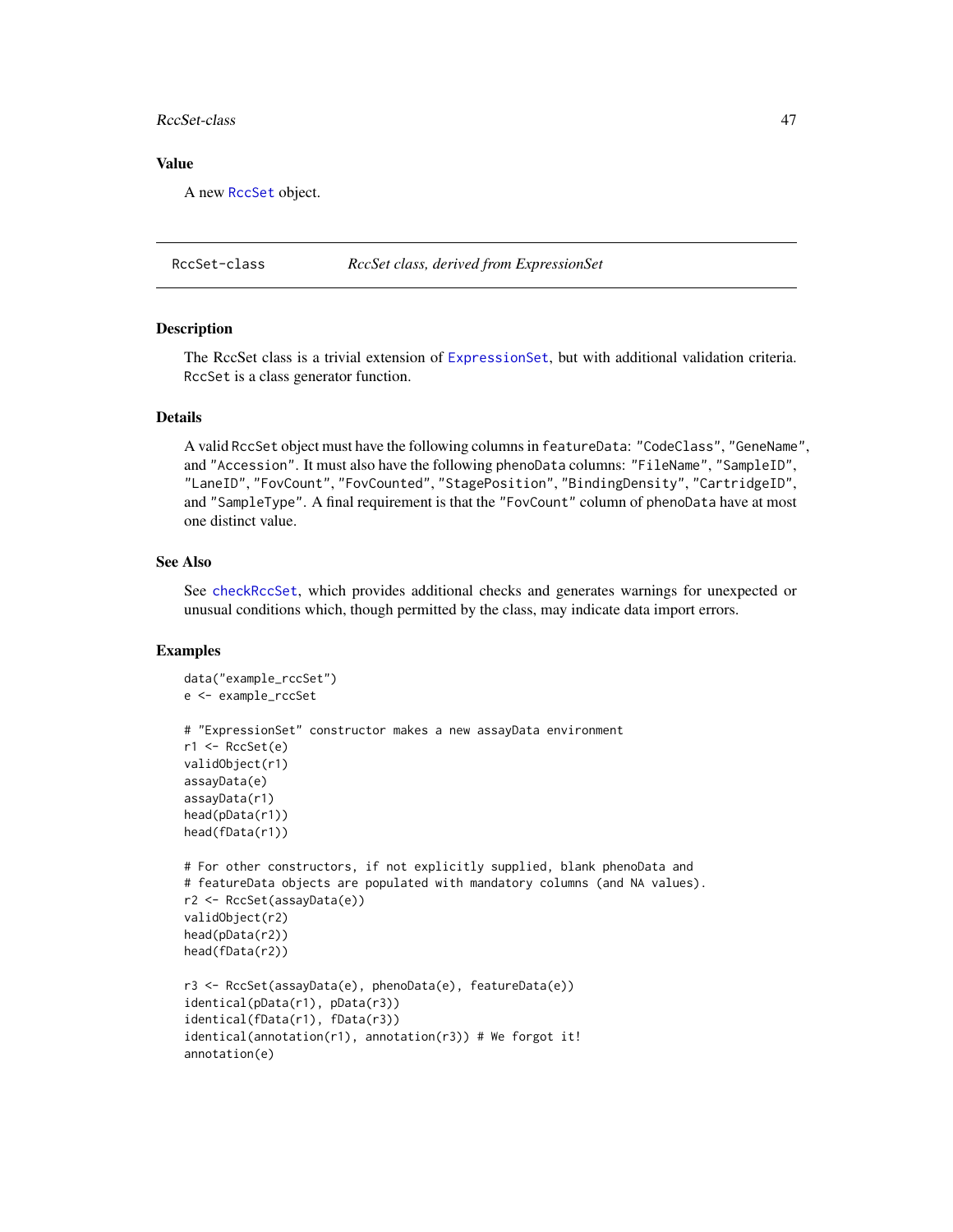```
r3 <- RccSet(assayData(e), phenoData(e), featureData(e), annotation = annotation(e))
identical(annotation(r1), annotation(r3)) # Better
identical(r1, r3) # False, due to assayData environments
assayData(r1)
assayData(r3)
# Matrix contructor is similar
r4 <- RccSet(exprs(e), phenoData(e), featureData(e), annotation = annotation(e))
identical(exprs(r1), exprs(r4))
# Blank object constructor
r0 <- RccSet()
dim(r0)
pData(r0)
fData(r0)
```
readCdrDesignData *Read .CSV containing CDR 'Design Data' extract*

### Description

Return a data frame containing the contents of the 'Design Data' tab extracted from a CDR spreadsheet. The extract, a .CSV file, must be manually prepared in advance (see 'details' section in the buildCodesetAnnotation() help page for more info).

#### Usage

```
readCdrDesignData(cdrDesignData)
```
#### Arguments

cdrDesignData Path to the .CSV file containing the content extracted from the CDR's 'Design Data' tab

### Value

A data frame containing the contents of the CDR 'Design Data' tab.

#### Author(s)

Robert Ziman

#### Examples

```
path <- system.file("extdata", "CDR", "CDR-DesignData.csv", package="NanoStringQCPro")
cdr <- readCdrDesignData(path)
```
<span id="page-47-0"></span>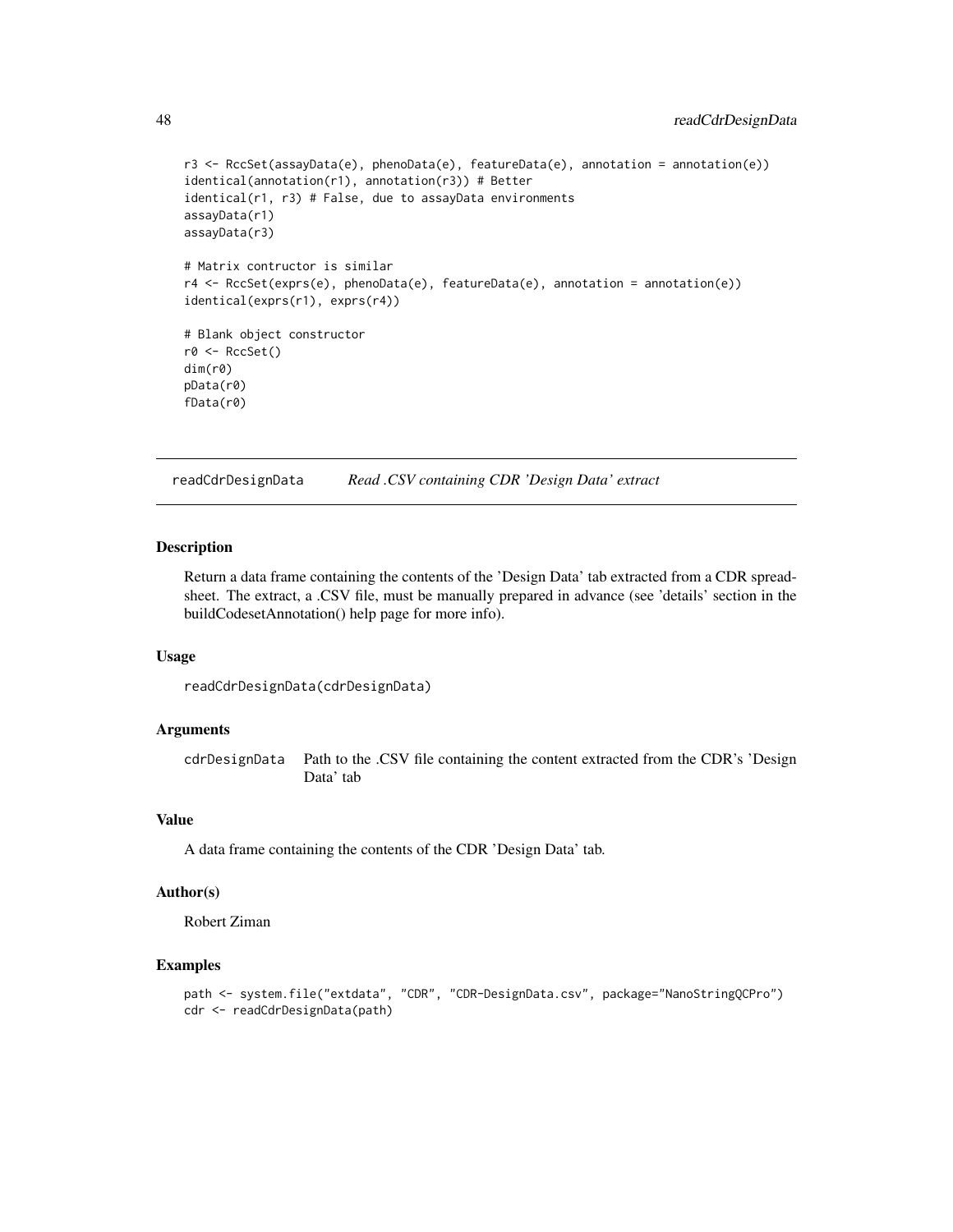<span id="page-48-0"></span>

#### Description

Parse an .RCC file into a list with each part of the file (Header, Sample\_Attributes, Lane\_Attributes, Code\_Summary, etc) stored as a vector or data frame.

#### Usage

readRcc(rcc, removeSpikeInLabels = TRUE)

#### Arguments

rcc Path to the .RCC file. removeSpikeInLabels

> Logical. If TRUE (the default), RNA "spike-in" input labels (if any) in the GeneName for positive and negative control probes will be removed.

### Value

A list where each element holds the contents of one part of the .RCC file (Header, Sample\_Attributes, Lane\_Attributes, Code\_Summary, etc) as a vector or data frame.

#### Author(s)

Robert Ziman

#### Examples

```
rcc <- system.file("extdata", "RCC", "20140604_C1-unstim_C1-unstim_01.RCC", package="NanoStringQCPro")
rcc.ls <- readRcc(rcc)
```
readRccBatch *Read RCC files*

### Description

Reads the contents of all .RCC files from a given directory into a new RccSet object. Note: this function is not intended for external use. For that, see newRccSet().

#### Usage

```
readRccBatch(rccFiles)
```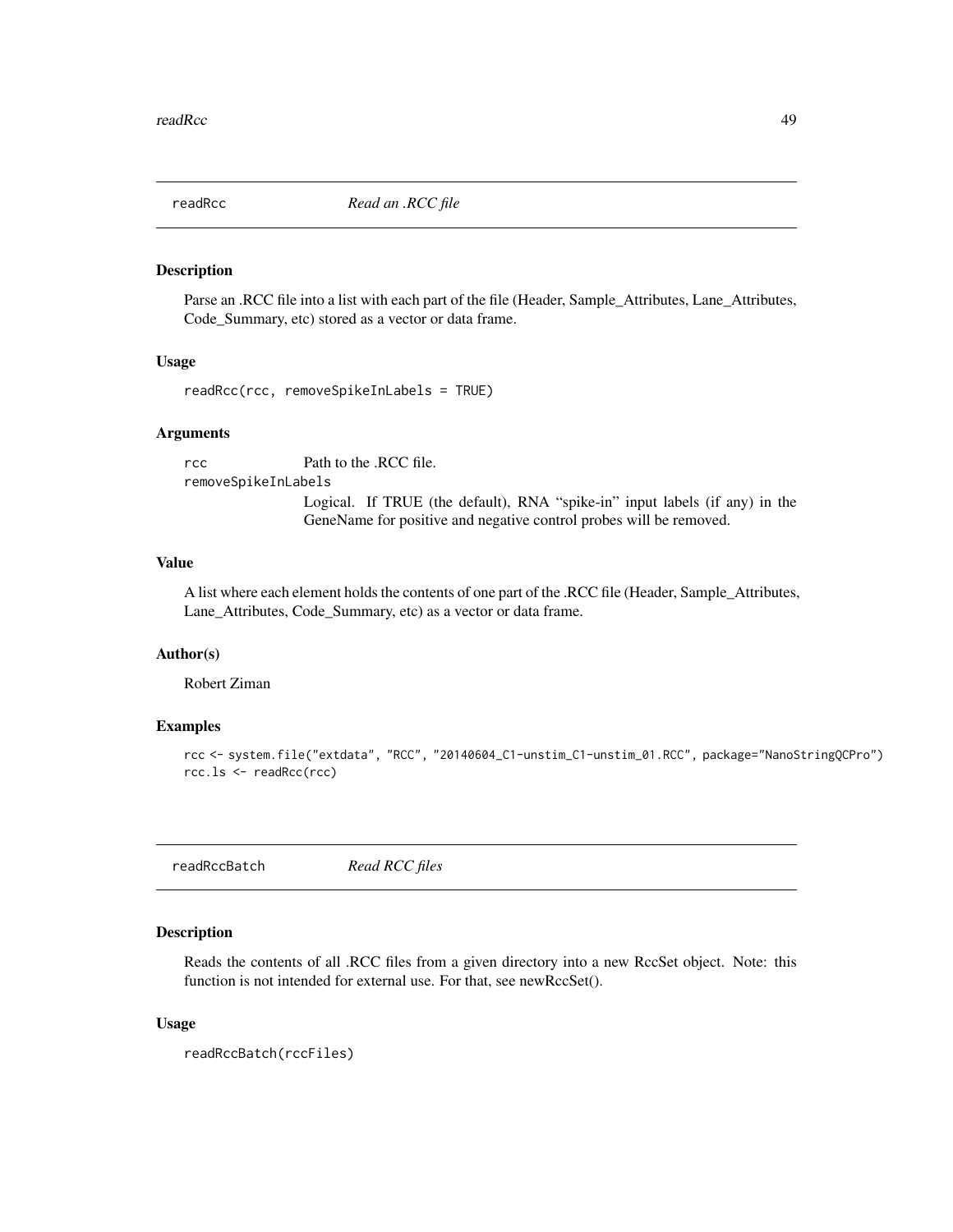#### <span id="page-49-0"></span>Arguments

rccFiles Vector of .RCC file paths

### Value

An RccSet object that has raw counts in assayData, probe information in fData, and sample annotation in pData.

#### Author(s)

Robert Ziman

readRccCollectorToolExport

*Read RCC Collector Tool Export*

### Description

Reads the contents of a .CSV file generated from the RCC Collector Tool Export feature of NanoString's nSolver Analysis software into a new RccSet object. (Note: this function is not intended for external use. For that, see newRccSet().)

#### Usage

```
readRccCollectorToolExport(file)
```
### Arguments

file Path to the NSolver .CSV file to be read.

### Details

See 'details' in the readRccBatch() help page.

### Value

An RccSet object that has count data in exprs, probe information in fData and sample annotation in pData.

### Author(s)

Dorothee Nickles, Thomas Sandmann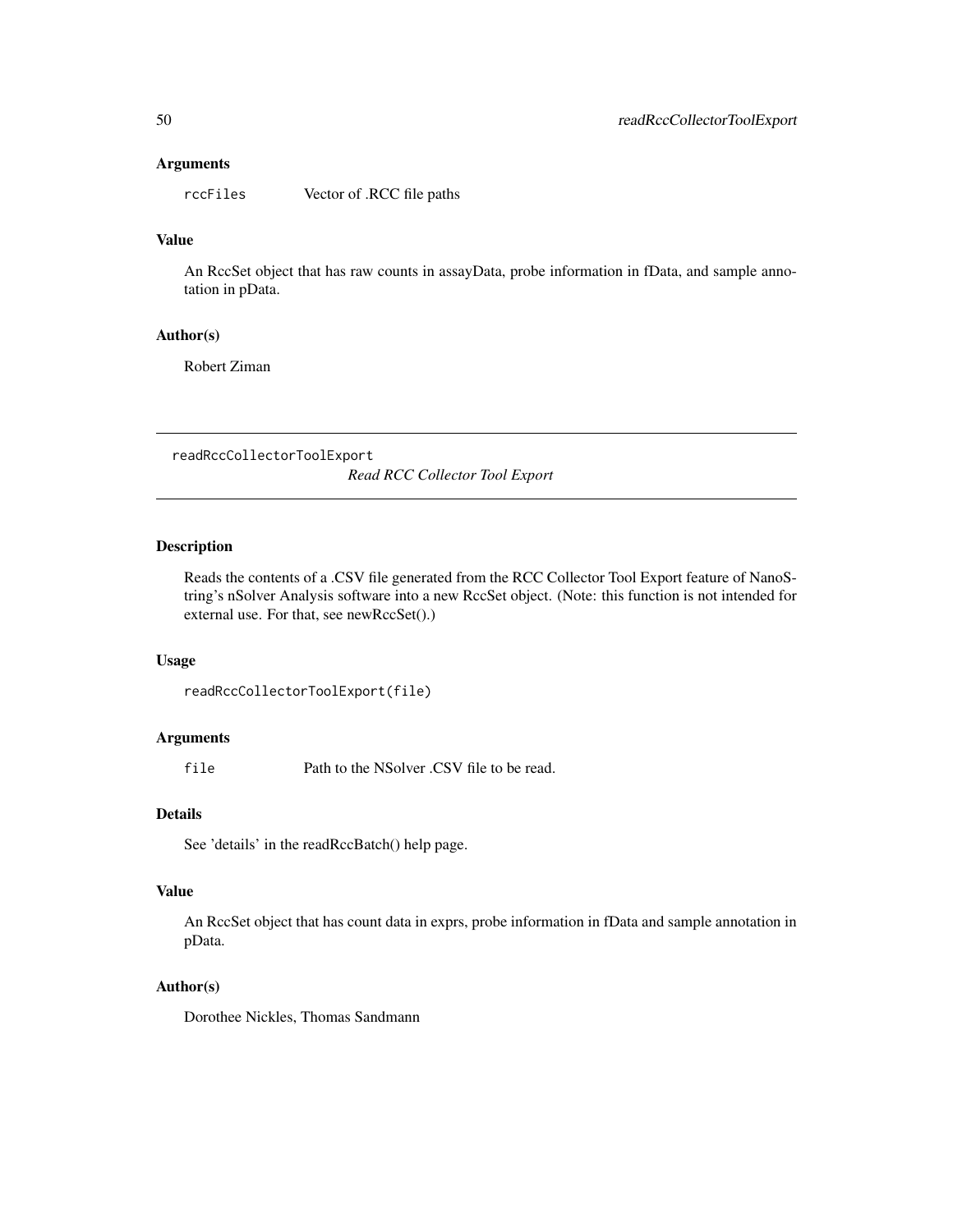<span id="page-50-0"></span>

#### Description

Reads the contents of an .RLF file into a data frame. RNA "spike-in" concentrations recorded in the GeneName for positive and negative control probes are stripped and stored in a separate column in the output. An error will be generated for any recognized deviations from the expected file format.

#### Usage

readRlf(rlf)

### Arguments

rlf Path to the .RLF file

### Value

A data frame containing the contents of the .RLF file.

#### Author(s)

Robert Ziman

#### Examples

```
rlf <- system.file("extdata", "RLF", "NQCP_example.rlf", package="NanoStringQCPro")
rlf.df <- readRlf(rlf)
```
sampleClustering,RccSet-method

*Clustering by sample correlation*

### Description

Clustering by sample correlation

#### Usage

```
## S4 method for signature 'RccSet'
sampleClustering(rccSet, outputFile,
 main = "Sample correlations in raw data", annCol = NULL,
 covar = "SampleType")
```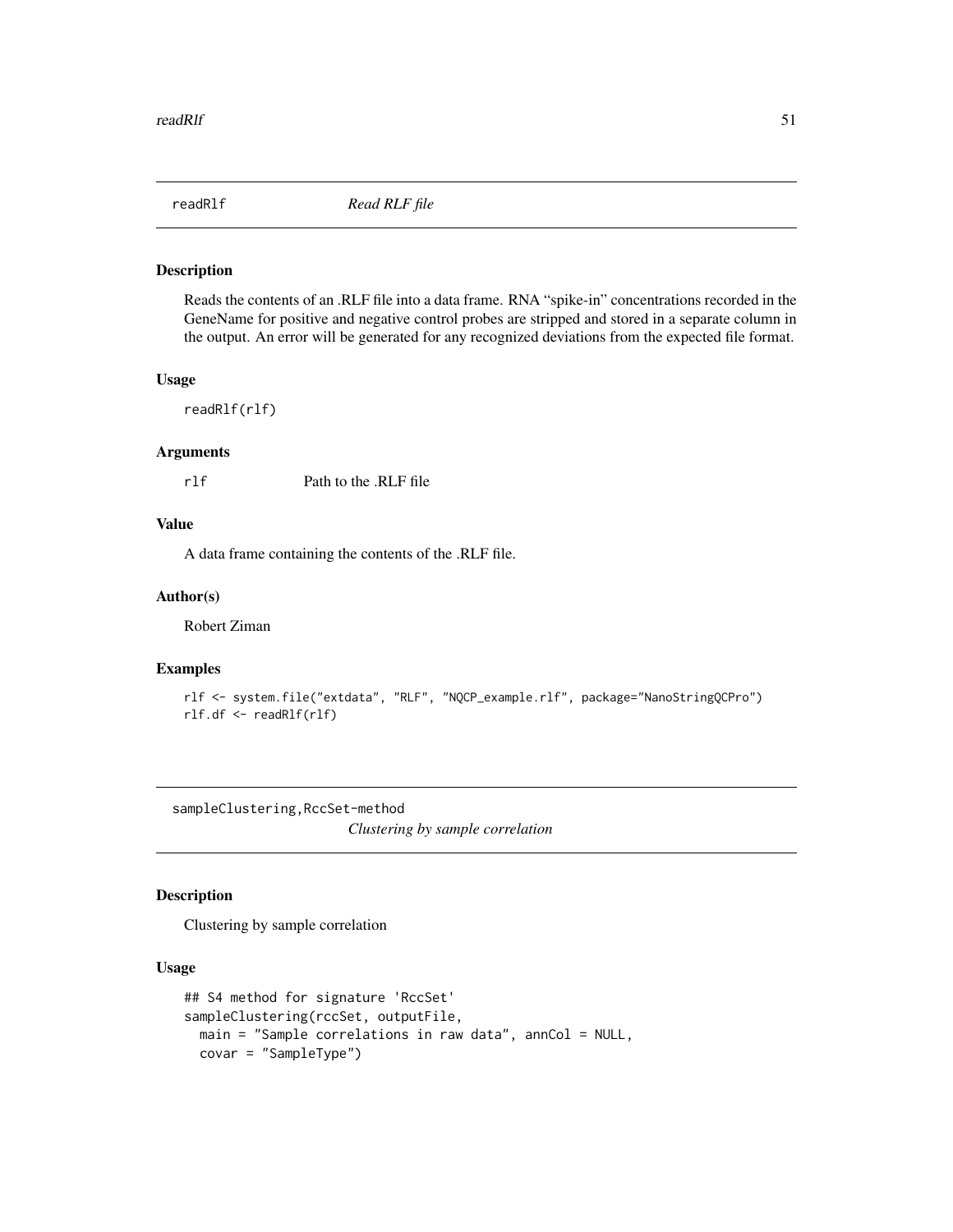### Arguments

| rccSet     | An RccSet                     |
|------------|-------------------------------|
| outputFile | Output PNG filename           |
| main       | Plot title                    |
| annCol     | See aheatmap                  |
| covar      | Covariate (e.g. "SampleType") |

### Value

A PNG file showing clustering of samples by correlation. Any zero-variance samples are omitted from the heatmap. The width and height of the PNG file are set to vary with the size of the input.

### Author(s)

Dorothee Nickles, Robert Ziman

scatterPair *scatterPair*

### Description

Helper function for a scatter plot inside a pairs plots

### Usage

```
scatterPair(x, y)
```
### Arguments

| X | integer, x positions |
|---|----------------------|
| У | integer, y positions |

### Value

A scatter plot x versus y.

<span id="page-51-0"></span>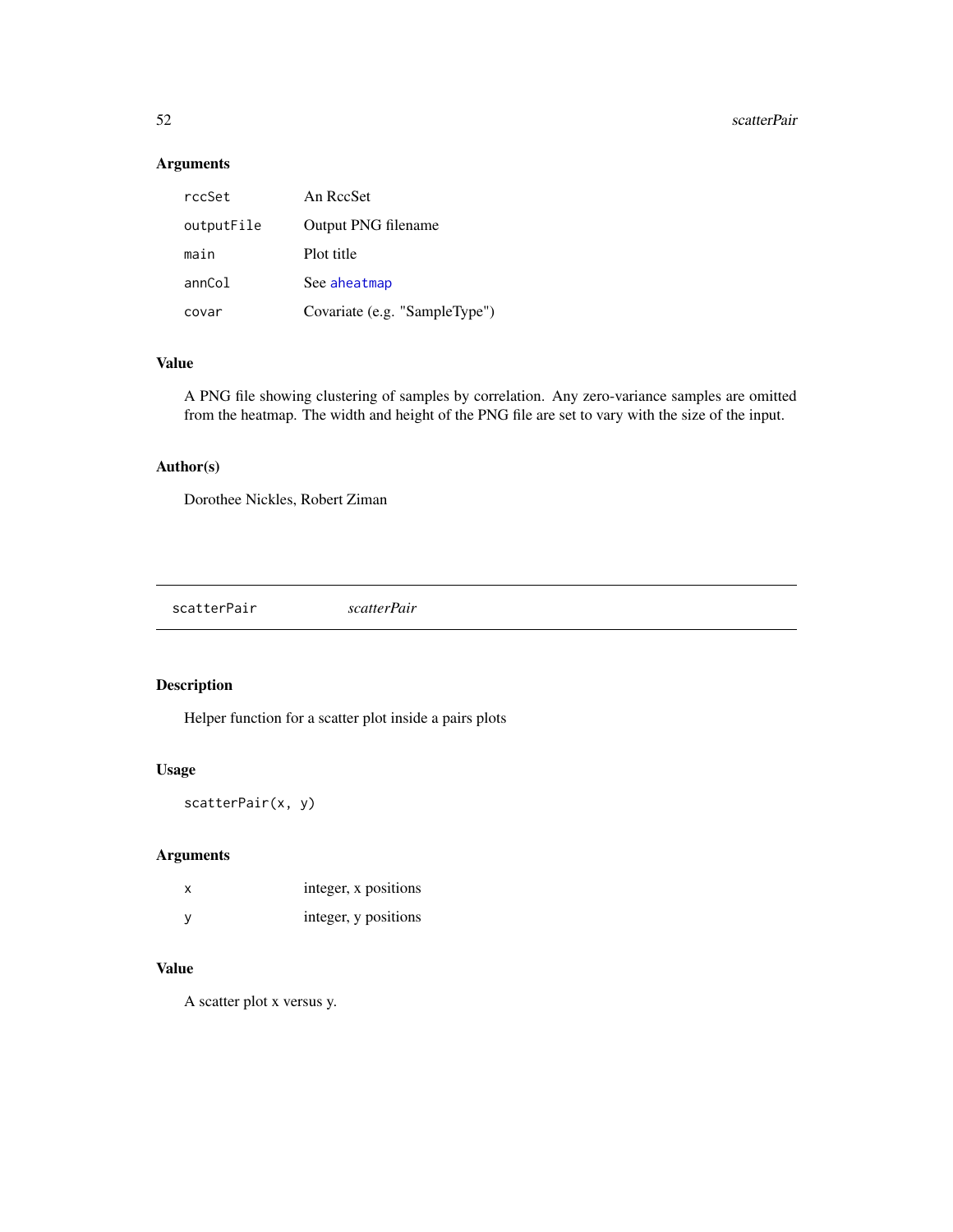<span id="page-52-0"></span>subtractBackground,RccSet-method *Subtract background estimates for a NanoString RccSet*

#### <span id="page-52-1"></span>Description

Returns a NanoString [RccSet](#page-46-1) with background-corrected count data. During subtraction, any counts below 1 will be truncated to 1 to enable subsequent log transformation of the data.

#### Usage

```
## S4 method for signature 'RccSet'
subtractBackground(rccSet, bgEstimates,
  bgEstimatesParams = list(), inputMatrix = c("posCtrlData", "exprs"),
  quietly = FALSE)
```
#### Arguments

bgEstimates Matrix containing the background estimates to subtract.

bgEstimatesParams

A list with the parameters that were used to generate the background estimates (see getBackground()):

- bgReference
- summaryFunction
- stringency
- nSolverBackground.w1
- nSolverBackground.shrink
- inputMatrix

```
The values of these list elements will be assigned to corresponding elements in
the output's experimentData@preprocessing list. If any element is NULL, the
corresponding element in the output's preprocessing list will be NA.
```
- inputMatrix Name of the matrix in the RccSet's assayData to use as input for subtracting background estimates (one of "exprs" or "posCtrlData"). If posCtrlData is specified but not found in the assayData, an error will be generated.
- quietly Boolean specifying whether or not messages and warnings should be omitted.

#### Value

A NanoString linkS4class{RccSet} object with background estimates subtracted from the count data.

#### Author(s)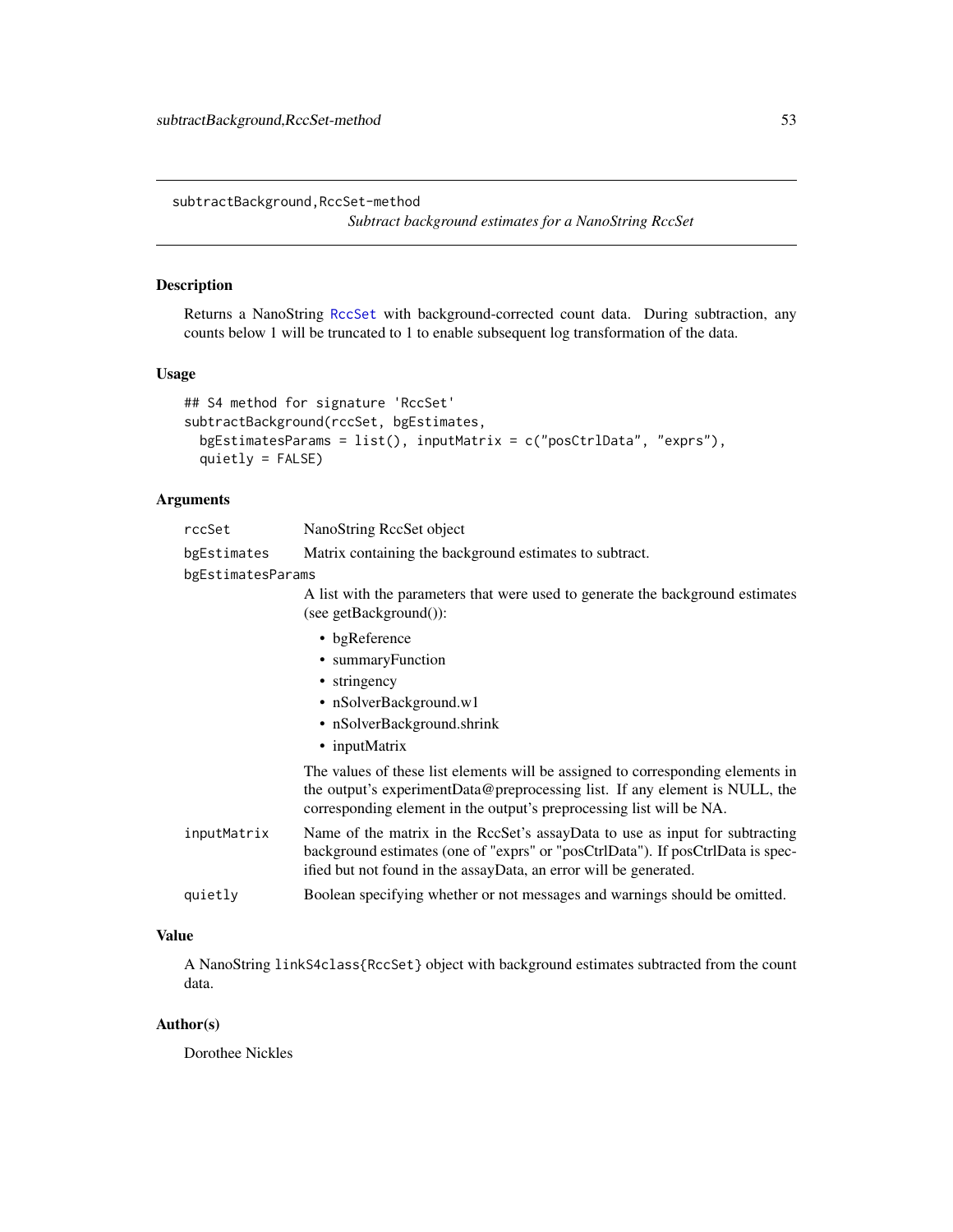#### See Also

[getBackground](#page-20-1)

### Examples

data(example\_rccSet)

```
pcnorm_rccSet <- posCtrlNorm(example_rccSet)
```

```
bg1 <- getBackground(pcnorm_rccSet, bgReference="negatives", summaryFunction="mean")
bg2 <- getBackground(pcnorm_rccSet, bgReference="blanks")
bg3 <- getBackground(pcnorm_rccSet, bgReference="both", stringency=1)
```

```
bgCor1 <- subtractBackground(pcnorm_rccSet, bgEstimates=bg1)
bgCor2 <- subtractBackground(pcnorm_rccSet, bgEstimates=bg2)
bgCor3 <- subtractBackground(pcnorm_rccSet, bgEstimates=bg3)
```
zfacFun *zfacFun*

#### Description

Calculate Z' Factor

### Usage

zfacFun(p, n)

#### Arguments

|    | numeric vector: measurements for the positive controls (or actual measurement) |
|----|--------------------------------------------------------------------------------|
| n, | numeric vector: measurements for the negative controls                         |

### Value

Scalar numeric: the Z' Factor

### Author(s)

<span id="page-53-0"></span>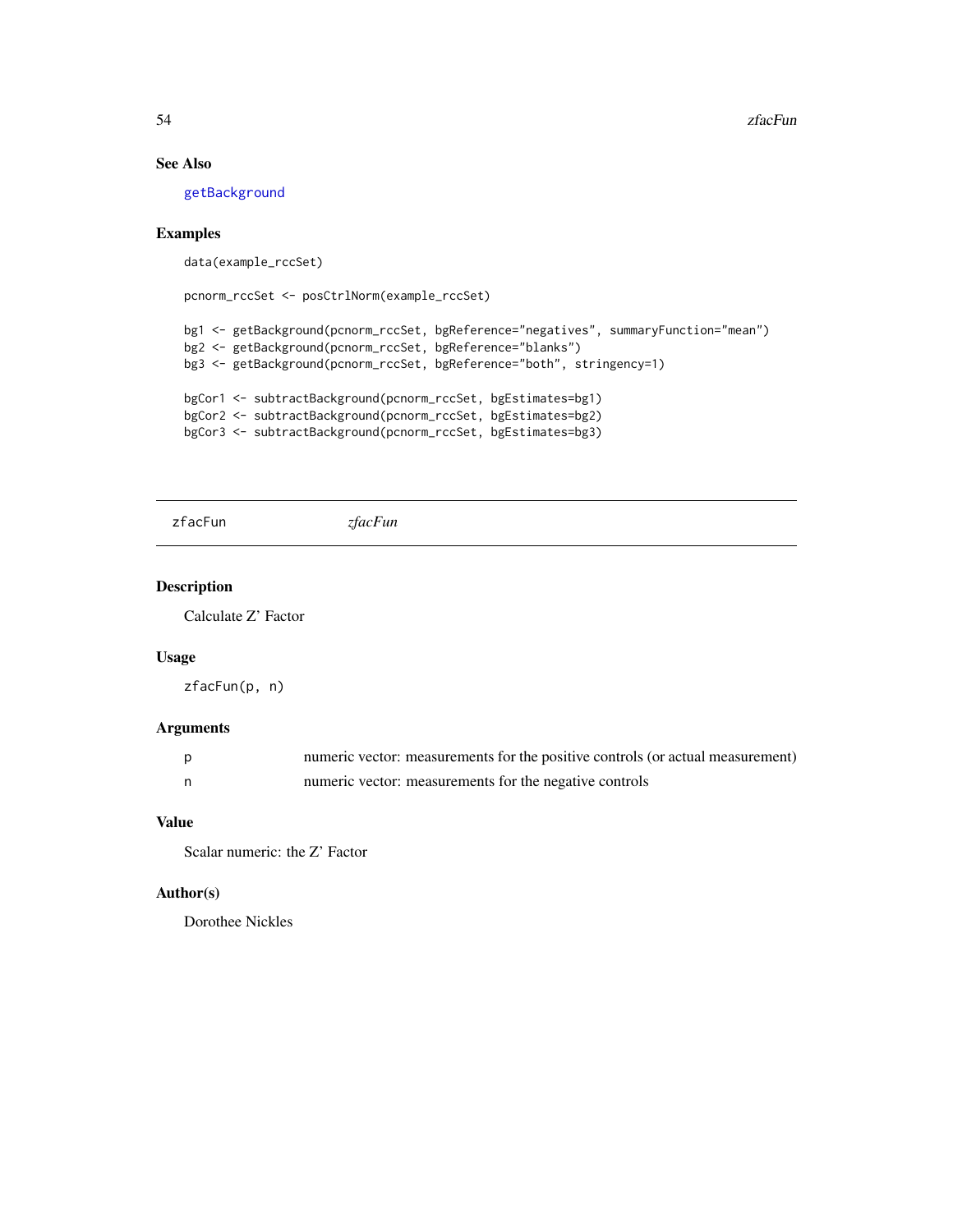# <span id="page-54-0"></span>**Index**

```
∗ datasets
    example_rccSet, 17
.RccSet (RccSet-class), 47
addCodesetAnnotation
        (addCodesetAnnotation,RccSet-method),
cutoffByVar, 15, 24
        3
addCodesetAnnotation,RccSet-method, 3
addQCFlags (addQCFlags,RccSet-method), 4
addQCFlags,RccSet-method, 4
aheatmap, 52
allSumPlot (allSumPlot,RccSet-method), 5
allSumPlot,RccSet-method, 5
assessHousekeeping
        (assessHousekeeping,RccSet-method),
        6
assessHousekeeping,RccSet-method, 6
bdPlot (bdPlot,RccSet-method), 7
bdPlot,RccSet-method, 7
buildCodesetAnnotation, 7
checkRccSet, 47
checkRccSet
        (checkRccSet,RccSet-method), 8
checkRccSet,RccSet-method, 8
colByCovar, 9
colByFun, 10
contentNorm
        (contentNorm,RccSet-method), 10
contentNorm,RccSet-method, 10
copyRccSet (copyRccSet,RccSet-method),
        12
copyRccSet,RccSet-method, 12
countsInBlankSamples_verticalPlot, 12
ctrlsOverviewPlot
        (ctrlsOverviewPlot,RccSet-method),
        13
ctrlsOverviewPlot,RccSet-method, 13
```
ctrlsZprimePlot *(*ctrlsZprimePlot,RccSet-method*)*, [14](#page-13-0) ctrlsZprimePlot,RccSet-method, [14](#page-13-0) cutoffByMMAD, [14,](#page-13-0) *[24](#page-23-0)* dCoVar, [16](#page-15-0) densityPlot, [16](#page-15-0) example\_rccSet, [17](#page-16-0) ExpressionSet, *[46,](#page-45-0) [47](#page-46-0)* flagSamplesCount *(*flagSamplesCount,RccSet-method*)*, [17](#page-16-0) flagSamplesCount,RccSet-method, [17](#page-16-0) flagSamplesCtrl *(*flagSamplesCtrl,RccSet-method*)*, [18](#page-17-0) flagSamplesCtrl,RccSet-method, [18](#page-17-0) flagSamplesTech *(*flagSamplesTech,RccSet-method*)*, [19](#page-18-0) flagSamplesTech,RccSet-method, [19](#page-18-0) fovPlot *(*fovPlot,RccSet-method*)*, [20](#page-19-0) fovPlot,RccSet-method, [20](#page-19-0) geneClustering, [20](#page-19-0) getBackground, *[34](#page-33-0)*, *[54](#page-53-0)* getBackground *(*getBackground,RccSet-method*)*, [21](#page-20-0) getBackground,RccSet-method, [21](#page-20-0) getBlankLabel *(*getBlankLabel,RccSet-method*)*, [22](#page-21-0) getBlankLabel,RccSet-method, [22](#page-21-0) getSpikeInInput, [23](#page-22-0) iqrPlot *(*iqrPlot,RccSet-method*)*, [24](#page-23-0)